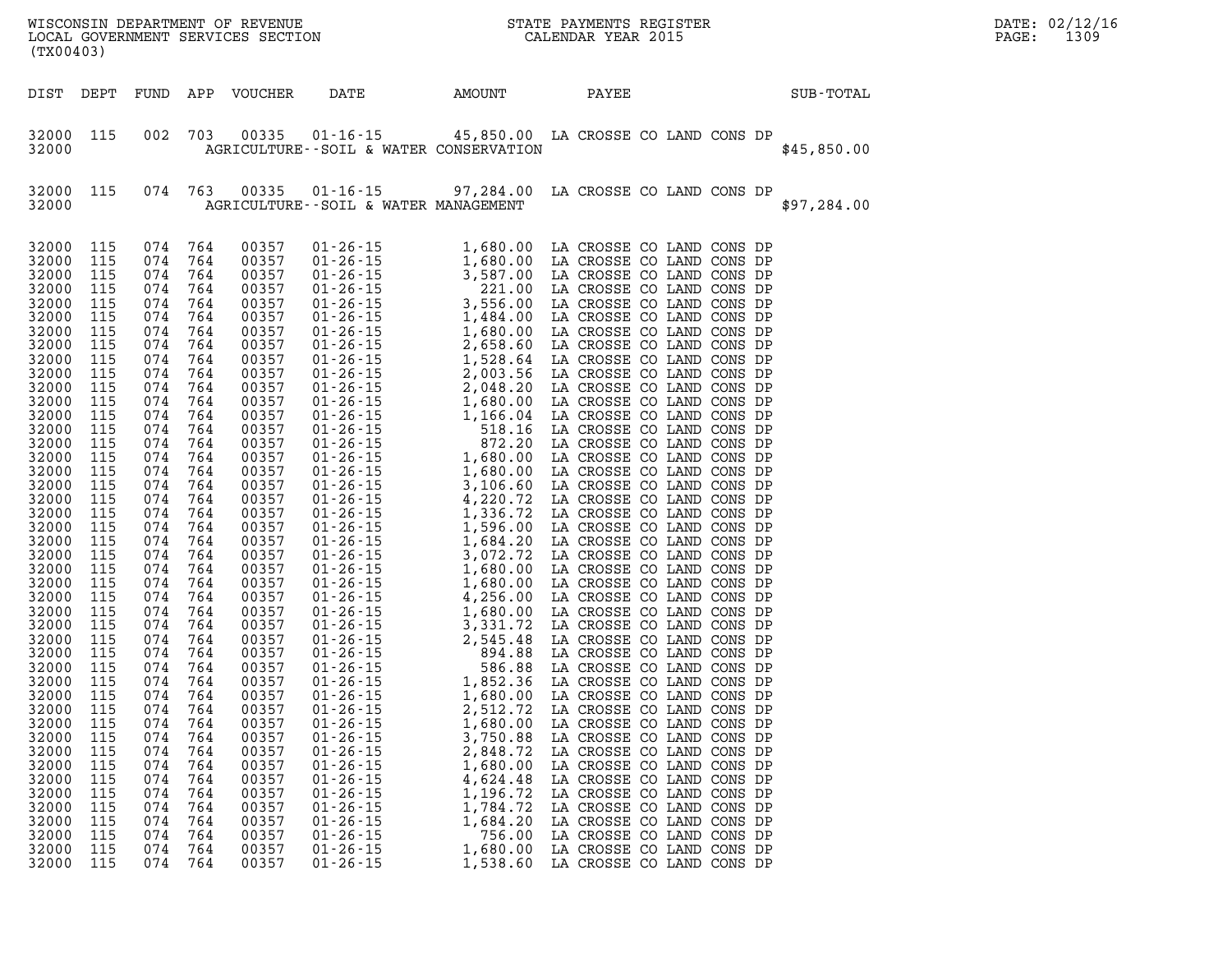| DIST                                                                                                                                         | DEPT                                                                                           | FUND                                                                                           | APP                                                                                            | VOUCHER                                                                                                                             | DATE                              | AMOUNT                                                                      | PAYEE                                                                                                                                                                                           | SUB-TOTAL     |
|----------------------------------------------------------------------------------------------------------------------------------------------|------------------------------------------------------------------------------------------------|------------------------------------------------------------------------------------------------|------------------------------------------------------------------------------------------------|-------------------------------------------------------------------------------------------------------------------------------------|-----------------------------------|-----------------------------------------------------------------------------|-------------------------------------------------------------------------------------------------------------------------------------------------------------------------------------------------|---------------|
| 32000<br>32000<br>32000<br>32000<br>32000<br>32000<br>32000<br>32000<br>32000<br>32000<br>32000<br>32000<br>32000<br>32000<br>32000<br>32000 | 115<br>115<br>115<br>115<br>115<br>115<br>115<br>115<br>115<br>115<br>115<br>115<br>115<br>115 | 074<br>074<br>074<br>074<br>074<br>074<br>074<br>074<br>074<br>074<br>074<br>074<br>074<br>074 | 764<br>764<br>764<br>764<br>764<br>764<br>764<br>764<br>764<br>764<br>764<br>764<br>764<br>764 | 00357<br>00357<br>00357<br>00357<br>00357<br>00357<br>00357<br>00357<br>00357<br>00357<br>00357<br>00357<br>00357<br>00357<br>00357 |                                   | 115 074 764 00357 01-26-15 1,330.56<br>AGRICULTURE--SOIL & WATER MANAGEMENT |                                                                                                                                                                                                 | \$122, 200.00 |
| 32000<br>32000<br>32000                                                                                                                      |                                                                                                | 115 074 778<br>115 074 778                                                                     |                                                                                                |                                                                                                                                     | AGRICULTURE -- CLEAN SWEEP GRANTS |                                                                             | 02404  02-17-15  3,200.00 TREAS LA CROSSE CO<br>02404  02-17-15  101,785.74 TREAS LA CROSSE CO                                                                                                  | \$104,985.74  |
| 32000<br>32000<br>32000<br>32000                                                                                                             | 115<br>115<br>115                                                                              | 095<br>095<br>095 612                                                                          | 612<br>612                                                                                     | 00357<br>00357<br>00386                                                                                                             |                                   | AGRICULTURE--SOIL & WATER RESOURCE MGMT                                     | 01-26-15   4,196.50 LA CROSSE CO LAND CONS DP<br>01-26-15   1,746.50 LA CROSSE CO LAND CONS DP<br>02-11-15   41,510.00 LA CROSSE CO LAND CONS DP                                                | \$47,453.00   |
| 32000<br>32000                                                                                                                               |                                                                                                | 370  012  381                                                                                  |                                                                                                |                                                                                                                                     |                                   |                                                                             | $381 \qquad 00608 \qquad 04 - 03 - 15 \qquad \qquad 551.10 \quad \text{TREAS LA CROSSE CO}$ NAT RESOURCES--BOAT PATROL                                                                          | \$551.10      |
| 32000<br>32000<br>32000                                                                                                                      | 370                                                                                            | 012<br>370 012                                                                                 | 549<br>549                                                                                     |                                                                                                                                     | NAT RESOURCES - - WILDLIFE DAMAGE |                                                                             | $\begin{array}{cccccc} 00176 & 04\cdot 06\cdot 15 & 2\,, 134\, .31 & \text{LA CROSSE CO LAND CONS DP} \\ 00177 & 03\cdot 27\cdot 15 & 590\, .00 & \text{LA CROSSE CO LAND CONS DP} \end{array}$ | \$2,724.31    |
| 32000<br>32000                                                                                                                               |                                                                                                | 370 012                                                                                        | 550                                                                                            |                                                                                                                                     |                                   | NAT RESOURCES - BOATING ENFORCEMENT AIDS                                    | 00608  04-03-15  1,909.56  TREAS LA CROSSE CO                                                                                                                                                   | \$1,909.56    |
| 32000<br>32000<br>32000<br>32000                                                                                                             | 370<br>370<br>370                                                                              | 012<br>012<br>012                                                                              | 553<br>553<br>553                                                                              | 00176<br>00176<br>00177                                                                                                             |                                   | NAT RESOURCES--WILDLIFE DAMAGE CLAIMS                                       | 04-06-15 7,002.38 LA CROSSE CO LAND CONS DP<br>04-06-15 529.06 LA CROSSE CO LAND CONS DP<br>03-27-15 .00 LA CROSSE CO LAND CONS DP                                                              | \$7,531.44    |
| 32000<br>32000<br>32000                                                                                                                      | 370<br>370                                                                                     | 012<br>012                                                                                     | 575<br>575                                                                                     | 01450<br>01527                                                                                                                      |                                   | NAT RESOURCES--SNOWMOBILE TRAIL AIDS                                        | 01-07-15 43,375.00 TREAS LA CROSSE CNTY<br>01-14-15 6,804.79 TREAS LA CROSSE CNTY                                                                                                               | \$50,179.79   |

**32000 370 012 584 00017 09-01-15 21,003.00 TREAS LA CROSSE CO**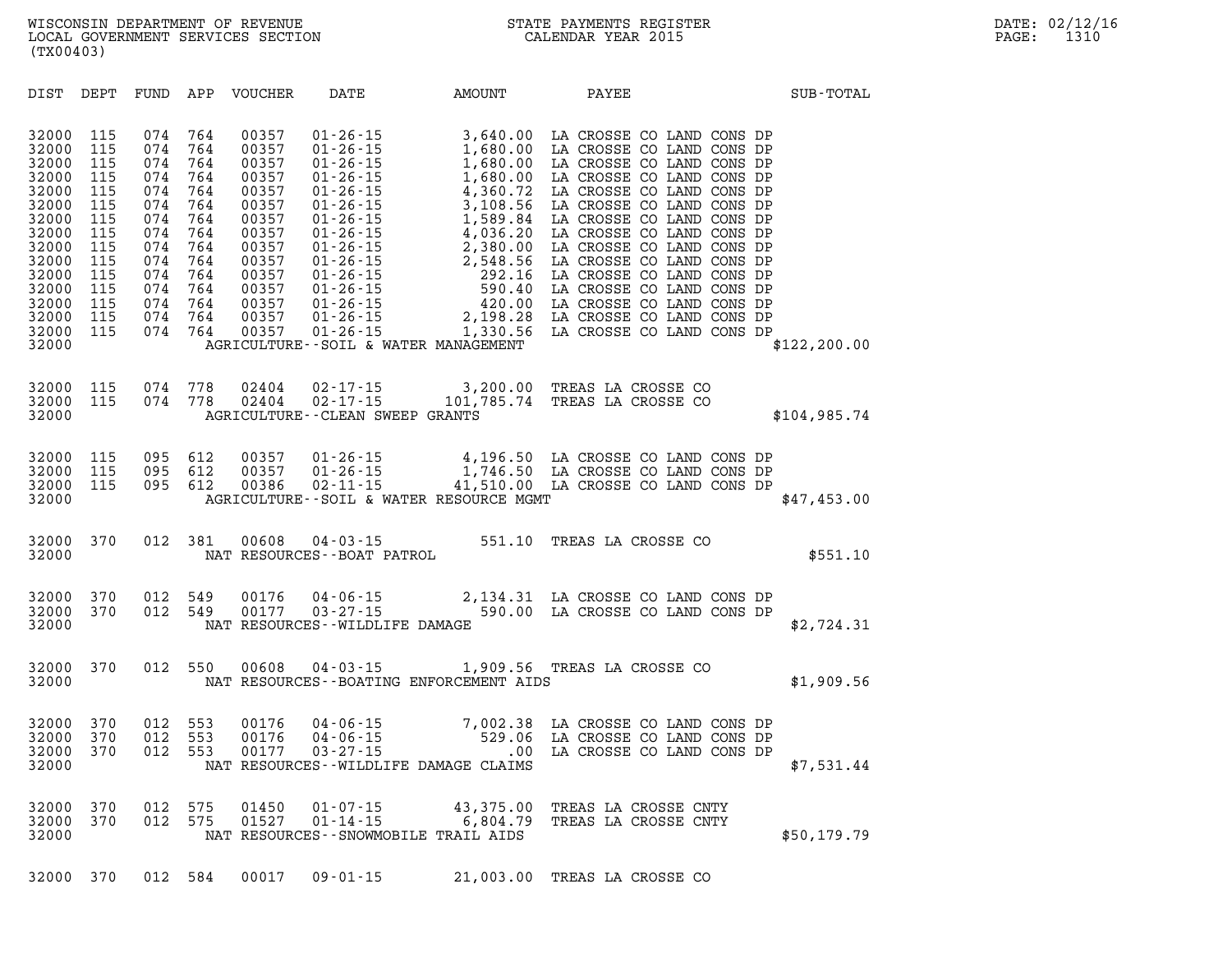| (TX00403)                                                                                                                                                                                                                                                                                    |                                                                                                                                                                                                                              |                                                                                                                                                                                                                              |                                                                                                                                                                                                                              |                                                                                                                                                                                                                                                                                              |                                                                                                                                                                |                                                                                                                                                                                                                                                                                                                                                                                   |                                                                                                                                                                                                                                                                                                                                                                                                                                                                                                                                                                                                                                                                                                                                                                                            |                                                                                  |
|----------------------------------------------------------------------------------------------------------------------------------------------------------------------------------------------------------------------------------------------------------------------------------------------|------------------------------------------------------------------------------------------------------------------------------------------------------------------------------------------------------------------------------|------------------------------------------------------------------------------------------------------------------------------------------------------------------------------------------------------------------------------|------------------------------------------------------------------------------------------------------------------------------------------------------------------------------------------------------------------------------|----------------------------------------------------------------------------------------------------------------------------------------------------------------------------------------------------------------------------------------------------------------------------------------------|----------------------------------------------------------------------------------------------------------------------------------------------------------------|-----------------------------------------------------------------------------------------------------------------------------------------------------------------------------------------------------------------------------------------------------------------------------------------------------------------------------------------------------------------------------------|--------------------------------------------------------------------------------------------------------------------------------------------------------------------------------------------------------------------------------------------------------------------------------------------------------------------------------------------------------------------------------------------------------------------------------------------------------------------------------------------------------------------------------------------------------------------------------------------------------------------------------------------------------------------------------------------------------------------------------------------------------------------------------------------|----------------------------------------------------------------------------------|
| DIST                                                                                                                                                                                                                                                                                         | DEPT                                                                                                                                                                                                                         | FUND                                                                                                                                                                                                                         |                                                                                                                                                                                                                              |                                                                                                                                                                                                                                                                                              | APP VOUCHER DATE AMOUNT                                                                                                                                        |                                                                                                                                                                                                                                                                                                                                                                                   | PAYEE SUB-TOTAL                                                                                                                                                                                                                                                                                                                                                                                                                                                                                                                                                                                                                                                                                                                                                                            |                                                                                  |
| 32000                                                                                                                                                                                                                                                                                        |                                                                                                                                                                                                                              |                                                                                                                                                                                                                              |                                                                                                                                                                                                                              |                                                                                                                                                                                                                                                                                              |                                                                                                                                                                | NAT RESOURCES -- PMT IN LIEU OF TAXES                                                                                                                                                                                                                                                                                                                                             |                                                                                                                                                                                                                                                                                                                                                                                                                                                                                                                                                                                                                                                                                                                                                                                            | \$21,003.00                                                                      |
| 32000<br>32000                                                                                                                                                                                                                                                                               | 395                                                                                                                                                                                                                          | 011                                                                                                                                                                                                                          | 168                                                                                                                                                                                                                          | 50032                                                                                                                                                                                                                                                                                        | TRANSPORTATION - - ELDERLY & DISABLED                                                                                                                          |                                                                                                                                                                                                                                                                                                                                                                                   | 06-09-15 247,834.00 COUNTY OF LA CROSSE                                                                                                                                                                                                                                                                                                                                                                                                                                                                                                                                                                                                                                                                                                                                                    | \$247,834.00                                                                     |
| 32000<br>32000<br>32000<br>32000                                                                                                                                                                                                                                                             | 395<br>395<br>395                                                                                                                                                                                                            | 011<br>011<br>011                                                                                                                                                                                                            | 177<br>177<br>177                                                                                                                                                                                                            | 58032<br>60032<br>62032                                                                                                                                                                                                                                                                      | TRANSPORTATION - - TRANSIT AID                                                                                                                                 |                                                                                                                                                                                                                                                                                                                                                                                   | 06-25-15  8,452.00 COUNTY OF LA CROSSE<br>07-06-15  8,452.00 COUNTY OF LA CROSSE<br>09-30-15  8,452.00 COUNTY OF LA CROSSE                                                                                                                                                                                                                                                                                                                                                                                                                                                                                                                                                                                                                                                                 | \$25,356.00                                                                      |
| 32000<br>32000<br>32000<br>32000<br>32000<br>32000                                                                                                                                                                                                                                           | 395<br>395<br>395<br>395<br>395                                                                                                                                                                                              | 011<br>011<br>011<br>011<br>011                                                                                                                                                                                              | 182<br>182<br>182<br>182<br>182                                                                                                                                                                                              | 40081<br>40278<br>54018<br>67482<br>68547                                                                                                                                                                                                                                                    |                                                                                                                                                                | $\begin{array}{cccc} 02\text{-}20\text{-}15 & 17,279.00 \\ 02\text{-}23\text{-}15 & 1,740.00 \\ 07\text{-}17\text{-}15 & 26,139.20 \\ 12\text{-}02\text{-}15 & 73,567.00 \\ -12\text{-}14\text{-}15 & -842,636.00 \end{array}$<br>TRANSPORTATION - - TRANSIT AIDS - FEDERAL                                                                                                       | TREAS LA CROSSE CO<br>TREAS LA CROSSE CO<br>TREAS LA CROSSE CO<br>TREAS LA CROSSE CO<br>TREAS LA CROSSE CO                                                                                                                                                                                                                                                                                                                                                                                                                                                                                                                                                                                                                                                                                 | \$161,361.20                                                                     |
| 32000<br>32000<br>32000<br>32000<br>32000<br>32000<br>32000<br>32000<br>32000<br>32000<br>32000<br>32000<br>32000<br>32000<br>32000<br>32000<br>32000<br>32000<br>32000<br>32000<br>32000<br>32000<br>32000<br>32000<br>32000<br>32000<br>32000<br>32000<br>32000<br>32000<br>32000<br>32000 | 395<br>395<br>395<br>395<br>395<br>395<br>395<br>395<br>395<br>395<br>395<br>395<br>395<br>395<br>395<br>395<br>395<br>395<br>395<br>395<br>395<br>395<br>395<br>395<br>395<br>395<br>395<br>395<br>395<br>395<br>395<br>395 | 011<br>011<br>011<br>011<br>011<br>011<br>011<br>011<br>011<br>011<br>011<br>011<br>011<br>011<br>011<br>011<br>011<br>011<br>011<br>011<br>011<br>011<br>011<br>011<br>011<br>011<br>011<br>011<br>011<br>011<br>011<br>011 | 185<br>185<br>185<br>185<br>185<br>185<br>185<br>185<br>185<br>185<br>185<br>185<br>185<br>185<br>185<br>185<br>185<br>185<br>185<br>185<br>185<br>185<br>185<br>185<br>185<br>185<br>185<br>185<br>185<br>185<br>185<br>185 | 35665<br>37620<br>41080<br>41272<br>41272<br>41272<br>42321<br>44975<br>44975<br>45232<br>45709<br>45988<br>47730<br>47730<br>47730<br>48572<br>50146<br>52394<br>52394<br>53628<br>53628<br>53628<br>53628<br>60439<br>60439<br>61106<br>61106<br>61772<br>63586<br>63586<br>63586<br>63586 | $09 - 21 - 15$<br>$09 - 21 - 15$<br>$09 - 28 - 15$<br>$09 - 28 - 15$<br>$10 - 05 - 15$<br>$10 - 22 - 15$<br>$10 - 22 - 15$<br>$10 - 22 - 15$<br>$10 - 22 - 15$ | $\begin{array}{cccc} 01-08-15 & 1\,,\,005\,.82 \\ 01-29-15 & 656.96 \\ 03-02-15 & 631.22 \\ 03-04-15 & 459.15 \\ 03-04-15 & 466.80 \\ 04-14-15 & 494.46 \\ 04-14-15 & 499.89 \\ 04-22-15 & 4999.99 \\ 04-24-15 & 359.67 \\ 05-15-15 & 4999.99 \\ 05-15-15 & 542.81 \\ 05-15-$<br>558.63<br>474.46<br>1,402.84<br>1,415.31<br>2,249.75<br>889.20<br>642.81<br>2,806.91<br>2,043.77 | LA CROSSE CO<br>HWY DEPT<br>HWY DEPT<br>HWY DEPT<br>HEALTH D<br>HEALTH D<br>HEALTH D<br>LA CROSSE CO<br>LA CROSSE CO<br>LA CROSSE CO<br>LA CROSSE CO<br>LA CROSSE CO<br>HEALTH D<br>LA CROSSE CO<br>LA CROSSE CTY SHERIFFS OF<br>LA CROSSE CTY SHERIFFS OF<br>LA CROSSE CO<br>TREAS LA CROSSE CO<br>LA CROSSE CO<br>LA CROSSE CTY SHERIFFS OF<br>LA CROSSE CTY SHERIFFS OF<br>LA CROSSE CTY SHERIFFS OF<br>LA CROSSE CO<br>LA CROSSE CTY SHERIFFS OF<br>LA CROSSE CTY SHERIFFS OF<br>LA CROSSE CTY SHERIFFS OF<br>TREAS LA CROSSE CO<br>TREAS LA CROSSE CO<br>TREAS LA CROSSE CO<br>TREAS LA CROSSE CO<br>LA CROSSE CO<br>LA CROSSE CO<br>TREAS LA CROSSE CO<br>TREAS LA CROSSE CO<br>LA CROSSE CO<br>TREAS LA CROSSE CO<br>TREAS LA CROSSE CO<br>TREAS LA CROSSE CO<br>TREAS LA CROSSE CO | HEALTH D<br>HEALTH D<br>HEALTH D<br>HEALTH D<br>HEALTH D<br>HEALTH D<br>HEALTH D |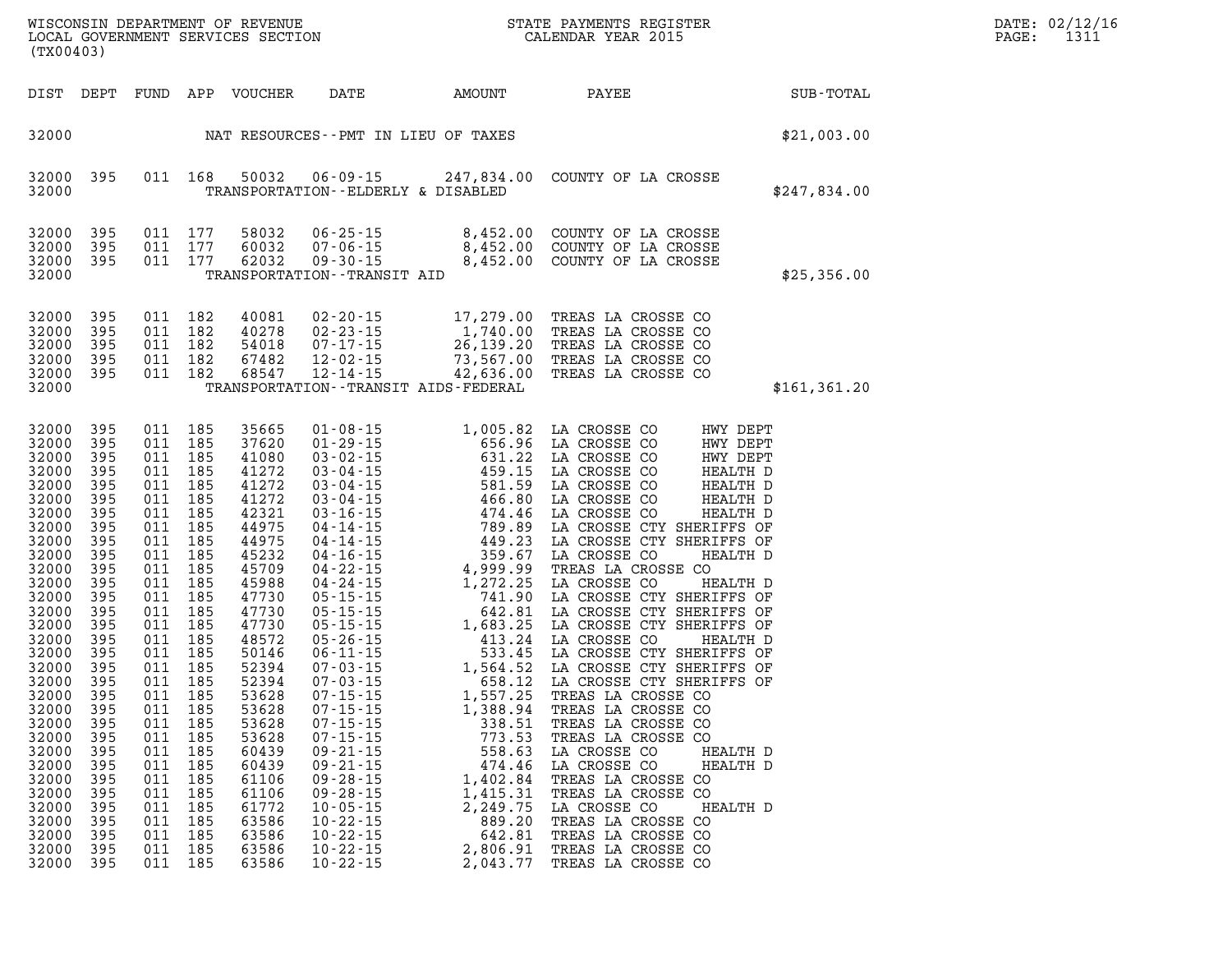|           | WISCONSIN DEPARTMENT OF REVENUE   |  |  |  |
|-----------|-----------------------------------|--|--|--|
|           | LOCAL GOVERNMENT SERVICES SECTION |  |  |  |
| (TX00403) |                                   |  |  |  |

| DIST                                                                                                                                                           | DEPT                                                                                                                       | FUND                                                                                                                       | APP                                                                                                                        | <b>VOUCHER</b>                                                                                                                                                 | DATE                                                                                                                                                                                                                                                                                                                             | AMOUNT                                                                                                                                                                                                                                           | PAYEE                                                                                                                                                                                                                                                                                                                      | SUB-TOTAL                                                                                                                                                                                              |
|----------------------------------------------------------------------------------------------------------------------------------------------------------------|----------------------------------------------------------------------------------------------------------------------------|----------------------------------------------------------------------------------------------------------------------------|----------------------------------------------------------------------------------------------------------------------------|----------------------------------------------------------------------------------------------------------------------------------------------------------------|----------------------------------------------------------------------------------------------------------------------------------------------------------------------------------------------------------------------------------------------------------------------------------------------------------------------------------|--------------------------------------------------------------------------------------------------------------------------------------------------------------------------------------------------------------------------------------------------|----------------------------------------------------------------------------------------------------------------------------------------------------------------------------------------------------------------------------------------------------------------------------------------------------------------------------|--------------------------------------------------------------------------------------------------------------------------------------------------------------------------------------------------------|
| 32000<br>32000<br>32000<br>32000<br>32000                                                                                                                      | 395<br>395<br>395<br>395                                                                                                   | 011<br>011<br>011<br>011                                                                                                   | 185<br>185<br>185<br>185                                                                                                   | 63586<br>63586<br>70029<br>70029                                                                                                                               | $10 - 22 - 15$<br>$10 - 22 - 15$<br>$12 - 29 - 15$<br>$12 - 29 - 15$                                                                                                                                                                                                                                                             | 1,140.00<br>1,380.24<br>777.64<br>533.45<br>TRANSPORTATION - - HIGHWAY SAFETY - FEDERAL                                                                                                                                                          | TREAS LA CROSSE CO<br>TREAS LA CROSSE CO<br>TREAS LA CROSSE CO<br>TREAS LA CROSSE CO                                                                                                                                                                                                                                       | \$38,757.56                                                                                                                                                                                            |
| 32000<br>32000<br>32000<br>32000                                                                                                                               | 395<br>395<br>395                                                                                                          | 011<br>011<br>011                                                                                                          | 190<br>190<br>190                                                                                                          | 36032<br>52032<br>64032                                                                                                                                        | $01 - 05 - 15$<br>$07 - 06 - 15$<br>$10 - 05 - 15$                                                                                                                                                                                                                                                                               | 398,851.67<br>797,703.34<br>398,851.70<br>TRANSPORTATION--GENERAL TRANSP AIDS-GTA                                                                                                                                                                | COUNTY OF LA CROSSE<br>COUNTY OF LA CROSSE<br>COUNTY OF LA CROSSE                                                                                                                                                                                                                                                          | \$1,595,406.71                                                                                                                                                                                         |
| 32000<br>32000                                                                                                                                                 | 395                                                                                                                        | 011                                                                                                                        | 278                                                                                                                        | 68893                                                                                                                                                          | $12 - 14 - 15$                                                                                                                                                                                                                                                                                                                   | 3,429.19<br>TRANSPORTATION--LRIP/TRIP/MSIP GRANTS                                                                                                                                                                                                | TREAS LA CROSSE CO                                                                                                                                                                                                                                                                                                         | \$3,429.19                                                                                                                                                                                             |
| 32000<br>32000<br>32000<br>32000<br>32000<br>32000<br>32000<br>32000<br>32000<br>32000<br>32000<br>32000<br>32000<br>32000<br>32000                            | 435<br>435<br>435<br>435<br>435<br>435<br>435<br>435<br>435<br>435<br>435<br>435<br>435<br>435                             | 005<br>005<br>005<br>005<br>005<br>005<br>005<br>005<br>005<br>005<br>005<br>005<br>005<br>005                             | 000<br>000<br>000<br>000<br>000<br>000<br>000<br>000<br>000<br>000<br>000<br>000<br>000<br>000                             | 90511<br>90514<br>90515<br>90517<br>90518<br>90519<br>90521<br>90600<br>90601<br>90604<br>90606<br>90607<br>90609<br>90611                                     | $01 - 01 - 15$<br>$02 - 01 - 15$<br>$03 - 01 - 15$<br>$04 - 01 - 15$<br>$05 - 01 - 15$<br>$06 - 01 - 15$<br>$06 - 29 - 15$<br>$07 - 01 - 15$<br>$08 - 01 - 15$<br>$09 - 01 - 15$<br>$09 - 11 - 15$<br>$10 - 01 - 15$<br>$11 - 02 - 15$<br>$12 - 01 - 15$<br>HEALTH SERVICES--STATE/FED AIDS                                      | 769,455.00<br>506,806.00<br>508,328.00<br>1,071,406.00<br>599,037.00<br>410,053.00<br>134,559.00<br>456,235.00<br>1,465,368.00<br>3,205,603.00<br>651,258.00<br>679,198.00<br>646,230.00<br>567,077.00                                           | LA CROSSE CO<br>LA CROSSE CO<br>LA CROSSE CO<br>LA CROSSE CO<br>LA CROSSE CO<br>LA CROSSE CO<br>LA CROSSE CO<br>LA CROSSE CO<br>LA CROSSE CO<br>LA CROSSE CO<br>LA CROSSE CO<br>LA CROSSE CO<br>LA CROSSE CO<br>LA CROSSE CO                                                                                               | \$11,670,613.00                                                                                                                                                                                        |
| 32000<br>32000<br>32000<br>32000<br>32000<br>32000<br>32000<br>32000<br>32000<br>32000<br>32000<br>32000<br>32000<br>32000<br>32000<br>32000<br>32000<br>32000 | 437<br>437<br>437<br>437<br>437<br>437<br>437<br>437<br>437<br>437<br>437<br>437<br>437<br>437<br>437<br>437<br>437<br>437 | 005<br>005<br>005<br>005<br>005<br>005<br>005<br>005<br>005<br>005<br>005<br>005<br>005<br>005<br>005<br>005<br>005<br>005 | 000<br>000<br>000<br>000<br>000<br>000<br>000<br>000<br>000<br>000<br>000<br>000<br>000<br>000<br>000<br>000<br>000<br>000 | 00000<br>00000<br>00000<br>00000<br>00000<br>00000<br>00000<br>00000<br>00000<br>00000<br>00000<br>00000<br>00000<br>00000<br>00000<br>00000<br>00000<br>00000 | $01 - 05 - 15$<br>$01 - 30 - 15$<br>$02 - 05 - 15$<br>$02 - 12 - 15$<br>$03 - 05 - 15$<br>$03 - 24 - 15$<br>$04 - 06 - 15$<br>$04 - 07 - 15$<br>$04 - 17 - 15$<br>$04 - 30 - 15$<br>$05 - 05 - 15$<br>$05 - 06 - 15$<br>$06 - 05 - 15$<br>$06 - 26 - 15$<br>$07 - 06 - 15$<br>$07 - 30 - 15$<br>$08 - 05 - 15$<br>$08 - 21 - 15$ | 61,639.37<br>50,297.51<br>216,836.55<br>124,583.07<br>477,478.01<br>94,870.01<br>166,666.14<br>21,763.00<br>1,609.57<br>232, 183. 17<br>27, 138.59<br>73,826.20<br>117,825.21<br>61,995.45<br>110,967.73<br>267,585.02<br>87, 224.78<br>3,473.00 | LA CROSSE<br>LA CROSSE CHILD SUPPORT<br>LA CROSSE<br>LA CROSSE CHILD SUPPORT<br>LA CROSSE<br>LA CROSSE<br>LA CROSSE<br>LA CROSSE CHILD SUPPORT<br>LA CROSSE<br>LA CROSSE CHILD SUPPORT<br>LA CROSSE<br>LA CROSSE<br>LA CROSSE<br>LA CROSSE<br>LA CROSSE<br>LA CROSSE CHILD SUPPORT<br>LA CROSSE<br>LA CROSSE CHILD SUPPORT | $^\star$<br>$\star$<br>$^\star$<br>$\star$<br>$\star$<br>$\star$<br>$\star$<br>$^\star$<br>$\star$<br>$^\star$<br>$\star$<br>$\star$<br>$\star$<br>$\star$<br>$\star$<br>$\star$<br>$\star$<br>$\star$ |

**32000 437 005 000 00000 09-08-15 93,810.76 LA CROSSE \*** 

CALENDAR YEAR 2015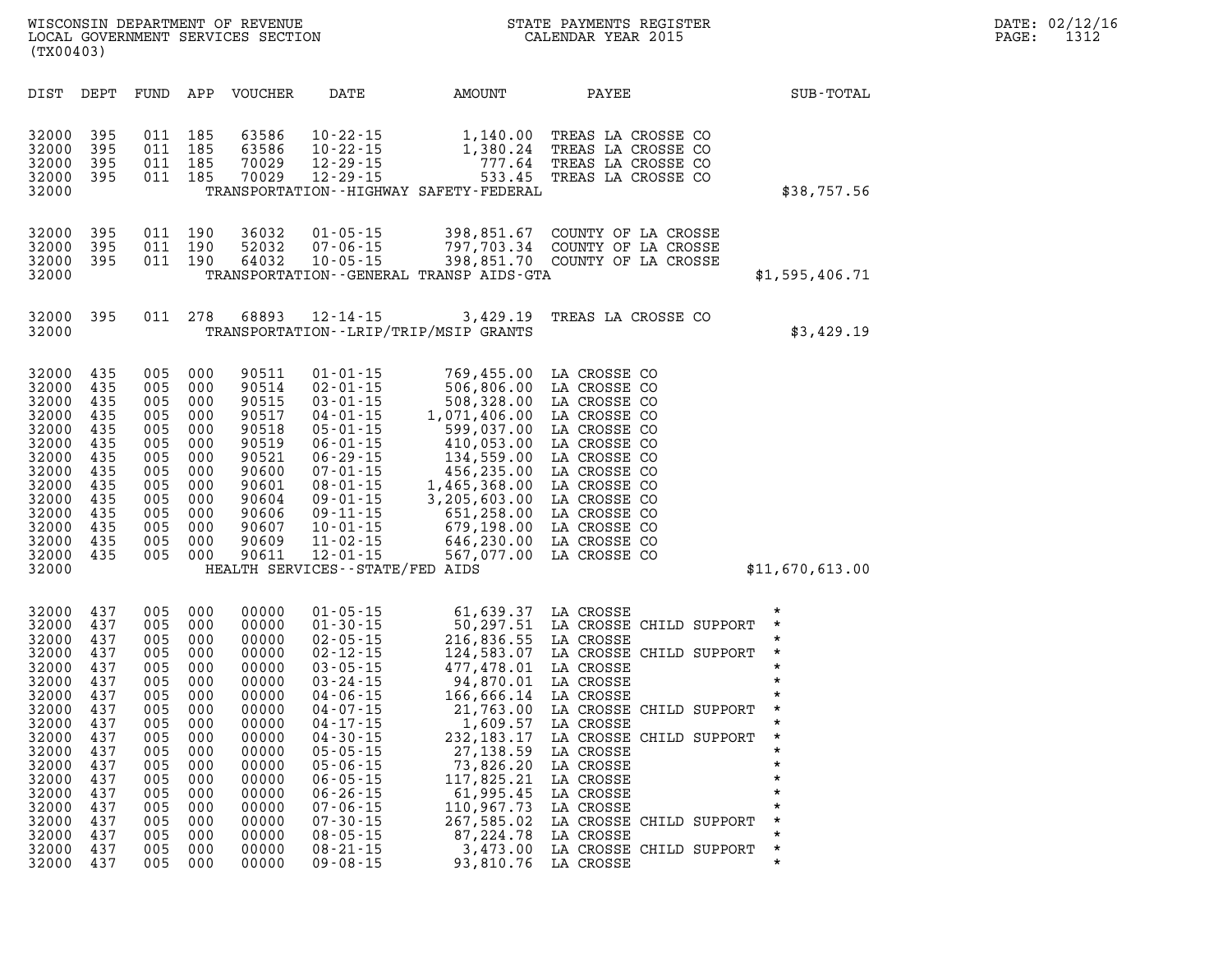| DATE: | 02/12/16 |
|-------|----------|
| PAGE: | 1313     |

| WISCONSIN DEPARTMENT OF REVENUE<br>LOCAL GOVERNMENT SERVICES SECTION<br>CALENDAR YEAR 2015<br>(TX00403) |                                                           |           |                    | DATE: 02/12/1<br>STATE PAYMENTS REGISTER<br>$\mathtt{PAGE:}$ |                         |                                                    |                                                                                                                                                                                                                                                                       |  |                                                               |                                                        |  |
|---------------------------------------------------------------------------------------------------------|-----------------------------------------------------------|-----------|--------------------|--------------------------------------------------------------|-------------------------|----------------------------------------------------|-----------------------------------------------------------------------------------------------------------------------------------------------------------------------------------------------------------------------------------------------------------------------|--|---------------------------------------------------------------|--------------------------------------------------------|--|
|                                                                                                         |                                                           |           |                    |                                                              |                         |                                                    |                                                                                                                                                                                                                                                                       |  |                                                               | DIST DEPT FUND APP VOUCHER DATE AMOUNT PAYEE SUB-TOTAL |  |
|                                                                                                         | 32000 437<br>32000 437<br>32000                           |           |                    |                                                              |                         |                                                    | 005 000 00000 09-23-15 1,346,335.00 LA CROSSE *<br>005 000 00000 10-05-15 95,056.69 LA CROSSE * *<br>CHILDREN & FAMILIES--STATE/FEDERAL AIDS * \$3,                                                                                                                   |  |                                                               | \$3,733,164.83                                         |  |
|                                                                                                         | 32000                                                     | 32000 455 |                    |                                                              |                         |                                                    | 002 202 07006 06-25-15 2,516.14 TREAS LA CROSSE CNTY<br>JUSTICE -- LAW ENFORCEMENT TRAINING REIMB                                                                                                                                                                     |  |                                                               | \$2,516.14                                             |  |
|                                                                                                         | 32000 455<br>32000                                        |           |                    |                                                              |                         |                                                    | 002 221 14 07-21-15 430.00 TREAS LA CROSSE CNTY<br>JUSTICE -- LAW ENFORCEMENT SERVICES AID                                                                                                                                                                            |  |                                                               | \$430.00                                               |  |
|                                                                                                         | 32000 455<br>32000 455<br>32000 455<br>32000              |           |                    |                                                              |                         | JUSTICE - - LAW ENFORCEMENT TRAINING               | 002 231 07006 06-25-15 632.85 TREAS LA CROSSE CNTY<br>002 231 14 04-08-15 1,280.00 TREAS LA CROSSE CO<br>002 231 20 04-27-15 14,880.00 TREAS LA CROSSE CNTY                                                                                                           |  |                                                               | \$16,792.85                                            |  |
|                                                                                                         | 32000 455<br>32000 455<br>32000                           |           |                    |                                                              | 002 251 00548           |                                                    | 002  251  00548  08-18-15  12,007.75  TREAS LA CROSSE CNTY<br>002  251  06264  05-19-15  11,165.25  TREAS LA CROSSE CNTY<br>JUSTICE - - TRUANCY PROGRAM - GRANT FUNDS                                                                                                 |  |                                                               | \$23,173.00                                            |  |
|                                                                                                         | 32000 455<br>32000 455<br>32000 455<br>32000 455<br>32000 |           |                    |                                                              |                         |                                                    | 002 271 00645 08-24-15 43,420.60 TREAS LA CROSSE CO<br>002 271 04459 02-18-15 4,244.16 TREAS LA CROSSE CO<br>002 271 04959 03-12-15 35,163.92 TREAS LA CROSSE CO<br>002 271 06491 06-01-15 - 37,177.92 TREAS LA CROSSE CO<br>JUSTICE -- TREATMENT ALT/DIVERSION GRANT |  |                                                               | \$120,006.60                                           |  |
|                                                                                                         | 32000 455<br>32000 455<br>32000                           |           |                    |                                                              |                         |                                                    | 002 532 04 03-09-15 49,178.29 TREAS LA CROSSE CO<br>002 532 12 07-27-15 53,025.79 TREAS LA CROSSE CO<br>JUSTICE--VICTIM/WITNESS ASSISTANCE SERV                                                                                                                       |  |                                                               | \$102, 204.08                                          |  |
|                                                                                                         | 32000 465<br>32000                                        |           |                    |                                                              |                         |                                                    | 002 308 00083 08-12-15 6,379.30 TREAS LA CROSSE CO<br>MILITARY AFFAIRS-EMER MGMT-RESPONSE EQMT                                                                                                                                                                        |  |                                                               | \$6,379.30                                             |  |
|                                                                                                         | 32000 465                                                 |           |                    |                                                              |                         |                                                    | 002 337 01349 06-24-15 13,843.50 TREAS LA CROSSE CO<br>32000 MILITARY AFFAIRS-EMERGENCY MGMT PLANNING                                                                                                                                                                 |  |                                                               | \$13,843.50                                            |  |
|                                                                                                         | 32000 465<br>32000 465<br>32000 465<br>32000              |           |                    | 002 342<br>002 342<br>002 342                                | 00223<br>00913<br>01420 | 09 - 22 - 15<br>$06 - 25 - 15$                     | 5,456.00 TREAS LA CROSSE CO<br>01-15-15 34,273.83 TREAS LA CROSSE CO<br>32,873.65 TREAS LA CROSSE CO<br>MILITARY AFFAIRS-EMERGENCY MGMT-FED FUND                                                                                                                      |  |                                                               | \$72,603.48                                            |  |
|                                                                                                         | 32000 465<br>32000 465<br>32000 465                       |           | 002 350<br>002 350 | 002 350                                                      | 00091<br>00597<br>00978 | $08 - 13 - 15$<br>$01 - 21 - 15$<br>$05 - 18 - 15$ | 1,500.00 TREAS LA CROSSE CNTY                                                                                                                                                                                                                                         |  | 10,000.00 TREAS LA CROSSE CNTY<br>2,135.20 TREAS LA CROSSE CO |                                                        |  |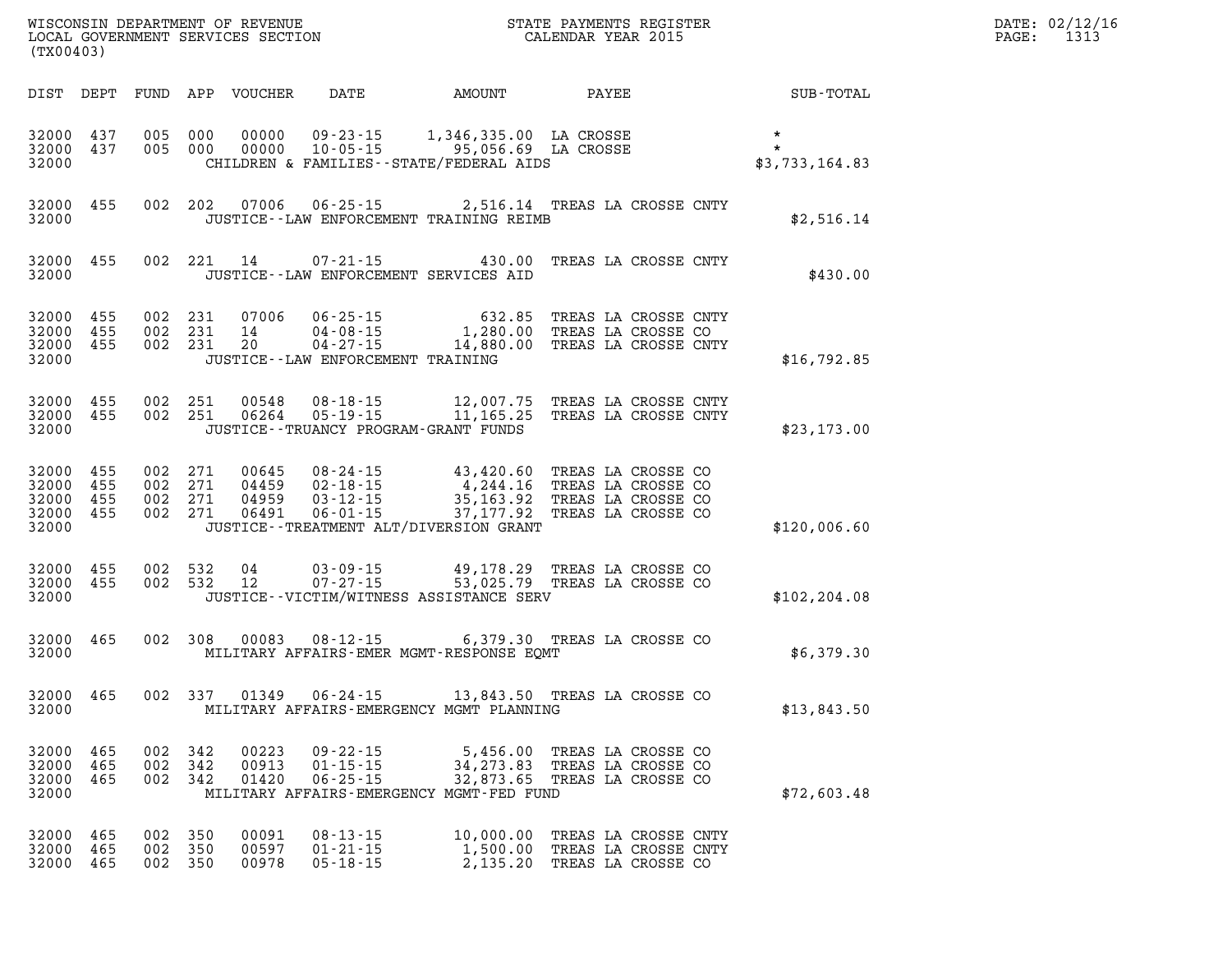| (TX00403)                                                                                                                                                                       |                                                                                                              |                                                                                                                                                                                                    |                                                      |                                                                                                                                                                |                                                                                                                                              |                                                                                                        |                                                                                                                                                                                              | $\mathbb{E} \mathbf{R}$ | DATE: 02/12/1<br>1314<br>PAGE:                         |  |
|---------------------------------------------------------------------------------------------------------------------------------------------------------------------------------|--------------------------------------------------------------------------------------------------------------|----------------------------------------------------------------------------------------------------------------------------------------------------------------------------------------------------|------------------------------------------------------|----------------------------------------------------------------------------------------------------------------------------------------------------------------|----------------------------------------------------------------------------------------------------------------------------------------------|--------------------------------------------------------------------------------------------------------|----------------------------------------------------------------------------------------------------------------------------------------------------------------------------------------------|-------------------------|--------------------------------------------------------|--|
|                                                                                                                                                                                 |                                                                                                              |                                                                                                                                                                                                    |                                                      |                                                                                                                                                                |                                                                                                                                              |                                                                                                        |                                                                                                                                                                                              |                         | DIST DEPT FUND APP VOUCHER DATE AMOUNT PAYEE SUB-TOTAL |  |
|                                                                                                                                                                                 |                                                                                                              |                                                                                                                                                                                                    |                                                      |                                                                                                                                                                | 32000 MILITARY AFFAIRS - HOMELAND SEC GRANT                                                                                                  |                                                                                                        |                                                                                                                                                                                              |                         | \$13,635.20                                            |  |
| 32000 465<br>32000                                                                                                                                                              |                                                                                                              |                                                                                                                                                                                                    |                                                      |                                                                                                                                                                | 072 364 00996 01-20-15 14,172.00 TREAS LA CROSSE CO<br>MILITARY AFFAIRS-EMER MGMT-PLANNING AID                                               |                                                                                                        |                                                                                                                                                                                              |                         | \$14,172.00                                            |  |
| 32000 485<br>32000                                                                                                                                                              |                                                                                                              |                                                                                                                                                                                                    |                                                      |                                                                                                                                                                | 002 127 06035 06-12-15 1,300.00 TREAS LA CROSSE CO<br>VETERANS AFFAIRS GRANTS                                                                |                                                                                                        |                                                                                                                                                                                              |                         | \$1,300.00                                             |  |
| 32000 485<br>32000                                                                                                                                                              |                                                                                                              |                                                                                                                                                                                                    |                                                      | 082 267 06035                                                                                                                                                  | 06-12-15 5,850.00 TREAS LA CROSSE CO<br>VETERANS AFFAIRS--GRANTS TO COUNTIES                                                                 |                                                                                                        |                                                                                                                                                                                              |                         | \$5,850.00                                             |  |
| 32000 485<br>32000                                                                                                                                                              |                                                                                                              |                                                                                                                                                                                                    |                                                      |                                                                                                                                                                | 083 370 06035 06-12-15 5,850.00 TREAS LA CROSSE CO<br>VETERANS AFFAIRS--GRANTS TO COUNTIES                                                   |                                                                                                        |                                                                                                                                                                                              |                         | \$5,850.00                                             |  |
| 32000 505<br>32000 505<br>32000                                                                                                                                                 |                                                                                                              |                                                                                                                                                                                                    |                                                      | 002 142 04464<br>002 142 05556                                                                                                                                 | 01-09-15 $10,000.00$ TREAS LA CROSSE CNTY<br>02-10-15 235.52 TREAS LA CROSSE CO<br>DOA--FEDERAL ENERGY GRANTS                                |                                                                                                        |                                                                                                                                                                                              |                         | HW<br>\$10, 235.52                                     |  |
| 32000<br>32000<br>32000<br>32000<br>32000<br>32000<br>32000<br>32000<br>32000<br>32000<br>32000<br>32000<br>32000<br>32000<br>32000<br>32000<br>32000 505<br>32000 505<br>32000 | 505<br>505<br>505<br>505<br>505<br>505<br>505<br>505<br>505<br>505<br>505<br>505<br>505<br>505<br>505<br>505 | 002 155<br>002 155<br>002 155<br>002 155<br>002 155<br>002 155<br>002 155<br>002 155<br>002 155<br>002 155<br>002 155<br>002 155<br>002 155<br>002 155<br>002 155<br>002 155<br>002 155<br>002 155 |                                                      | 60045<br>60045<br>60075<br>60075<br>60148<br>60148<br>60405<br>60405<br>60540<br>60540<br>60575<br>60575<br>60681<br>60681<br>60758<br>60758<br>60841<br>60841 | DOA-HOUSING ASSISTANCE-FEDERAL FUNDS                                                                                                         |                                                                                                        |                                                                                                                                                                                              |                         | \$69,546.86                                            |  |
| 32000<br>32000<br>32000<br>32000<br>32000<br>32000<br>32000<br>32000                                                                                                            | 505<br>505<br>505<br>505<br>505<br>505<br>505<br>505                                                         | 002<br>002<br>002<br>002<br>002<br>002<br>002<br>002                                                                                                                                               | 743<br>743<br>743<br>743<br>743<br>743<br>743<br>743 | 01294<br>01294<br>01294<br>01295<br>01307<br>01307<br>04363<br>04838                                                                                           | $09 - 14 - 15$<br>$09 - 14 - 15$<br>$09 - 14 - 15$<br>$09 - 14 - 15$<br>$09 - 15 - 15$<br>$09 - 15 - 15$<br>$01 - 08 - 15$<br>$01 - 20 - 15$ | 54,443.00<br>5,063.00<br>129,799.00<br>43,100.00<br>11,080.00<br>20,485.00<br>110,386.00<br>101,960.00 | TREAS LA CROSSE CNTY<br>TREAS LA CROSSE CNTY<br>TREAS LA CROSSE CNTY<br>TREAS LA CROSSE CNTY<br>TREAS LA CROSSE CNTY<br>TREAS LA CROSSE CNTY<br>TREAS LA CROSSE CNTY<br>TREAS LA CROSSE CNTY |                         |                                                        |  |

**DATE: 02/12/16<br>PAGE: 1314**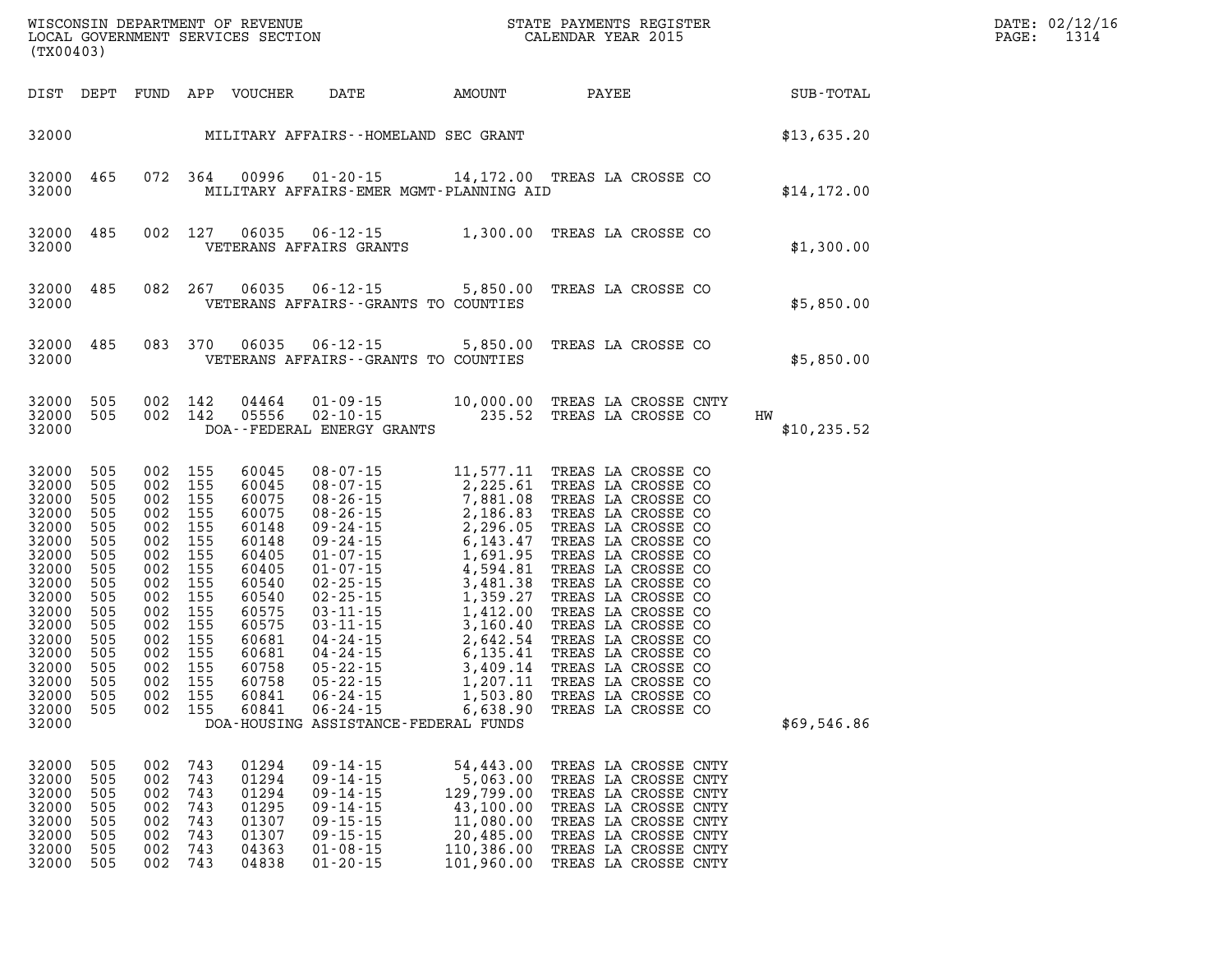|  |  | 32000 835 002 105 43739 07-27-15 | 608,802.64 TREAS LA CROSSE CO |
|--|--|----------------------------------|-------------------------------|

|       |  |  | 32000 507 002 130 PL002 06-11-15 | 5,023.79 TREAS LA CROSSE CO              |  |            |
|-------|--|--|----------------------------------|------------------------------------------|--|------------|
| 32000 |  |  |                                  | PUBLIC LANDS-FLOOD CONTROL-FEDERAL FUNDS |  | \$5,023.79 |
|       |  |  |                                  |                                          |  |            |

| 32000 | 505 | 035 | 371 | 60405        | $01 - 07 - 15$            | 4,594.81  | TREAS LA CROSSE CO |              |             |
|-------|-----|-----|-----|--------------|---------------------------|-----------|--------------------|--------------|-------------|
| 32000 | 505 | 035 | 371 | 60540        | $02 - 25 - 15$            | 3,481.36  | TREAS LA CROSSE CO |              |             |
| 32000 | 505 | 035 | 371 | 60540        | $02 - 25 - 15$            | 2,259.55  | TREAS              | LA CROSSE CO |             |
| 32000 | 505 | 035 | 371 | 60540        | $02 - 25 - 15$            | 3,481.36  | TREAS LA CROSSE CO |              |             |
| 32000 | 505 | 035 | 371 | 60575        | $03 - 11 - 15$            | 2,465.44  | TREAS LA CROSSE CO |              |             |
| 32000 | 505 | 035 | 371 | 60575        | $03 - 11 - 15$            | 3,160.40  | TREAS LA CROSSE CO |              |             |
| 32000 | 505 | 035 | 371 | 60575        | $03 - 11 - 15$            | 3,160.40  | TREAS              | LA CROSSE CO |             |
| 32000 | 505 | 035 | 371 | 60681        | $04 - 24 - 15$            | 6,135.42  | TREAS LA CROSSE CO |              |             |
| 32000 | 505 | 035 | 371 | 60681        | $04 - 24 - 15$            | 7,192.12  | TREAS LA CROSSE CO |              |             |
| 32000 | 505 | 035 | 371 | 60681        | $04 - 24 - 15$            | 6, 135.39 | TREAS LA CROSSE CO |              |             |
| 32000 | 505 | 035 | 371 | 60758        | $05 - 22 - 15$            | 3,390.98  | TREAS              | LA CROSSE CO |             |
| 32000 | 505 | 035 | 371 | 60758        | $05 - 22 - 15$            | 3,179.85  | TREAS LA CROSSE CO |              |             |
| 32000 | 505 | 035 | 371 | 60758        | $05 - 22 - 15$            | 2,151.01  | TREAS LA CROSSE CO |              |             |
| 32000 | 505 | 035 | 371 | 60841        | $06 - 24 - 15$            | 1,891.82  | TREAS LA CROSSE CO |              |             |
| 32000 | 505 | 035 | 371 | 60841        | $06 - 24 - 15$            | 5,862.70  | TREAS              | LA CROSSE CO |             |
| 32000 |     |     |     |              | DOA--PUBLIC BENEFITS FUND |           |                    |              | \$72,626.00 |
|       |     |     |     |              |                           |           |                    |              |             |
| 32000 | 505 | 089 | 166 | 04925        | $01 - 21 - 15$            | 1,000.00  | TREAS LA CROSSE CO |              |             |
| 32000 |     |     |     | DOA - - LAND | INFORMATION FUND          |           |                    |              | \$1,000.00  |

| DIST  | DEPT | FUND | APP | <b>VOUCHER</b> | DATE                    | AMOUNT     | PAYEE                         | SUB-TOTAL      |
|-------|------|------|-----|----------------|-------------------------|------------|-------------------------------|----------------|
|       |      |      |     |                |                         |            |                               |                |
| 32000 | 505  | 002  | 743 | 05004          | $01 - 20 - 15$          | 12,344.00  | TREAS LA CROSSE<br>CNTY       |                |
| 32000 | 505  | 002  | 743 | 05369          | $02 - 03 - 15$          | 63,380.00  | TREAS<br>LA CROSSE            | <b>CNTY</b>    |
| 32000 | 505  | 002  | 743 | 05687          | $02 - 12 - 15$          | 26,611.00  | TREAS<br>LA CROSSE<br>CNTY    |                |
| 32000 | 505  | 002  | 743 | 05889          | $02 - 24 - 15$          | 67,281.00  | TREAS<br>LA CROSSE            | <b>CNTY</b>    |
| 32000 | 505  | 002  | 743 | 06269          | $03 - 05 - 15$          | 50,873.00  | TREAS<br>LA CROSSE<br>CNTY    |                |
| 32000 | 505  | 002  | 743 | 06895          | $04 - 02 - 15$          | 20,000.00  | TREAS<br>LA CROSSE            | <b>CNTY</b>    |
| 32000 | 505  | 002  | 743 | 06895          | $04 - 02 - 15$          | 51,330.00  | TREAS<br>LA CROSSE            | CNTY           |
| 32000 | 505  | 002  | 743 | 07015          | $04 - 02 - 15$          | 88,313.00  | TREAS<br>LA CROSSE<br>CNTY    |                |
| 32000 | 505  | 002  | 743 | 07077          | $04 - 03 - 15$          | 35,465.00  | TREAS<br>LA CROSSE<br>CNTY    |                |
| 32000 | 505  | 002  | 743 | 07100          | $04 - 09 - 15$          | 72,515.00  | TREAS LA CROSSE               | <b>CNTY</b>    |
| 32000 | 505  | 002  | 743 | 07283          | $04 - 15 - 15$          | 33,755.00  | TREAS<br>LA CROSSE<br>CNTY    |                |
| 32000 | 505  | 002  | 743 | 07663          | $04 - 27 - 15$          | 35,040.00  | TREAS<br>LA CROSSE<br>CNTY    |                |
| 32000 | 505  | 002  | 743 | 07663          | $04 - 27 - 15$          | 78,554.00  | TREAS LA CROSSE               | <b>CNTY</b>    |
| 32000 | 505  | 002  | 743 | 08117          | $05 - 18 - 15$          | 45,042.00  | TREAS<br>LA CROSSE<br>CNTY    |                |
| 32000 | 505  | 002  | 743 | 08340          | $05 - 27 - 15$          | 25,895.00  | TREAS<br>LA CROSSE<br>CNTY    |                |
| 32000 | 505  | 002  | 743 | 08340          | $05 - 27 - 15$          | 54,448.00  | TREAS<br>LA CROSSE            | <b>CNTY</b>    |
| 32000 | 505  | 002  | 743 | 08512          | $06 - 01 - 15$          | 62,811.00  | TREAS<br>LA CROSSE<br>CNTY    |                |
| 32000 | 505  | 002  | 743 | 09032          | $06 - 17 - 15$          | 64,323.00  | TREAS<br>LA CROSSE<br>CNTY    |                |
| 32000 | 505  | 002  | 743 | 09538          | $07 - 08 - 15$          | 101,229.00 | TREAS<br>LA CROSSE<br>CNTY    |                |
| 32000 | 505  | 002  | 743 | 09538          | $07 - 08 - 15$          | 46,783.00  | TREAS<br>LA CROSSE            | CNTY           |
| 32000 | 505  | 002  | 743 | 09771          | $07 - 15 - 15$          | 58,623.00  | TREAS<br>LA<br>CROSSE<br>CNTY |                |
| 32000 |      |      |     |                | DOA--HOUSING ASSISTANCE | GRANTS     |                               | \$1,570,931.00 |
|       |      |      |     |                |                         |            |                               |                |

**32000 505 035 371 60045 08-07-15 4,611.36 TREAS LA CROSSE CO 32000 505 035 371 60045 08-07-15 1,221.81 TREAS LA CROSSE CO 32000 505 035 371 60405 01-07-15 3,655.41 TREAS LA CROSSE CO 32000 505 035 371 60405 01-07-15 4,594.81 TREAS LA CROSSE CO**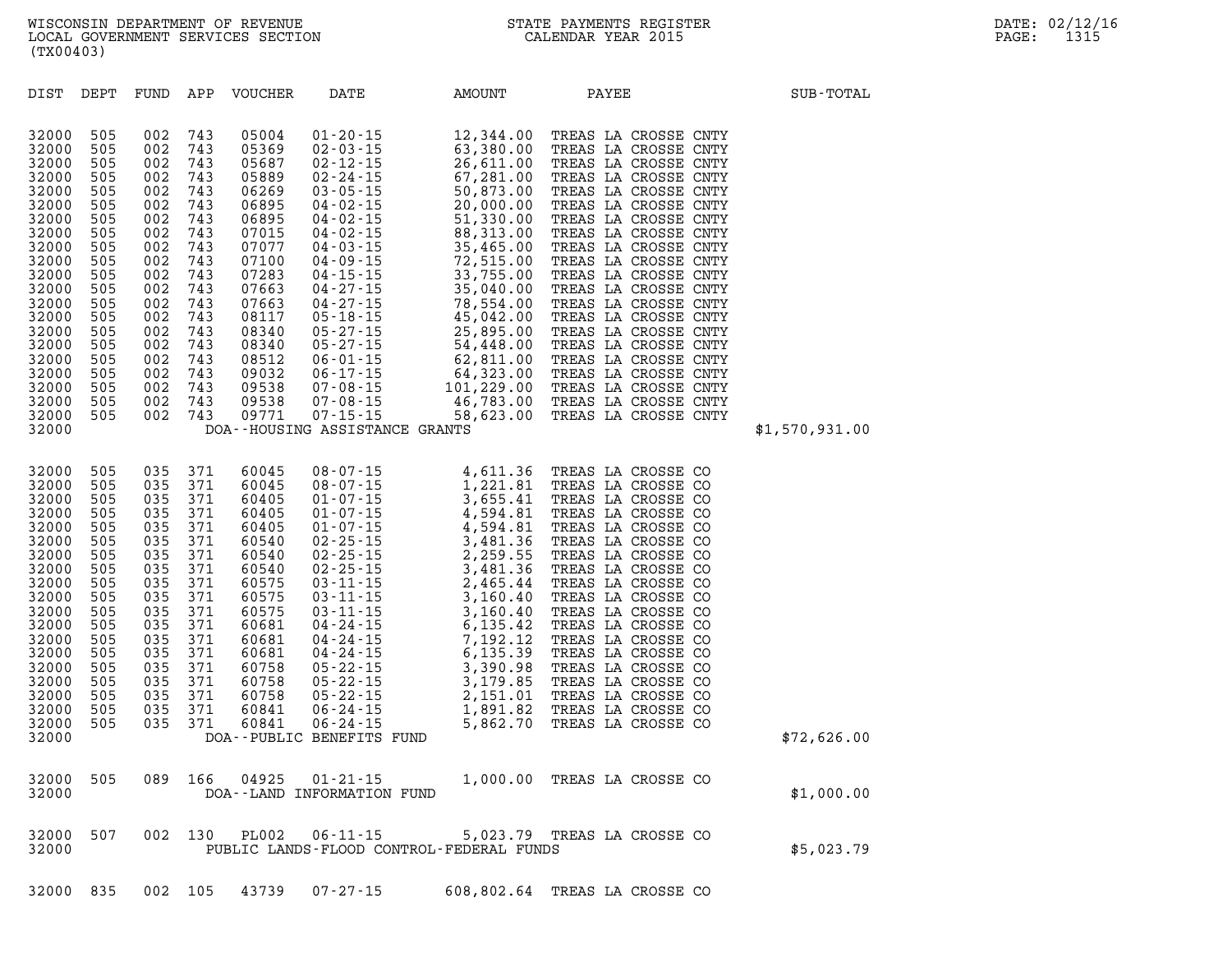| (TX00403)               |            |            |            | WISCONSIN DEPARTMENT OF REVENUE<br>LOCAL GOVERNMENT SERVICES SECTION |                                          | STATE PAYMENTS REGISTER<br>CALENDAR YEAR 2015                            |                                          |  |                | PAGE: | DATE: 02/12/16<br>1316 |
|-------------------------|------------|------------|------------|----------------------------------------------------------------------|------------------------------------------|--------------------------------------------------------------------------|------------------------------------------|--|----------------|-------|------------------------|
| DIST                    | DEPT       | FUND       | APP        | VOUCHER                                                              | DATE                                     | AMOUNT                                                                   | PAYEE                                    |  | SUB-TOTAL      |       |                        |
| 32000                   |            |            |            |                                                                      | REVENUE - - STATE SHARED REVENUES        |                                                                          |                                          |  | \$608,802.64   |       |                        |
| 32000<br>32000          | 835        | 002        | 109        | 01032                                                                | 07-27-15<br>REVENUE--EXEMPT COMPUTER AID | 142,502.00                                                               | TREAS LA CROSSE CO                       |  | \$142,502.00   |       |                        |
| 32000<br>32000<br>32000 | 835<br>835 | 002<br>002 | 302<br>302 | 10047<br>11047                                                       | 07-27-15<br>07-27-15                     | 8,331,423.59<br>1,639,442.96<br>REVENUE-FIRST DOLLAR/SCHOOL LEVY CREDITS | TREAS LA CROSSE CO<br>TREAS LA CROSSE CO |  | \$9,970,866.55 |       |                        |
| 32000<br>32000          | 835        | 021        | 363        | 37186                                                                | 03-23-15<br>REVENUE - - LOTTERY CREDIT   | 2,047,343.85                                                             | TREAS LA CROSSE CO                       |  | \$2,047,343.85 |       |                        |

| 32000 |  | DISTRICT TOTAL APPROPRIATIONS | \$32,875,228.79 |  |
|-------|--|-------------------------------|-----------------|--|
|       |  |                               |                 |  |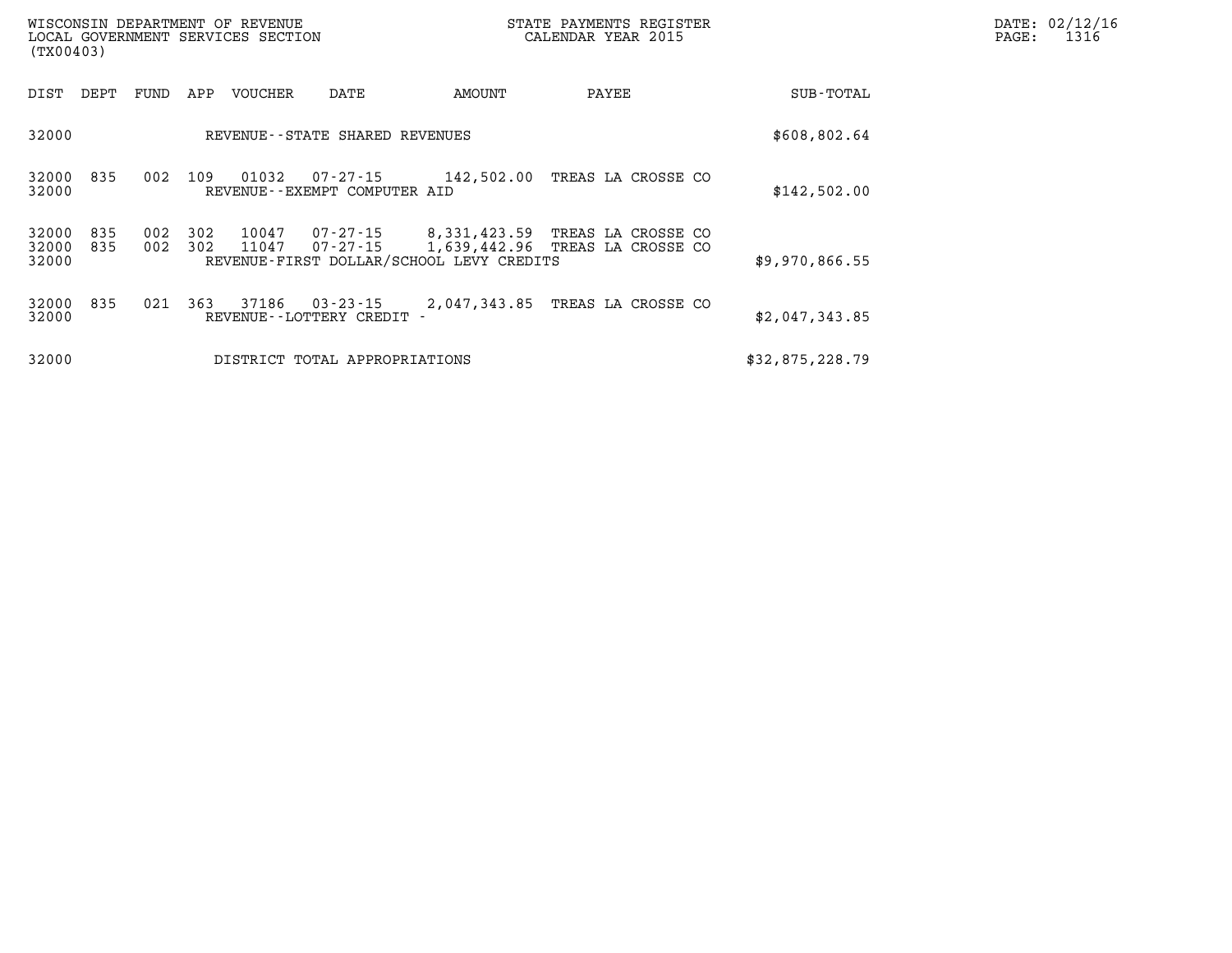| (TX00403)                                                 |           |                                          |         | WISCONSIN DEPARTMENT OF REVENUE<br>LOCAL GOVERNMENT SERVICES SECTION |                                                     |                                              | STATE PAYMENTS REGISTER<br>CALENDAR YEAR 2015                                                                                                                                        |             | DATE: 02/12/16<br>PAGE: 1317 |
|-----------------------------------------------------------|-----------|------------------------------------------|---------|----------------------------------------------------------------------|-----------------------------------------------------|----------------------------------------------|--------------------------------------------------------------------------------------------------------------------------------------------------------------------------------------|-------------|------------------------------|
|                                                           |           |                                          |         |                                                                      |                                                     | DIST DEPT FUND APP VOUCHER DATE AMOUNT PAYEE |                                                                                                                                                                                      | SUB-TOTAL   |                              |
| 32002 165<br>32002                                        |           |                                          | 002 225 | 00791                                                                |                                                     | SAFETY/PROF SERV--FIRE INSURANCE DUES        | 06-25-15 1,829.73 TREAS TN BANGOR                                                                                                                                                    | \$1,829.73  |                              |
| 32002 370<br>32002                                        |           |                                          | 000 001 | 01DNR                                                                |                                                     | NAT RESOURCES-SEVERANCE/YIELD/WITHDRAWAL     | 04-09-15 134.95 TREAS TOWN BANGOR                                                                                                                                                    | \$134.95    |                              |
| 32002 370<br>32002                                        |           | 002 503                                  |         | 17571                                                                | $01 - 12 - 15$                                      | NAT RESOURCES--AIDS IN LIEU OF TAXES         | 345.84 TREAS TN BANGOR                                                                                                                                                               | \$345.84    |                              |
| 32002                                                     | 32002 370 |                                          | 012 571 |                                                                      |                                                     | NAT RESOURCES--FOREST CROP/MFL/CO FOREST     | 39067  06-02-15  637.55  TREAS  TN BANGOR                                                                                                                                            | \$637.55    |                              |
| 32002 370<br>32002 370<br>32002                           |           | 012 579<br>012 579                       |         | 20365<br>20365                                                       |                                                     | NAT RESOURCES -- AIDS IN LIEU OF TAXES       | 04-03-15 1,416.10 TREAS TN BANGOR<br>04-03-15 25.94 TREAS TN BANGOR                                                                                                                  | \$1,442.04  |                              |
| 32002 370<br>32002                                        |           |                                          |         |                                                                      |                                                     | NAT RESOURCES--RU RECYCLING GRANT            | 074 670 42710 05-29-15 1,444.19 TREAS TN BANGOR                                                                                                                                      | \$1,444.19  |                              |
| 32002 370<br>32002                                        |           |                                          |         | 074 673 42710                                                        |                                                     | NAT RESOURCES - - RU CONSOLIDATED GRANT      | 05-29-15 160.19 TREAS TN BANGOR                                                                                                                                                      | \$160.19    |                              |
| 32002 395<br>32002 395<br>32002 395<br>32002 395<br>32002 |           | 011 191<br>011 191<br>011 191<br>011 191 |         |                                                                      |                                                     | TRANSPORTATION--GENERAL TRANSP AIDS-GTA      | 38794  01-05-15  13,173.46  TOWN OF BANGOR<br>46794  04-06-15  13,173.46  TOWN OF BANGOR<br>54794  07-06-15  13,173.46  TOWN OF BANGOR<br>66794  10-05-15  13,173.48  TOWN OF BANGOR | \$52,693.86 |                              |
| 32002 835<br>32002                                        |           |                                          |         | 002 105 43721                                                        | $07 - 27 - 15$<br>REVENUE - - STATE SHARED REVENUES |                                              | 5,216.64 TREAS TN BANGOR                                                                                                                                                             | \$5,216.64  |                              |
| 32002 835<br>32002                                        |           | 002 109                                  |         | 02742                                                                | $07 - 27 - 15$<br>REVENUE--EXEMPT COMPUTER AID      |                                              | 178.00 TREAS TN BANGOR                                                                                                                                                               | \$178.00    |                              |
| 32002 835<br>32002                                        |           |                                          |         | 002 501 00002                                                        | $02 - 02 - 15$                                      | DOA-PAYMENT FOR MUNICIPAL SERVICES AID       | 108.61 TREAS TN BANGOR                                                                                                                                                               | \$108.61    |                              |
| 32002                                                     |           |                                          |         |                                                                      | DISTRICT TOTAL APPROPRIATIONS                       |                                              |                                                                                                                                                                                      | \$64,191.60 |                              |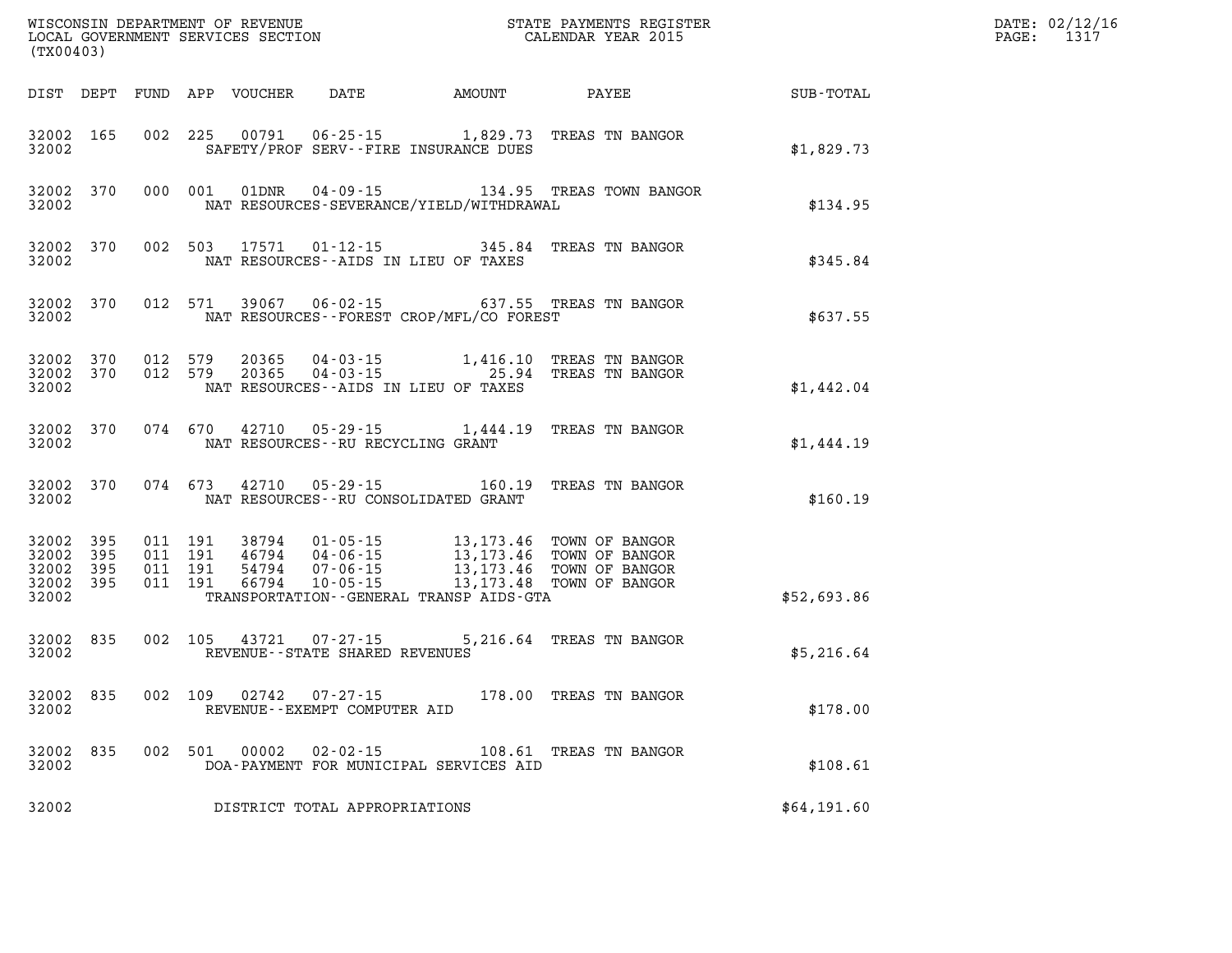| (TX00403)                       |                    |                    |  |                                                        |                                                                                                                                  |                         |             | DATE: 02/12/16<br>PAGE: 1318 |
|---------------------------------|--------------------|--------------------|--|--------------------------------------------------------|----------------------------------------------------------------------------------------------------------------------------------|-------------------------|-------------|------------------------------|
|                                 |                    |                    |  |                                                        | DIST DEPT FUND APP VOUCHER DATE AMOUNT                                                                                           | <b>PAYEE</b>            | SUB-TOTAL   |                              |
| 32004                           | 32004 165          |                    |  |                                                        | 002 225 00792 06-25-15 3,757.83 TREAS TN BARRE<br>SAFETY/PROF SERV--FIRE INSURANCE DUES                                          |                         | \$3,757.83  |                              |
| 32004                           |                    |                    |  |                                                        | 32004 370 012 571 39068 06-02-15 273.18 TREAS TN BARRE<br>NAT RESOURCES - - FOREST CROP/MFL/CO FOREST                            |                         | \$273.18    |                              |
| 32004                           |                    |                    |  |                                                        | 32004 370 012 579 20366 04-03-15 985.60 TREAS TN BARRE<br>NAT RESOURCES--AIDS IN LIEU OF TAXES                                   |                         | \$985.60    |                              |
|                                 | 32004 370<br>32004 |                    |  | NAT RESOURCES--RU RECYCLING GRANT                      | 074 670 42711 05-29-15 1,448.15 TREAS TN BARRE                                                                                   |                         | \$1,448.15  |                              |
| 32004 395<br>32004 395          |                    | 011 191<br>011 191 |  |                                                        | 38795  01-05-15  8,940.12  TOWN OF BARRE<br>46795  04-06-15  8,940.12  TOWN OF BARRE<br>54795  07-06-15  8,940.12  TOWN OF BARRE |                         |             |                              |
| 32004 395<br>32004 395<br>32004 |                    | 011 191<br>011 191 |  |                                                        | 66795  10-05-15  8,940.12  TOWN OF BARRE<br>TRANSPORTATION - - GENERAL TRANSP AIDS - GTA                                         |                         | \$35,760.48 |                              |
| 32004                           | 32004 835          |                    |  | REVENUE - - STATE SHARED REVENUES                      | 002 105 43722 07-27-15 6,155.40 TREAS TN BARRE                                                                                   |                         | \$6,155.40  |                              |
| 32004                           | 32004 835          |                    |  | REVENUE--EXEMPT COMPUTER AID                           | 002 109 02743 07-27-15 17.00 TREAS TN BARRE                                                                                      |                         | \$17.00     |                              |
| 32004                           | 32004 835          |                    |  | 021 363 35709 03-23-15<br>REVENUE - - LOTTERY CREDIT - |                                                                                                                                  | 5,181.39 TREAS TN BARRE | \$5,181.39  |                              |
| 32004                           |                    |                    |  | DISTRICT TOTAL APPROPRIATIONS                          |                                                                                                                                  |                         | \$53,579.03 |                              |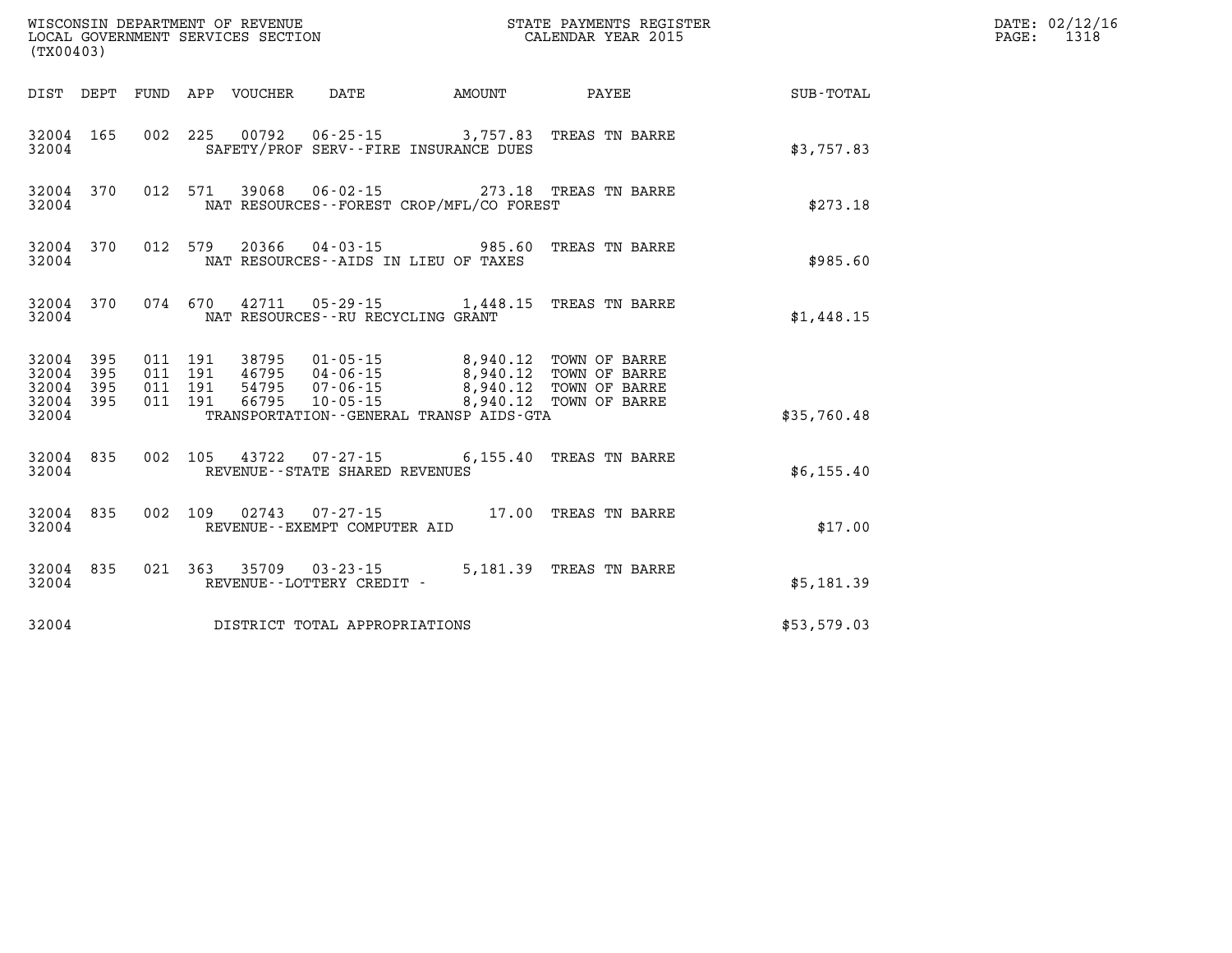| (TX00403)                                 |                            |                                          |         |                                  |                                                          |                                                                                                                          |                                                                              |              | DATE: 02/12/16<br>1319<br>PAGE: |
|-------------------------------------------|----------------------------|------------------------------------------|---------|----------------------------------|----------------------------------------------------------|--------------------------------------------------------------------------------------------------------------------------|------------------------------------------------------------------------------|--------------|---------------------------------|
|                                           |                            |                                          |         | DIST DEPT FUND APP VOUCHER       | DATE                                                     | AMOUNT                                                                                                                   | PAYEE                                                                        | SUB-TOTAL    |                                 |
| 32006 165<br>32006                        |                            | 002 225                                  |         |                                  |                                                          | 00793  06-25-15  2,774.74  TREAS TN BURNS<br>SAFETY/PROF SERV--FIRE INSURANCE DUES                                       |                                                                              | \$2.774.74   |                                 |
| 32006 370<br>32006                        |                            |                                          | 012 571 |                                  |                                                          | NAT RESOURCES--FOREST CROP/MFL/CO FOREST                                                                                 | 39069  06-02-15  886.88  TREAS TN BURNS                                      | \$886.88     |                                 |
| 32006 370<br>32006 370<br>32006           |                            | 012 579<br>012 579                       |         |                                  |                                                          | NAT RESOURCES - AIDS IN LIEU OF TAXES                                                                                    | 20367  04-03-15   52 TREAS TN BURNS<br>20367  04-03-15   5.21 TREAS TN BURNS | \$5.73       |                                 |
| 32006 370<br>32006                        |                            |                                          |         |                                  | NAT RESOURCES--RU RECYCLING GRANT                        | 074 670 42712 05-29-15 740.33 TREAS TN BURNS                                                                             |                                                                              | \$740.33     |                                 |
| 32006 370<br>32006                        |                            |                                          | 074 673 |                                  |                                                          | 42712 05-29-15 248.10<br>NAT RESOURCES--RU CONSOLIDATED GRANT                                                            | TREAS TN BURNS                                                               | \$248.10     |                                 |
| 32006<br>32006<br>32006<br>32006<br>32006 | - 395<br>395<br>395<br>395 | 011 191<br>011 191<br>011 191<br>011 191 |         | 38796<br>46796<br>54796<br>66796 | 01-05-15<br>04-06-15<br>$07 - 06 - 15$<br>$10 - 05 - 15$ | 19,317.04 TOWN OF BURNS<br>19,317.04 TOWN OF BURNS<br>19,317.04 TOWN OF BURNS<br>TRANSPORTATION--GENERAL TRANSP AIDS-GTA | 19,317.06 TOWN OF BURNS                                                      | \$77, 268.18 |                                 |
| 32006 835<br>32006                        |                            |                                          | 002 105 |                                  | REVENUE - - STATE SHARED REVENUES                        | 43723 07-27-15 8,335.26 TREAS TN BURNS                                                                                   |                                                                              | \$8,335.26   |                                 |
| 32006 835<br>32006                        |                            | 002 109                                  |         | 02744                            | 07-27-15<br>REVENUE--EXEMPT COMPUTER AID                 | 3.00 TREAS TN BURNS                                                                                                      |                                                                              | \$3.00       |                                 |
| 32006 835<br>32006                        |                            | 021 363                                  |         |                                  | 35710 03-23-15<br>REVENUE--LOTTERY CREDIT -              |                                                                                                                          | 1,820.24 TREAS TN BURNS                                                      | \$1,820.24   |                                 |
| 32006                                     |                            |                                          |         |                                  | DISTRICT TOTAL APPROPRIATIONS                            |                                                                                                                          |                                                                              | \$92,082.46  |                                 |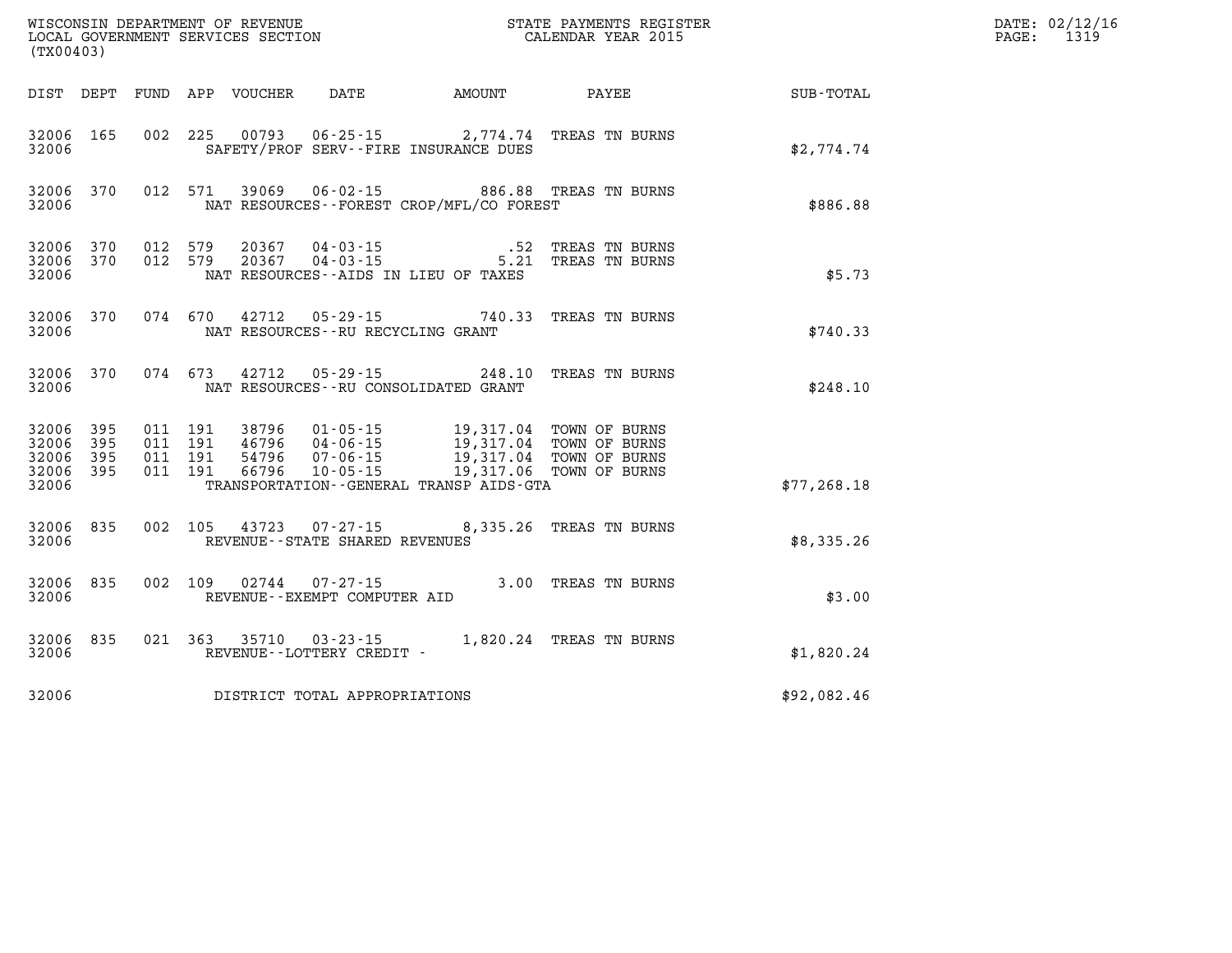| (TX00403)                                     |                    |                                          | WISCONSIN DEPARTMENT OF REVENUE<br>LOCAL GOVERNMENT SERVICES SECTION |                                             |                                                                           | STATE PAYMENTS REGISTER<br>CALENDAR YEAR 2015                                                                                 |               | DATE: 02/12/16<br>PAGE:<br>1320 |
|-----------------------------------------------|--------------------|------------------------------------------|----------------------------------------------------------------------|---------------------------------------------|---------------------------------------------------------------------------|-------------------------------------------------------------------------------------------------------------------------------|---------------|---------------------------------|
|                                               |                    |                                          | DIST DEPT FUND APP VOUCHER                                           | DATE                                        | AMOUNT                                                                    | PAYEE                                                                                                                         | SUB-TOTAL     |                                 |
| 32008 165<br>32008                            |                    |                                          |                                                                      |                                             | 002 225 00794 06-25-15 10,784.67<br>SAFETY/PROF SERV--FIRE INSURANCE DUES | TREAS TN CAMPBELL                                                                                                             | \$10,784.67   |                                 |
| 32008 370<br>32008                            |                    | 074 670                                  |                                                                      | NAT RESOURCES -- RU RECYCLING GRANT         |                                                                           | 42713  05-29-15  9,590.39  TREAS TN CAMPBELL                                                                                  | \$9,590.39    |                                 |
| 32008 370<br>32008                            |                    | 074 673                                  | 42713                                                                |                                             | NAT RESOURCES - - RU CONSOLIDATED GRANT                                   | 05-29-15 1,131.99 TREAS TN CAMPBELL                                                                                           | \$1,131.99    |                                 |
| 32008 395<br>32008<br>32008<br>32008<br>32008 | 395<br>-395<br>395 | 011 191<br>011 191<br>011 191<br>011 191 | 38797<br>46797<br>54797<br>66797                                     | $01 - 05 - 15$<br>04-06-15<br>07-06-15      | TRANSPORTATION--GENERAL TRANSP AIDS-GTA                                   | 20,261.64 TOWN OF CAMPBELL<br>20,261.64 TOWN OF CAMPBELL<br>20,261.64 TOWN OF CAMPBELL<br>10-05-15 20,261.65 TOWN OF CAMPBELL | \$81,046.57   |                                 |
| 32008 455<br>32008                            |                    |                                          | 002 231 08                                                           | JUSTICE - - LAW ENFORCEMENT TRAINING        |                                                                           | 03-12-15 640.00 TREAS TN CAMPBELL                                                                                             | \$640.00      |                                 |
| 32008 835<br>32008                            |                    |                                          |                                                                      | REVENUE--STATE SHARED REVENUES              |                                                                           | 002 105 43724 07-27-15 46,398.60 TREAS TN CAMPBELL                                                                            | \$46,398.60   |                                 |
| 32008 835<br>32008                            |                    | 002 109                                  | 02745                                                                | 07-27-15<br>REVENUE--EXEMPT COMPUTER AID    |                                                                           | 3,831.00 TREAS TN CAMPBELL                                                                                                    | \$3,831.00    |                                 |
| 32008 835<br>32008                            |                    | 002 501                                  | 00002                                                                |                                             | DOA-PAYMENT FOR MUNICIPAL SERVICES AID                                    | 02-02-15 115.64 TREAS TN CAMPBELL                                                                                             | \$115.64      |                                 |
| 32008 835<br>32008                            |                    | 021 363                                  | 35711                                                                | $03 - 23 - 15$<br>REVENUE--LOTTERY CREDIT - |                                                                           | 5,648.18 TREAS TN CAMPBELL                                                                                                    | \$5,648.18    |                                 |
| 32008                                         |                    |                                          |                                                                      | DISTRICT TOTAL APPROPRIATIONS               |                                                                           |                                                                                                                               | \$159, 187.04 |                                 |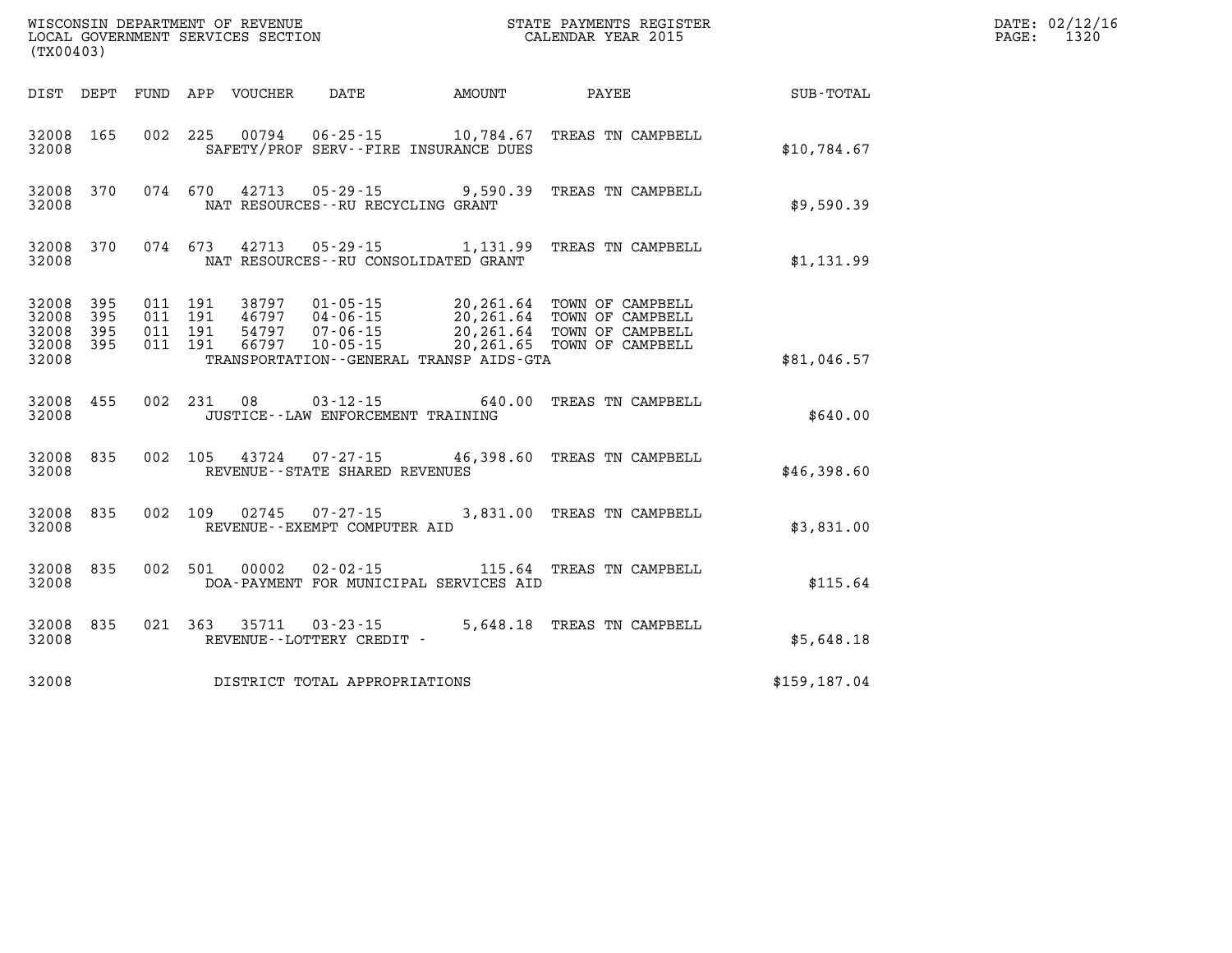| DATE: | 02/12/16 |
|-------|----------|
| PAGE: | 1321     |

| WISCONSIN DEPARTMENT OF REVENUE<br>(TX00403)                                                      | LOCAL GOVERNMENT SERVICES SECTION                                                                                                                                               |                                                  | STATE PAYMENTS REGISTER<br>CALENDAR YEAR 2015                                        |              |
|---------------------------------------------------------------------------------------------------|---------------------------------------------------------------------------------------------------------------------------------------------------------------------------------|--------------------------------------------------|--------------------------------------------------------------------------------------|--------------|
| DIST<br>DEPT<br>FUND                                                                              | APP<br><b>VOUCHER</b><br>DATE                                                                                                                                                   | AMOUNT                                           | PAYEE                                                                                | SUB-TOTAL    |
| 32010<br>165<br>002<br>32010                                                                      | 225<br>00795<br>$06 - 25 - 15$<br>SAFETY/PROF SERV--FIRE INSURANCE DUES                                                                                                         | 5,820.67                                         | TREAS TN FARMINGTON                                                                  | \$5,820.67   |
| 370<br>000<br>32010<br>370<br>000<br>32010<br>32010<br>370<br>000<br>32010                        | 001<br>01DNR<br>$04 - 09 - 15$<br>001<br>04DNR<br>$06 - 03 - 15$<br>001<br>05DNR<br>$09 - 28 - 15$<br>NAT RESOURCES-SEVERANCE/YIELD/WITHDRAWAL                                  | 855.60<br>1,700.89<br>1,181.17                   | TREAS TOWN FARMINGTON<br>TREAS TOWN FARMINGTON<br>TREAS TOWN FARMINGTON              | \$3,737.66   |
| 002<br>370<br>32010<br>32010                                                                      | 503<br>17980<br>$01 - 30 - 15$<br>NAT RESOURCES -- AIDS IN LIEU OF TAXES                                                                                                        | 46.95                                            | TREAS TN FARMINGTON                                                                  | \$46.95      |
| 012<br>32010<br>370<br>32010                                                                      | 39070<br>571<br>$06 - 02 - 15$<br>NAT RESOURCES--FOREST CROP/MFL/CO FOREST                                                                                                      | 1,282.05                                         | TREAS TN FARMINGTON                                                                  | \$1,282.05   |
| 012<br>32010<br>370<br>32010                                                                      | 579<br>20368<br>$04 - 03 - 15$<br>NAT RESOURCES--AIDS IN LIEU OF TAXES                                                                                                          | 16.20                                            | TREAS TN FARMINGTON                                                                  | \$16.20      |
| 32010<br>370<br>074<br>32010                                                                      | 670<br>42714<br>$05 - 29 - 15$<br>NAT RESOURCES - - RU RECYCLING GRANT                                                                                                          | 4,144.35                                         | TREAS TN FARMINGTON                                                                  | \$4,144.35   |
| 32010<br>395<br>011<br>32010<br>395<br>011<br>395<br>011<br>32010<br>32010<br>395<br>011<br>32010 | 191<br>38798<br>$01 - 05 - 15$<br>191<br>46798<br>$04 - 06 - 15$<br>191<br>54798<br>$07 - 06 - 15$<br>191<br>66798<br>$10 - 05 - 15$<br>TRANSPORTATION--GENERAL TRANSP AIDS-GTA | 21,948.43<br>21,948.43<br>21,948.43<br>21,948.45 | TOWN OF FARMINGTON<br>TOWN OF FARMINGTON<br>TOWN OF FARMINGTON<br>TOWN OF FARMINGTON | \$87,793.74  |
| 835<br>002<br>32010<br>32010                                                                      | 105<br>43725<br>$07 - 27 - 15$<br>REVENUE - - STATE SHARED REVENUES                                                                                                             | 9,611.34                                         | TREAS TN FARMINGTON                                                                  | \$9,611.34   |
| 002<br>835<br>32010<br>32010                                                                      | 109<br>02746<br>$07 - 27 - 15$<br>REVENUE - - EXEMPT COMPUTER AID                                                                                                               | 34.00                                            | TREAS TN FARMINGTON                                                                  | \$34.00      |
| 32010<br>835<br>021<br>32010                                                                      | 363<br>35712<br>$03 - 23 - 15$<br>REVENUE--LOTTERY CREDIT -                                                                                                                     | 546.16                                           | TREAS TN FARMINGTON                                                                  | \$546.16     |
| 32010                                                                                             | DISTRICT TOTAL APPROPRIATIONS                                                                                                                                                   |                                                  |                                                                                      | \$113,033.12 |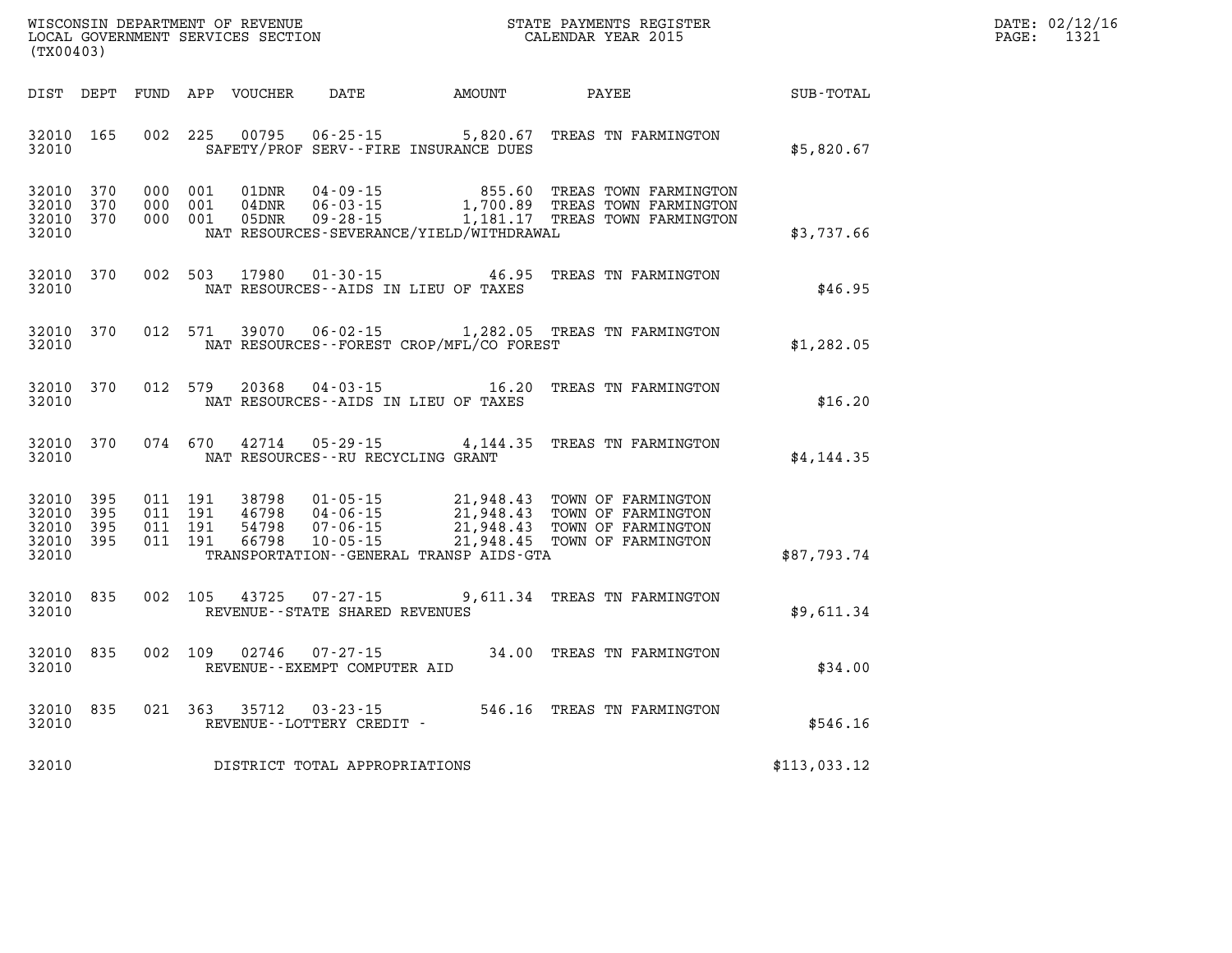| (TX00403)                                                          | $\tt WISCONSIM$ DEPARTMENT OF REVENUE $\tt WISCONSIMENT$ STATE PAYMENTS REGISTER LOCAL GOVERNMENT SERVICES SECTION $\tt CALENDAR$ YEAR 2015 |        |                                                                                                                                       |             | DATE: 02/12/16<br>$\mathtt{PAGE}$ :<br>1322 |
|--------------------------------------------------------------------|---------------------------------------------------------------------------------------------------------------------------------------------|--------|---------------------------------------------------------------------------------------------------------------------------------------|-------------|---------------------------------------------|
| DIST DEPT                                                          | FUND APP VOUCHER<br>DATE                                                                                                                    | AMOUNT | <b>PAYEE</b>                                                                                                                          | SUB-TOTAL   |                                             |
| 32012 165<br>32012                                                 | 002 225 00796 06-25-15 5,868.16 TREAS TN GREENFIELD<br>SAFETY/PROF SERV--FIRE INSURANCE DUES                                                |        |                                                                                                                                       | \$5,868.16  |                                             |
| 32012 370<br>32012                                                 | 012 571 39071 06-02-15 710.55 TREAS TN GREENFIELD<br>NAT RESOURCES - - FOREST CROP/MFL/CO FOREST                                            |        |                                                                                                                                       | \$710.55    |                                             |
| 32012 370<br>32012                                                 | 074 670 42715 05-29-15 1,449.28 TREAS TN GREENFIELD<br>NAT RESOURCES -- RU RECYCLING GRANT                                                  |        |                                                                                                                                       | \$1,449.28  |                                             |
| 32012<br>395<br>32012<br>395<br>32012<br>395<br>32012 395<br>32012 | 011 191 38799<br>011 191<br>46799 04-06-15<br>011 191 54799 07-06-15<br>011 191 66799 10-05-15<br>TRANSPORTATION--GENERAL TRANSP AIDS-GTA   |        | 01-05-15 16,746.21 TOWN OF GREENFIELD<br>16,746.21 TOWN OF GREENFIELD<br>16,746.21 TOWN OF GREENFIELD<br>16,746.21 TOWN OF GREENFIELD | \$66,984.84 |                                             |
| 835<br>32012<br>32012                                              | 002 105 43726 07-27-15 8,265.24 TREAS TN GREENFIELD<br>REVENUE--STATE SHARED REVENUES                                                       |        |                                                                                                                                       | \$8, 265.24 |                                             |
| 32012 835<br>32012                                                 | 002 109 02747 07-27-15 79.00 TREAS TN GREENFIELD<br>REVENUE--EXEMPT COMPUTER AID                                                            |        |                                                                                                                                       | \$79.00     |                                             |
| 32012 835<br>32012                                                 | 021  363  35713  03-23-15  10,710.07  TREAS TN GREENFIELD<br>REVENUE--LOTTERY CREDIT -                                                      |        |                                                                                                                                       | \$10,710.07 |                                             |
| 32012                                                              | DISTRICT TOTAL APPROPRIATIONS                                                                                                               |        |                                                                                                                                       | \$94,067.14 |                                             |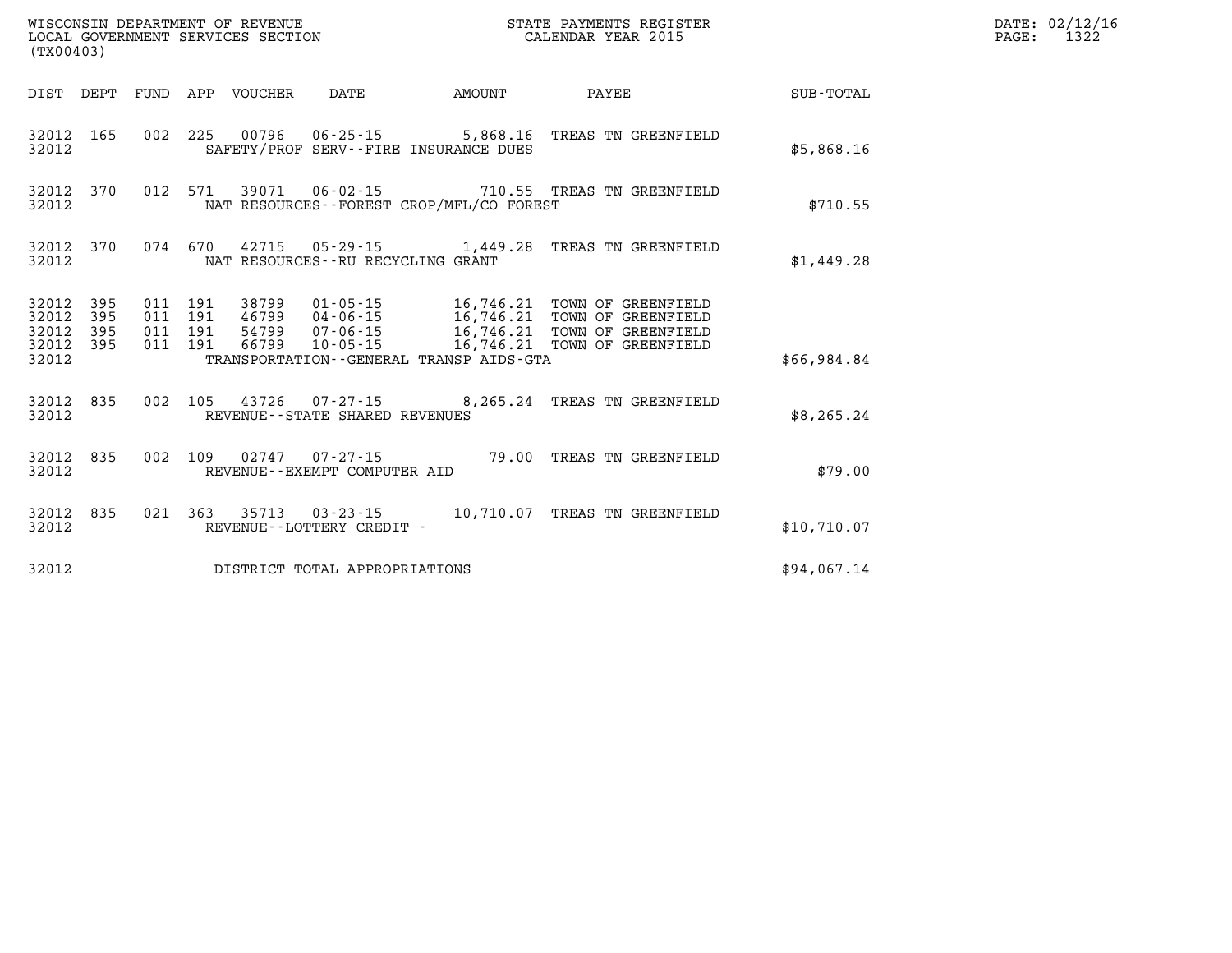| (TX00403)                                                 |            |                                          | WISCONSIN DEPARTMENT OF REVENUE<br>LOCAL GOVERNMENT SERVICES SECTION |                                                        |                                                              | STATE PAYMENTS REGISTER<br>CALENDAR YEAR 2015                                                                                                                              | DATE: 02/12/16<br>1323<br>PAGE: |  |
|-----------------------------------------------------------|------------|------------------------------------------|----------------------------------------------------------------------|--------------------------------------------------------|--------------------------------------------------------------|----------------------------------------------------------------------------------------------------------------------------------------------------------------------------|---------------------------------|--|
|                                                           |            |                                          | DIST DEPT FUND APP VOUCHER                                           | DATE                                                   | AMOUNT                                                       | PAYEE                                                                                                                                                                      | SUB-TOTAL                       |  |
| 32014 165<br>32014                                        |            | 002 225                                  |                                                                      |                                                        | SAFETY/PROF SERV--FIRE INSURANCE DUES                        | 00797  06-25-15  8,565.54  TREAS TN HAMILTON                                                                                                                               | \$8,565.54                      |  |
| 32014                                                     | 32014 370  |                                          | 000 001 01DNR                                                        |                                                        | NAT RESOURCES-SEVERANCE/YIELD/WITHDRAWAL                     | 04-09-15 166.08 TREAS TOWN HAMILTON                                                                                                                                        | \$166.08                        |  |
| 32014                                                     | 32014 370  |                                          |                                                                      |                                                        | NAT RESOURCES--FOREST CROP/MFL/CO FOREST                     | 012 571 39072 06-02-15 747.47 TREAS TN HAMILTON                                                                                                                            | \$747.47                        |  |
| 32014 370<br>32014 370<br>32014 370<br>32014 370<br>32014 |            | 012 579<br>012 579<br>012 579<br>012 579 | 20369<br>20369<br>20369<br>20369                                     |                                                        | $04 - 03 - 15$ 13.47<br>NAT RESOURCES--AIDS IN LIEU OF TAXES | 04-03-15 211.20 TREAS TN HAMILTON<br>04-03-15 1.35 TREAS TN HAMILTON<br>04-03-15 181.68 TREAS TN HAMILTON<br>TREAS TN HAMILTON                                             | \$407.70                        |  |
| 32014                                                     | 32014 370  | 074 670                                  | 42716                                                                | $05 - 29 - 15$<br>NAT RESOURCES - - RU RECYCLING GRANT |                                                              | 2,707.77 TREAS TN HAMILTON                                                                                                                                                 | \$2,707.77                      |  |
| 32014 395<br>32014<br>32014<br>32014 395<br>32014         | 395<br>395 | 011 191<br>011 191<br>011 191<br>011 191 | 38800                                                                |                                                        | TRANSPORTATION--GENERAL TRANSP AIDS-GTA                      | 01-05-15 26,517.58 TOWN OF HAMILTON<br>46800 04-06-15 26,517.58 TOWN OF HAMILTON<br>54800 07-06-15 26,517.58 TOWN OF HAMILTON<br>66800 10-05-15 26,517.60 TOWN OF HAMILTON | \$106.070.34                    |  |
| 32014 835<br>32014                                        |            |                                          |                                                                      | REVENUE - - STATE SHARED REVENUES                      |                                                              | 002 105 43727 07-27-15 4,246.56 TREAS TN HAMILTON                                                                                                                          | \$4,246.56                      |  |
| 32014                                                     | 32014 835  |                                          | 002 109 02748                                                        | 07-27-15<br>REVENUE--EXEMPT COMPUTER AID               |                                                              | 182.00 TREAS TN HAMILTON                                                                                                                                                   | \$182.00                        |  |
| 32014                                                     |            |                                          |                                                                      | DISTRICT TOTAL APPROPRIATIONS                          |                                                              |                                                                                                                                                                            | \$123,093.46                    |  |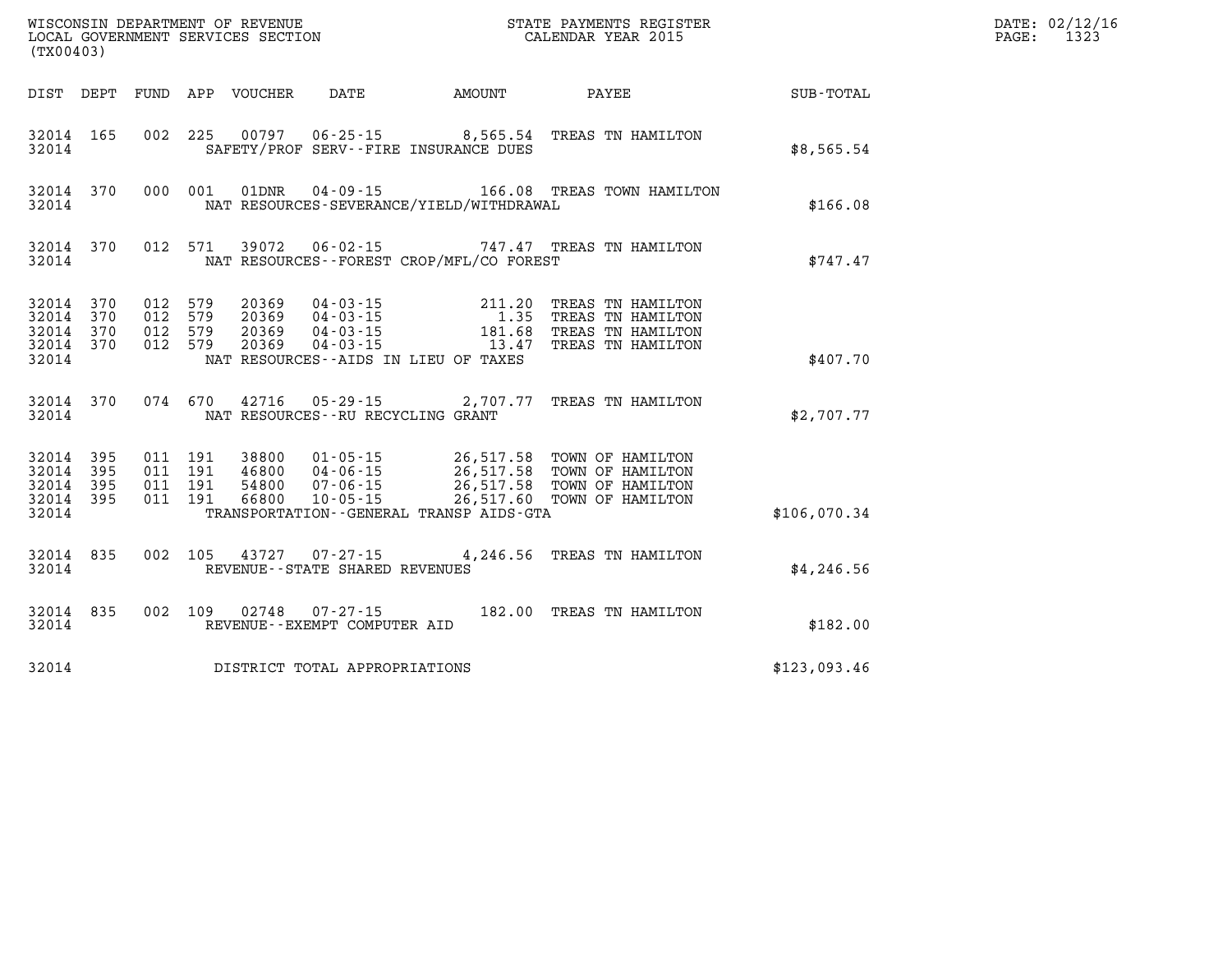| (TX00403)                                         |                        |                                          |         |                                  |                                                       |                                             |                                                                                                                                                      |               | DATE: 02/12/16<br>PAGE: 1324 |
|---------------------------------------------------|------------------------|------------------------------------------|---------|----------------------------------|-------------------------------------------------------|---------------------------------------------|------------------------------------------------------------------------------------------------------------------------------------------------------|---------------|------------------------------|
|                                                   |                        |                                          |         | DIST DEPT FUND APP VOUCHER       | DATE                                                  |                                             | AMOUNT PAYEE                                                                                                                                         | SUB-TOTAL     |                              |
| 32016 165<br>32016                                |                        |                                          |         |                                  |                                                       | SAFETY/PROF SERV--FIRE INSURANCE DUES       | 002 225 00798 06-25-15 13,313.32 TREAS TN HOLLAND                                                                                                    | \$13,313.32   |                              |
| 32016                                             | 32016 370              |                                          | 000 001 | 04DNR                            |                                                       | NAT RESOURCES-SEVERANCE/YIELD/WITHDRAWAL    | 06-03-15 256.10 TREAS TOWN HOLLAND                                                                                                                   | \$256.10      |                              |
| 32016                                             | 32016 370<br>32016 370 | 002 503<br>002 503                       |         |                                  |                                                       | NAT RESOURCES--AIDS IN LIEU OF TAXES        | 17572   01-12-15   4,450.80 TREAS TN HOLLAND<br>18108   01-30-15   2,717.69 TREAS TN HOLLAND                                                         | \$7,168.49    |                              |
| 32016                                             | 32016 370              | 012 571                                  |         |                                  |                                                       | NAT RESOURCES - - FOREST CROP/MFL/CO FOREST | 39073  06-02-15  278.50  TREAS TN HOLLAND                                                                                                            | \$278.50      |                              |
| 32016 370<br>32016                                | 32016 370<br>32016 370 | 012 579<br>012 579<br>012 579            |         |                                  |                                                       | NAT RESOURCES--AIDS IN LIEU OF TAXES        | 20370  04-03-15  1,847.89  TREAS TN HOLLAND<br>20370  04-03-15  15.72  TREAS TN HOLLAND<br>20370  04-03-15  864.76  TREAS TN HOLLAND                 | \$2,728.37    |                              |
| 32016                                             | 32016 370              |                                          | 074 670 | 42717                            | $05 - 29 - 15$<br>NAT RESOURCES -- RU RECYCLING GRANT |                                             | 2,756.01 TREAS TN HOLLAND                                                                                                                            | \$2,756.01    |                              |
| 32016                                             | 32016 370              |                                          | 074 673 | 42717                            |                                                       | NAT RESOURCES -- RU CONSOLIDATED GRANT      | 05-29-15 1,016.16 TREAS TN HOLLAND                                                                                                                   | \$1,016.16    |                              |
| 32016 395<br>32016<br>32016<br>32016 395<br>32016 | 395<br>395             | 011 191<br>011 191<br>011 191<br>011 191 |         | 38801<br>46801<br>54801<br>66801 |                                                       | TRANSPORTATION--GENERAL TRANSP AIDS-GTA     | 01-05-15 26,605.66 TOWN OF HOLLAND<br>04-06-15 26,605.66 TOWN OF HOLLAND<br>07-06-15 26,605.66 TOWN OF HOLLAND<br>10-05-15 26,605.68 TOWN OF HOLLAND | \$106, 422.66 |                              |
| 32016 505<br>32016                                |                        |                                          | 002 174 |                                  |                                                       | DOA--TRANSMISSION LINE FEE DISTRIBUTION     | 58230  04-30-15  73,095.00  TREAS TN HOLLAND                                                                                                         | \$73,095.00   |                              |
| 32016<br>32016                                    | 835                    | 002                                      | 105     | 43728                            | $07 - 27 - 15$<br>REVENUE - - STATE SHARED REVENUES   |                                             | 9,113.99 TREAS TN HOLLAND                                                                                                                            | \$9,113.99    |                              |
| 32016<br>32016                                    | 835                    | 002                                      | 109     | 02749                            | $07 - 27 - 15$<br>REVENUE--EXEMPT COMPUTER AID        |                                             | 190.00 TREAS TN HOLLAND                                                                                                                              | \$190.00      |                              |
| 32016<br>32016                                    | 835                    | 021 363                                  |         | 35714                            | $03 - 23 - 15$<br>REVENUE--LOTTERY CREDIT -           |                                             | 3,959.67 TREAS TN HOLLAND                                                                                                                            | \$3,959.67    |                              |
| 32016                                             |                        |                                          |         |                                  | DISTRICT TOTAL APPROPRIATIONS                         |                                             |                                                                                                                                                      | \$220, 298.27 |                              |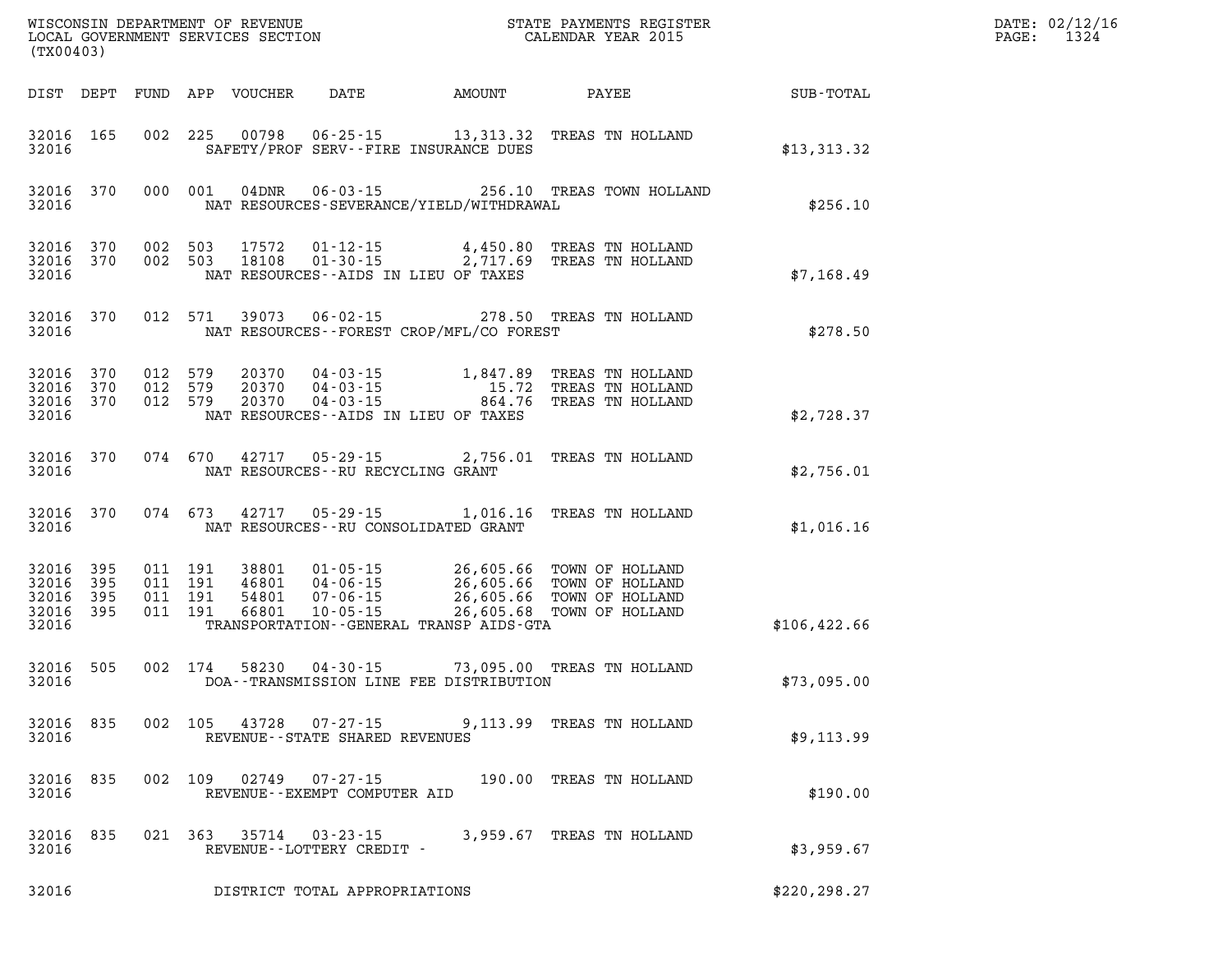| (TX00403)                                    |           |                                          |         | WISCONSIN DEPARTMENT OF REVENUE<br>LOCAL GOVERNMENT SERVICES SECTION |                                                          | STATE PAYMENTS REGISTER<br>CALENDAR YEAR 2015                                                                                                         |                          |             | DATE: 02/12/16<br>1325<br>$\mathtt{PAGE}$ : |
|----------------------------------------------|-----------|------------------------------------------|---------|----------------------------------------------------------------------|----------------------------------------------------------|-------------------------------------------------------------------------------------------------------------------------------------------------------|--------------------------|-------------|---------------------------------------------|
|                                              |           |                                          |         |                                                                      |                                                          | DIST DEPT FUND APP VOUCHER DATE AMOUNT PAYEE                                                                                                          |                          | SUB-TOTAL   |                                             |
| 32018 165<br>32018                           |           |                                          |         |                                                                      |                                                          | 002 225 00799 06-25-15 5,184.41 TREAS TN MEDARY<br>SAFETY/PROF SERV--FIRE INSURANCE DUES                                                              |                          | \$5,184.41  |                                             |
| 32018                                        | 32018 370 |                                          |         | 002 503 17573                                                        |                                                          | 01-12-15 6,525.65 TREAS TN MEDARY<br>NAT RESOURCES--AIDS IN LIEU OF TAXES                                                                             |                          | \$6,525.65  |                                             |
| 32018                                        | 32018 370 | 012 571                                  |         | 39074                                                                |                                                          | 06-02-15 202.40 TREAS TN MEDARY<br>NAT RESOURCES - - FOREST CROP/MFL/CO FOREST                                                                        |                          | \$202.40    |                                             |
| 32018                                        | 32018 370 |                                          | 012 579 |                                                                      |                                                          | 20371  04-03-15  31.23  TREAS TN BANGOR<br>NAT RESOURCES--AIDS IN LIEU OF TAXES                                                                       |                          | \$31.23     |                                             |
| 32018                                        | 32018 370 |                                          |         |                                                                      |                                                          | 074 670 42718 05-29-15 1,918.98 TREAS TN MEDARY<br>NAT RESOURCES - - RU RECYCLING GRANT                                                               |                          | \$1,918.98  |                                             |
| 32018                                        | 32018 370 |                                          | 074 673 |                                                                      |                                                          | 42718  05-29-15  388.98  TREAS TN MEDARY<br>NAT RESOURCES--RU CONSOLIDATED GRANT                                                                      |                          | \$388.98    |                                             |
| 32018<br>32018 395<br>32018 395<br>32018 395 | 395       | 011 191<br>011 191<br>011 191<br>011 191 |         |                                                                      |                                                          | 9,441.07 TOWN OF MEDARY<br>46802 04-06-15 9,441.07 TOWN OF MEDARY<br>54802 07-06-15 9,441.07 TOWN OF MEDARY<br>66802 10-05-15 9,441.09 TOWN OF MEDARY |                          |             |                                             |
| 32018                                        |           |                                          |         |                                                                      |                                                          | TRANSPORTATION--GENERAL TRANSP AIDS-GTA                                                                                                               |                          | \$37,764.30 |                                             |
| 32018 835<br>32018                           |           |                                          |         |                                                                      | 002 105 43729 07-27-15<br>REVENUE--STATE SHARED REVENUES |                                                                                                                                                       | 3,959.17 TREAS TN MEDARY | \$3,959.17  |                                             |
| 32018 835<br>32018                           |           |                                          |         |                                                                      | 002 109 02750 07-27-15<br>REVENUE--EXEMPT COMPUTER AID   |                                                                                                                                                       | 31.00 TREAS TN MEDARY    | \$31.00     |                                             |
| 32018                                        | 32018 835 |                                          |         | 021 363 35715                                                        | $03 - 23 - 15$<br>REVENUE - - LOTTERY CREDIT -           | 1,959.96 TREAS TN MEDARY                                                                                                                              |                          | \$1,959.96  |                                             |
| 32018                                        |           |                                          |         |                                                                      | DISTRICT TOTAL APPROPRIATIONS                            |                                                                                                                                                       |                          | \$57,966.08 |                                             |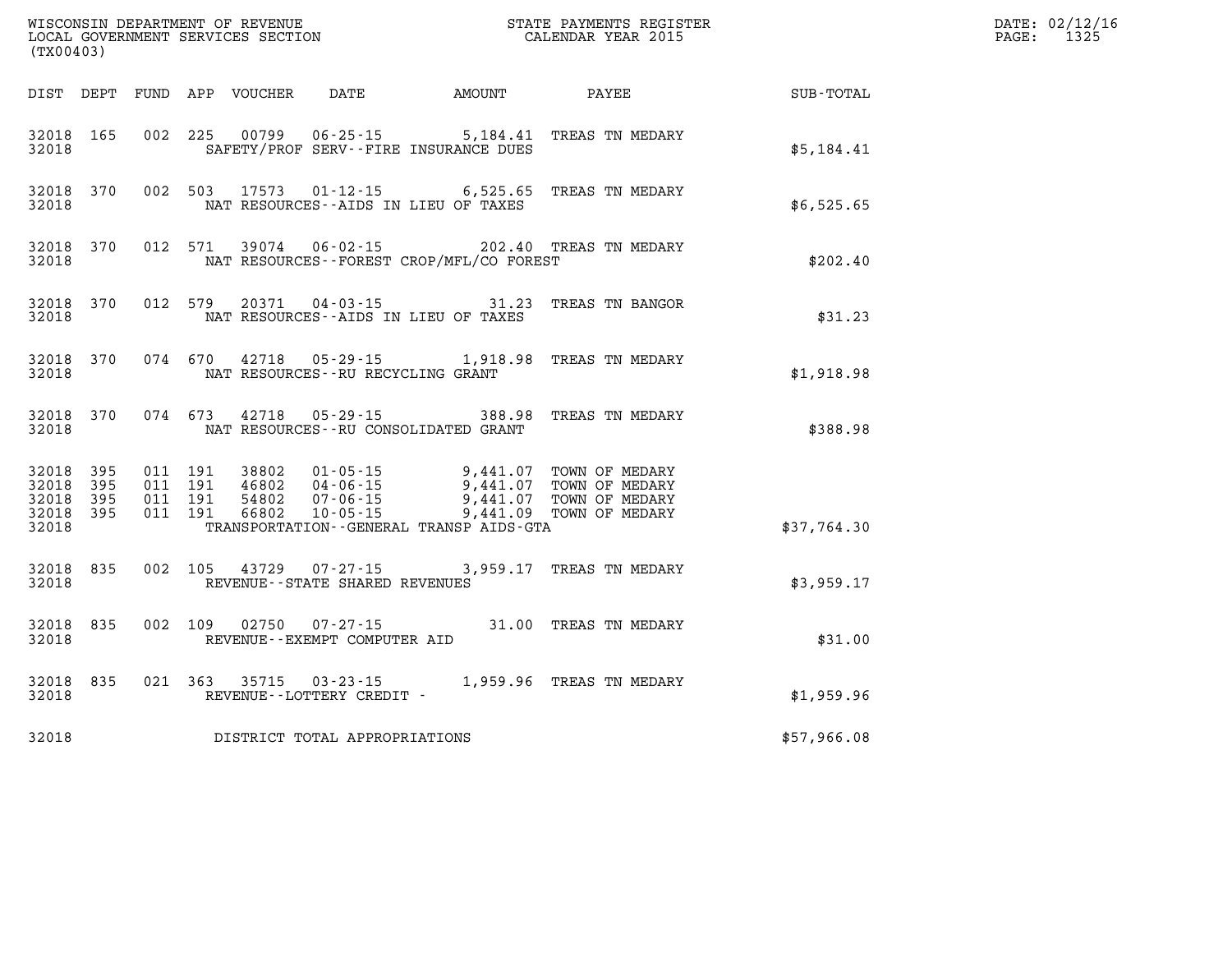| (TX00403)                                     |                       |                                          |         |                            |                                                  |                                                 |                                                                                                                                                                                                                            | DATE: 02/12/16<br>$\mathtt{PAGE:}$<br>1326 |  |
|-----------------------------------------------|-----------------------|------------------------------------------|---------|----------------------------|--------------------------------------------------|-------------------------------------------------|----------------------------------------------------------------------------------------------------------------------------------------------------------------------------------------------------------------------------|--------------------------------------------|--|
|                                               |                       |                                          |         | DIST DEPT FUND APP VOUCHER |                                                  | DATE AMOUNT                                     | PAYEE                                                                                                                                                                                                                      | SUB-TOTAL                                  |  |
| 32020 165<br>32020                            |                       |                                          |         | 002 225 00800              |                                                  | SAFETY/PROF SERV--FIRE INSURANCE DUES           | 06-25-15 18,738.66 TREAS TN ONALASKA                                                                                                                                                                                       | \$18,738.66                                |  |
| 32020 370<br>32020                            |                       |                                          |         | 002 503 17574              |                                                  | NAT RESOURCES -- AIDS IN LIEU OF TAXES          | 01-12-15 1,261.12 TREAS TN ONALASKA                                                                                                                                                                                        | \$1,261.12                                 |  |
| 32020 370<br>32020                            |                       |                                          | 012 571 |                            |                                                  | NAT RESOURCES - - FOREST CROP/MFL/CO FOREST     | 39075  06-02-15  401.45  TREAS TN ONALASKA                                                                                                                                                                                 | \$401.45                                   |  |
| 32020 370<br>32020 370<br>32020               |                       | 012 579<br>012 579                       |         | 20372<br>20372             | 04 - 03 - 15                                     | 48.42<br>NAT RESOURCES -- AIDS IN LIEU OF TAXES | TREAS TN ONALASKA<br>04-03-15 230.40 TREAS TN BURNS                                                                                                                                                                        | \$278.82                                   |  |
| 32020 370<br>32020                            |                       | 074 670                                  |         | 42719                      | 05-29-15<br>NAT RESOURCES - - RU RECYCLING GRANT |                                                 | 29,598.60 TREAS TN ONALASKA                                                                                                                                                                                                | \$29,598.60                                |  |
| 32020 370<br>32020                            |                       | 074 673                                  |         |                            |                                                  | NAT RESOURCES - - RU CONSOLIDATED GRANT         | 42719  05-29-15  1,488.11  TREAS TN ONALASKA                                                                                                                                                                               | \$1,488.11                                 |  |
| 32020 395<br>32020<br>32020<br>32020<br>32020 | - 395<br>395<br>- 395 | 011 191<br>011 191<br>011 191<br>011 191 |         |                            |                                                  | TRANSPORTATION--GENERAL TRANSP AIDS-GTA         | 38803  01-05-15  26,732.28  TOWN OF ONALASKA<br>46803  04-06-15  26,732.28  TOWN OF ONALASKA<br>54803  07-06-15  26,732.28  TOWN OF ONALASKA<br>66803  10-05-15  26,732.28  TOWN OF ONALASKA<br>26,732.28 TOWN OF ONALASKA | \$106, 929.12                              |  |
| 32020 505<br>32020                            |                       |                                          | 002 174 | 58230                      |                                                  | DOA--TRANSMISSION LINE FEE DISTRIBUTION         | 04-30-15 1,683.00 TREAS TN ONALASKA                                                                                                                                                                                        | \$1,683.00                                 |  |
| 32020 835<br>32020                            |                       |                                          | 002 105 |                            | 43730 07-27-15<br>REVENUE--STATE SHARED REVENUES |                                                 | 23,680.11 TREAS TN ONALASKA                                                                                                                                                                                                | \$23,680.11                                |  |
| 32020 835<br>32020                            |                       |                                          |         | 002 109 02751              | $07 - 27 - 15$<br>REVENUE--EXEMPT COMPUTER AID   |                                                 | 355.00 TREAS TN ONALASKA                                                                                                                                                                                                   | \$355.00                                   |  |
| 32020                                         |                       |                                          |         |                            | DISTRICT TOTAL APPROPRIATIONS                    |                                                 |                                                                                                                                                                                                                            | \$184,413.99                               |  |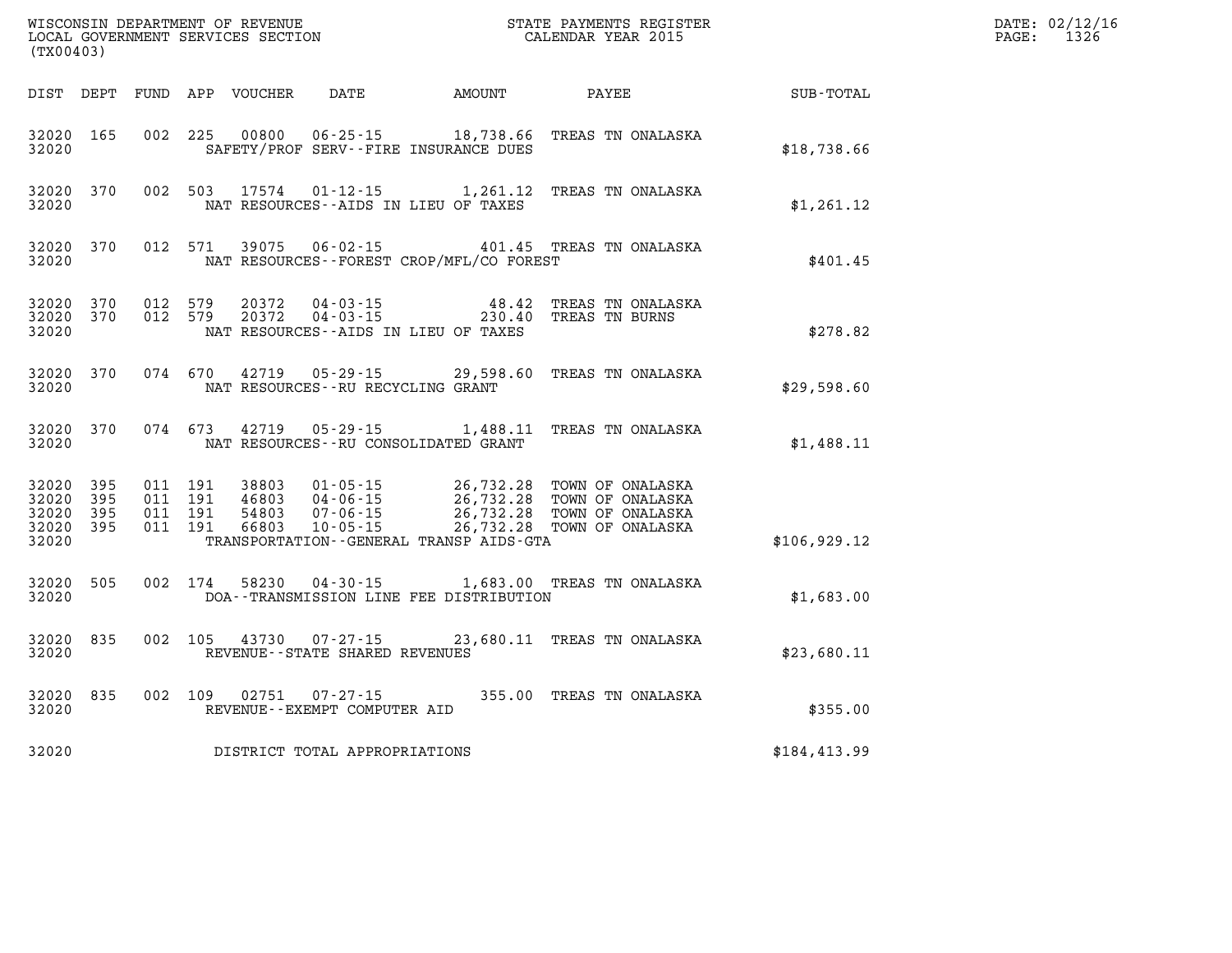| (TX00403)                                     |                   |                                      |         |       |                                                   |                                                                                                                                                                                                                                 |                           | DATE: 02/12/16<br>1327<br>$\mathtt{PAGE:}$ |              |  |
|-----------------------------------------------|-------------------|--------------------------------------|---------|-------|---------------------------------------------------|---------------------------------------------------------------------------------------------------------------------------------------------------------------------------------------------------------------------------------|---------------------------|--------------------------------------------|--------------|--|
|                                               |                   |                                      |         |       | DIST DEPT FUND APP VOUCHER DATE AMOUNT            |                                                                                                                                                                                                                                 | PAYEE                     |                                            | SUB-TOTAL    |  |
| 32022                                         | 32022 165         |                                      |         |       |                                                   | 002 225 00801 06-25-15 16,209.60 TREAS TN SHELBY<br>SAFETY/PROF SERV--FIRE INSURANCE DUES                                                                                                                                       |                           |                                            | \$16, 209.60 |  |
| 32022                                         | 32022 370         |                                      |         |       |                                                   | 000 001 05DNR 09-28-15 46,735.32 TREAS TOWN SHELBY<br>NAT RESOURCES-SEVERANCE/YIELD/WITHDRAWAL                                                                                                                                  |                           |                                            | \$46,735.32  |  |
|                                               |                   |                                      |         |       |                                                   | 32022 370 002 503 17575 01-12-15 171.36 TREAS TN SHELBY                                                                                                                                                                         | 29.89 TOWN SHARE          |                                            |              |  |
| 32022                                         |                   |                                      |         |       |                                                   | NAT RESOURCES--AIDS IN LIEU OF TAXES                                                                                                                                                                                            |                           |                                            | \$171.36     |  |
| 32022                                         | 32022 370         |                                      |         |       |                                                   | 012 571 39076 06-02-15 341.85 TREAS TN SHELBY<br>NAT RESOURCES--FOREST CROP/MFL/CO FOREST                                                                                                                                       |                           |                                            | \$341.85     |  |
| 32022                                         | 32022 370         |                                      |         |       | NAT RESOURCES--RU RECYCLING GRANT                 | 074 670 42720 05-29-15 7,408.80 TREAS TN SHELBY                                                                                                                                                                                 |                           |                                            | \$7,408.80   |  |
| 32022                                         |                   |                                      |         |       |                                                   | 32022 370 074 673 42720 05-29-15 1,228.00 TREAS TN SHELBY<br>NAT RESOURCES--RU CONSOLIDATED GRANT                                                                                                                               |                           |                                            | \$1,228.00   |  |
| 32022<br>32022 395<br>32022 395<br>32022      | 395               |                                      |         |       |                                                   | 011 185 61107 09-28-15 950.00 TREAS TN SHELBY<br>011 185 61107 09-28-15 634.35 TREAS TN SHELBY<br>011 185 67628 12-03-15 1,750.00 TREAS TN SHELBY<br>TRANSPORTATION - - HIGHWAY SAFETY - FEDERAL                                |                           |                                            | \$3,334.35   |  |
| 32022<br>32022<br>32022<br>32022 395<br>32022 | 395<br>395<br>395 | 011 191<br>011 191<br>011<br>011 191 | 191     |       |                                                   | 38804  01-05-15  34,520.64  TOWN OF SHELBY<br>46804  04-06-15  34,520.64  TOWN OF SHELBY<br>54804  07-06-15  34,520.64  TOWN OF SHELBY<br>66804  10-05-15  34,520.64  TOWN OF SHELBY<br>TRANSPORTATION--GENERAL TRANSP AIDS-GTA |                           |                                            | \$138,082.56 |  |
| 32022                                         | 32022 835         |                                      |         |       | REVENUE - - STATE SHARED REVENUES                 | 002 105 43731 07-27-15 20,356.85 TREAS TN SHELBY                                                                                                                                                                                |                           |                                            | \$20,356.85  |  |
| 32022 835<br>32022                            |                   |                                      | 002 109 | 02752 | $07 - 27 - 15$<br>REVENUE - - EXEMPT COMPUTER AID |                                                                                                                                                                                                                                 | 899.00 TREAS TN SHELBY    |                                            | \$899.00     |  |
| 32022<br>32022                                | 835               |                                      | 021 363 | 35716 | 03-23-15<br>REVENUE--LOTTERY CREDIT -             |                                                                                                                                                                                                                                 | 20,492.24 TREAS TN SHELBY |                                            | \$20.492.24  |  |
| 32022                                         |                   |                                      |         |       | DISTRICT TOTAL APPROPRIATIONS                     |                                                                                                                                                                                                                                 |                           |                                            | \$255,259.93 |  |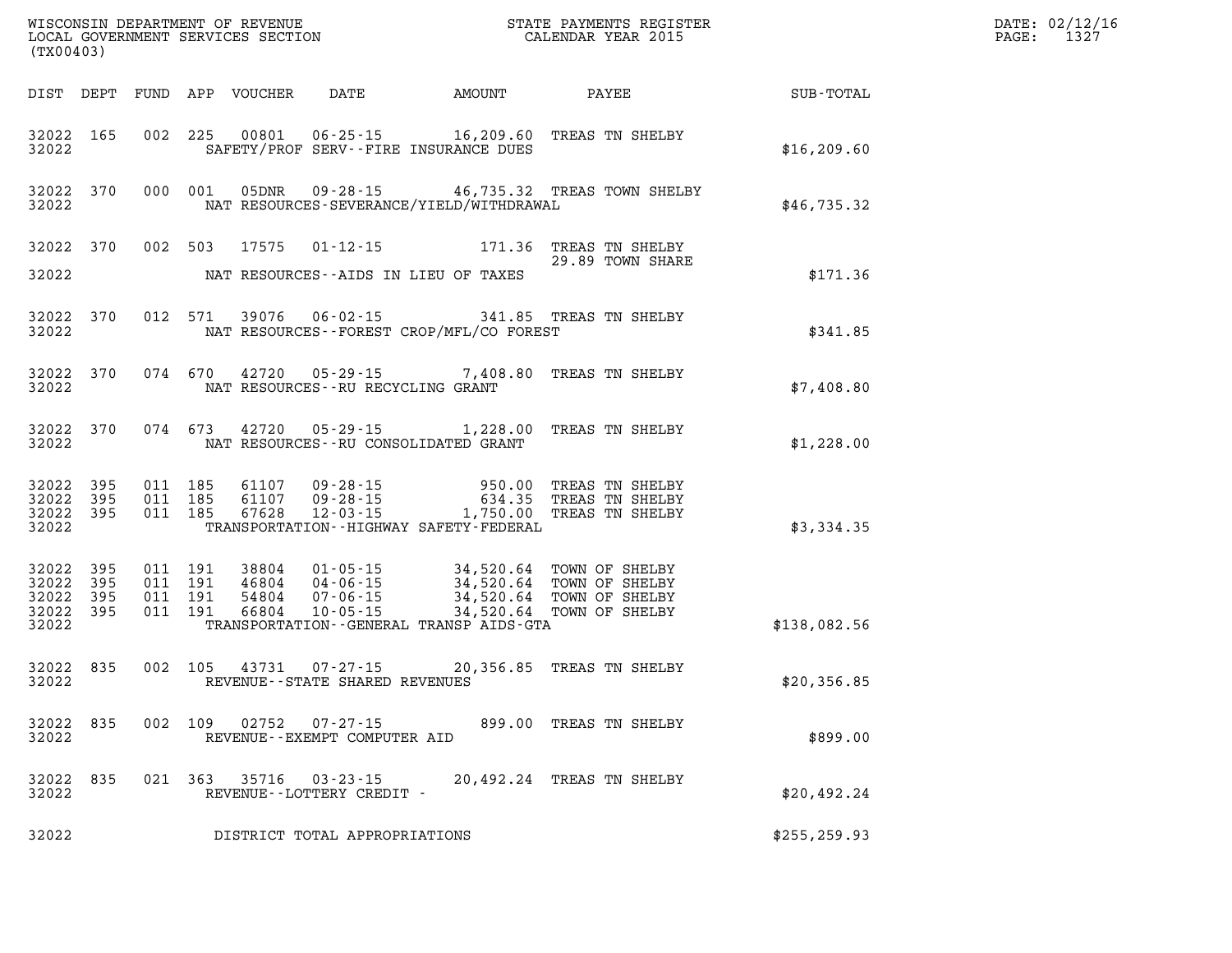| (TX00403)                   |            |                               |                            |                                      |                                             | % WISCONSIN DEPARTMENT OF REVENUE WISCONSIN STATE PAYMENTS REGISTER LOCAL GOVERNMENT SERVICES SECTION WELL TO SALENDAR YEAR 2015                                                            |             | DATE: 02/12/16<br>PAGE:<br>1328 |
|-----------------------------|------------|-------------------------------|----------------------------|--------------------------------------|---------------------------------------------|---------------------------------------------------------------------------------------------------------------------------------------------------------------------------------------------|-------------|---------------------------------|
|                             |            |                               | DIST DEPT FUND APP VOUCHER | DATE                                 | <b>EXAMPLE THE AMOUNT</b>                   | <b>PAYEE</b>                                                                                                                                                                                | SUB-TOTAL   |                                 |
| 32024 165<br>32024          |            |                               |                            |                                      | SAFETY/PROF SERV--FIRE INSURANCE DUES       | 002 225 00802 06-25-15 1,665.46 TREAS TN WASHINGTON                                                                                                                                         | \$1,665.46  |                                 |
|                             |            |                               |                            |                                      |                                             | 32024 370 002 503 17576 01-12-15 339.36 TREAS TN WASHINGTON<br>56.61 TOWN SHARE                                                                                                             |             |                                 |
| 32024                       |            |                               |                            |                                      | NAT RESOURCES--AIDS IN LIEU OF TAXES        |                                                                                                                                                                                             | \$339.36    |                                 |
| 32024                       | 32024 370  |                               |                            |                                      | NAT RESOURCES - - FOREST CROP/MFL/CO FOREST | 012 571 39077 06-02-15 566.79 TREAS TN WASHINGTON                                                                                                                                           | \$566.79    |                                 |
| 32024                       |            |                               |                            | NAT RESOURCES - - RU RECYCLING GRANT |                                             | 32024 370 074 670 42721 05-29-15 1,770.30 TREAS TN WASHINGTON                                                                                                                               | \$1,770.30  |                                 |
| 32024<br>32024<br>32024 395 | 395<br>395 | 011 191<br>011 191<br>011 191 |                            |                                      |                                             | 38805  01-05-15  14,516.68  TOWN OF WASHINGTON<br>46805 04-06-15 14,516.68 TOWN OF WASHINGTON<br>54805 07-06-15 14,516.68 TOWN OF WASHINGTON<br>66805 10-05-15 14,516.70 TOWN OF WASHINGTON |             |                                 |
| 32024 395<br>32024          |            | 011 191                       |                            |                                      | TRANSPORTATION--GENERAL TRANSP AIDS-GTA     |                                                                                                                                                                                             | \$58,066.74 |                                 |
| 32024                       | 32024 835  |                               |                            | REVENUE - - STATE SHARED REVENUES    |                                             | 002 105 43732 07-27-15 3,940.97 TREAS TN WASHINGTON                                                                                                                                         | \$3,940.97  |                                 |
| 32024 835<br>32024          |            |                               |                            | REVENUE--EXEMPT COMPUTER AID         |                                             | 002 109 02753 07-27-15 30.00 TREAS TN WASHINGTON                                                                                                                                            | \$30.00     |                                 |
| 32024                       |            |                               |                            | DISTRICT TOTAL APPROPRIATIONS        |                                             |                                                                                                                                                                                             | \$66,379.62 |                                 |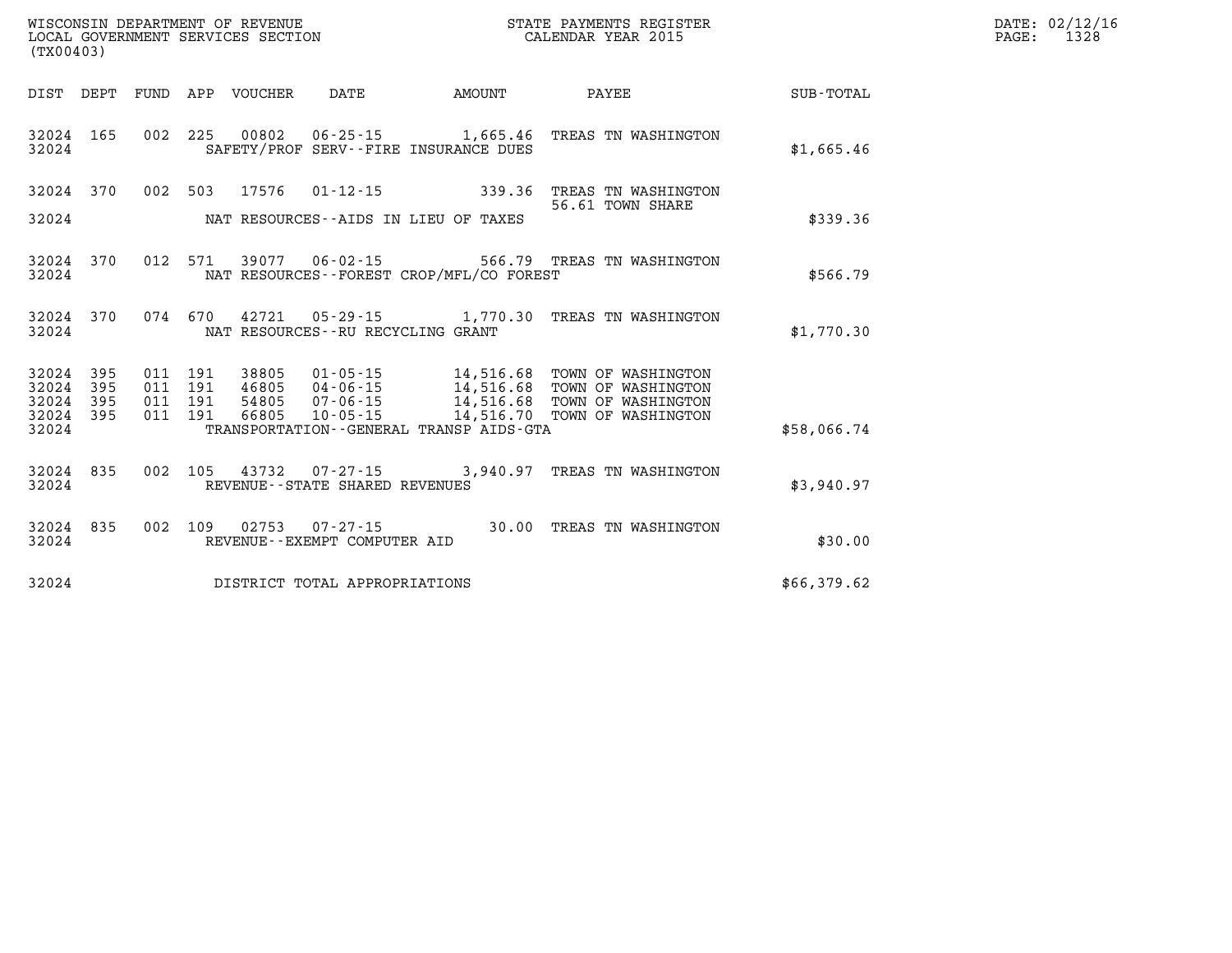| (TX00403)      |      |      |     | WISCONSIN DEPARTMENT OF REVENUE<br>LOCAL GOVERNMENT SERVICES SECTION |                               | STATE PAYMENTS REGISTER<br>CALENDAR YEAR 2015       |                            | PAGE: | DATE: 02/12/16<br>1329 |  |  |
|----------------|------|------|-----|----------------------------------------------------------------------|-------------------------------|-----------------------------------------------------|----------------------------|-------|------------------------|--|--|
| DIST           | DEPT | FUND | APP | <b>VOUCHER</b>                                                       | DATE                          | AMOUNT                                              | PAYEE                      |       | SUB-TOTAL              |  |  |
| 32067<br>32067 | 435  | 005  | 162 | 01DHS                                                                | 09-11-15                      | 5,219.37<br>HS--AMBULANCE FUNDING ASSISTANCE GRANTS | TOWN OF WAUKESHA FIRE DEPT |       | \$5,219.37             |  |  |
| 32067          |      |      |     |                                                                      | DISTRICT TOTAL APPROPRIATIONS |                                                     |                            |       | \$5,219.37             |  |  |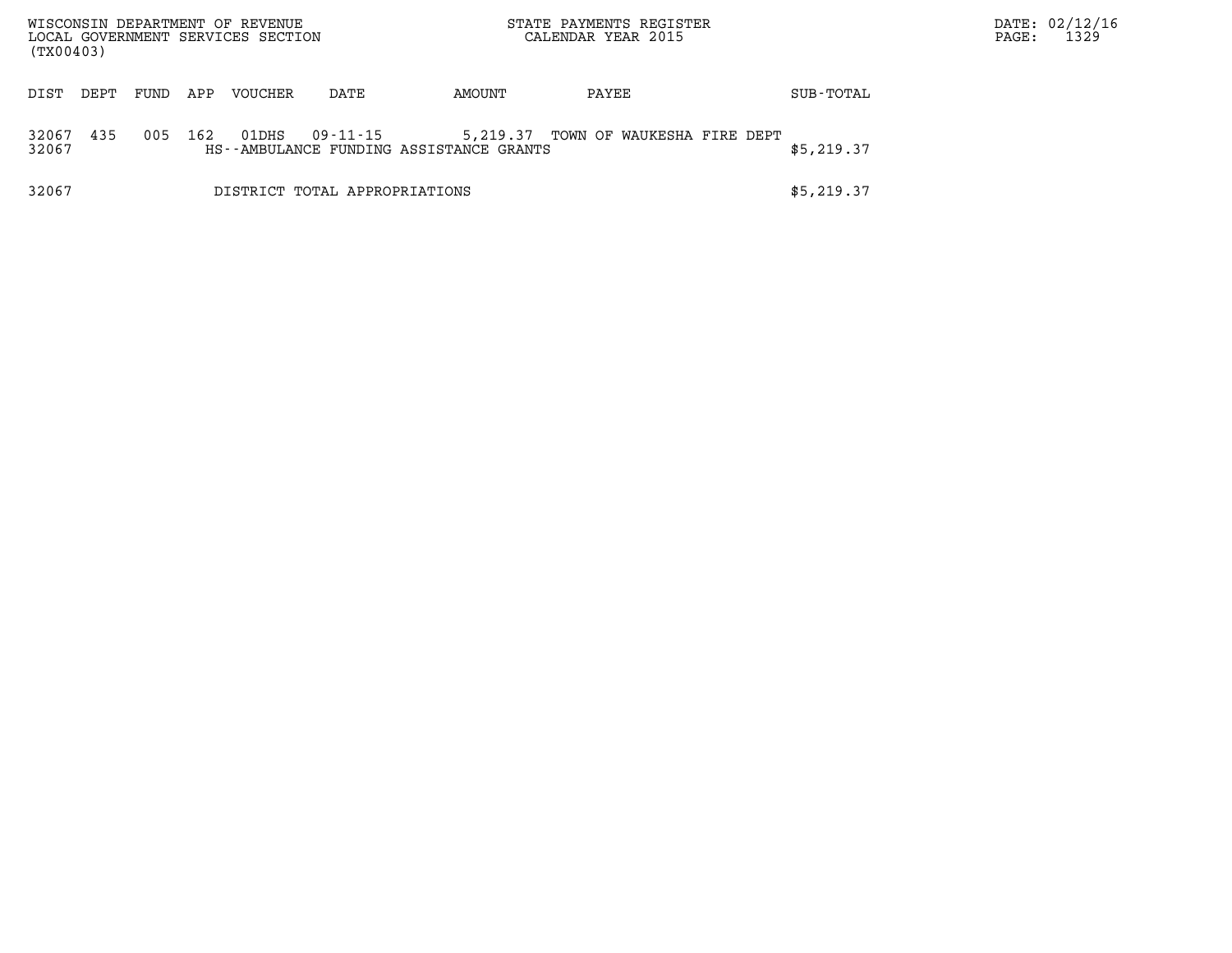| (TX00403)                            |                   |         |                               |                            | WISCONSIN DEPARTMENT OF REVENUE<br>LOCAL GOVERNMENT SERVICES SECTION |                                         | STATE PAYMENTS REGISTER<br>CALENDAR YEAR 2015                                                                                                                                          |             | DATE: 02/12/16<br>PAGE: 1330 |
|--------------------------------------|-------------------|---------|-------------------------------|----------------------------|----------------------------------------------------------------------|-----------------------------------------|----------------------------------------------------------------------------------------------------------------------------------------------------------------------------------------|-------------|------------------------------|
|                                      |                   |         |                               | DIST DEPT FUND APP VOUCHER | DATE                                                                 | AMOUNT                                  | PAYEE                                                                                                                                                                                  | SUB-TOTAL   |                              |
| 32106 165<br>32106                   |                   |         |                               |                            |                                                                      | SAFETY/PROF SERV--FIRE INSURANCE DUES   | 002 225 00803 06-25-15 3,160.35 TREAS VIL BANGOR                                                                                                                                       | \$3,160.35  |                              |
| 32106 370<br>32106                   |                   |         | 012 579                       |                            | NAT RESOURCES--AIDS IN LIEU OF TAXES                                 |                                         | 20373  04-03-15  118.90 TREAS TN FARMINGTON                                                                                                                                            | \$118.90    |                              |
| 32106 370<br>32106                   |                   |         |                               |                            | NAT RESOURCES - - RU RECYCLING GRANT                                 |                                         | 074 670 42722 05-29-15 2,621.82 TREAS VIL BANGOR                                                                                                                                       | \$2,621.82  |                              |
| 32106<br>32106<br>32106<br>32106 395 | 395<br>395<br>395 | 011 191 | 011 191<br>011 191<br>011 191 |                            |                                                                      |                                         | 38806 01-05-15 12,266.85 VILLAGE OF BANGOR<br>46806 04-06-15 12,266.85 VILLAGE OF BANGOR<br>54806 07-06-15 12,266.85 VILLAGE OF BANGOR<br>66806 10-05-15 - 12,266.85 VILLAGE OF BANGOR |             |                              |
| 32106                                |                   |         |                               |                            |                                                                      | TRANSPORTATION--GENERAL TRANSP AIDS-GTA |                                                                                                                                                                                        | \$49,067.40 |                              |
| 32106                                | 32106 835         |         |                               |                            | REVENUE--STATE SHARED REVENUES                                       |                                         | 002 105 43733 07-27-15 17,893.14 TREAS VIL BANGOR                                                                                                                                      | \$17,893.14 |                              |
| 32106 835<br>32106                   |                   |         |                               |                            | REVENUE--EXEMPT COMPUTER AID                                         |                                         | 002 109 02754 07-27-15 274.00 TREAS VIL BANGOR                                                                                                                                         | \$274.00    |                              |
| 32106                                |                   |         |                               |                            | DISTRICT TOTAL APPROPRIATIONS                                        |                                         |                                                                                                                                                                                        | \$73,135.61 |                              |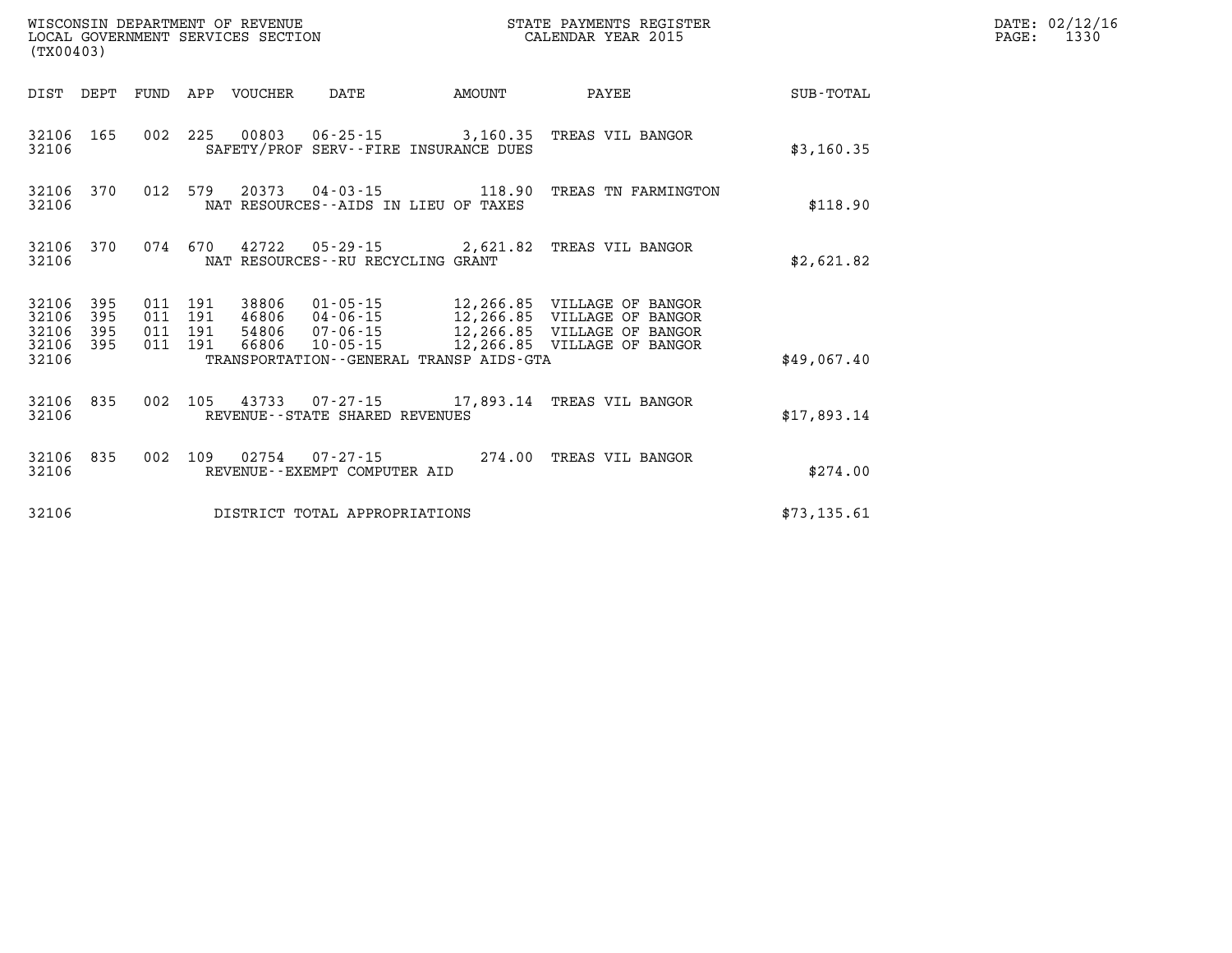| (TX00403)                                                                                                                                                                                                                                                       |                                                             |                                                                                                                                                                                                               |                                          |  |                                     |                                             |                                                         |              | DATE: 02/12/16<br>PAGE: 1331 |
|-----------------------------------------------------------------------------------------------------------------------------------------------------------------------------------------------------------------------------------------------------------------|-------------------------------------------------------------|---------------------------------------------------------------------------------------------------------------------------------------------------------------------------------------------------------------|------------------------------------------|--|-------------------------------------|---------------------------------------------|---------------------------------------------------------|--------------|------------------------------|
|                                                                                                                                                                                                                                                                 | DIST DEPT                                                   |                                                                                                                                                                                                               |                                          |  |                                     |                                             |                                                         |              |                              |
| 32136 165<br>32136                                                                                                                                                                                                                                              |                                                             |                                                                                                                                                                                                               |                                          |  |                                     | SAFETY/PROF SERV--FIRE INSURANCE DUES       | 002 225 00804 06-25-15 23,006.65 TREAS VIL HOLMEN       | \$23,006.65  |                              |
| 32136                                                                                                                                                                                                                                                           | 32136 370                                                   |                                                                                                                                                                                                               |                                          |  | NAT RESOURCES -- RU RECYCLING GRANT |                                             | 074 670 42723 05-29-15 15,255.93 TREAS VIL HOLMEN       | \$15, 255.93 |                              |
| 32136<br>32136 395<br>32136<br>32136<br>32136<br>32136 395<br>32136<br>32136 395<br>32136<br>32136 395<br>32136<br>32136 395<br>32136<br>32136 395<br>32136 395<br>32136 395<br>32136<br>32136 395<br>32136 395<br>32136 395<br>32136 395<br>32136 395<br>32136 | 395<br>395<br>395<br>395<br>395<br>395<br>395<br>395<br>395 | 011 185<br>011 185<br>011 185<br>011 185<br>011 185<br>011 185<br>011 185<br>011 185<br>011 185<br>011 185<br>011 185<br>011 185<br>011 185<br>011 185<br>011 185<br>011 185<br>011 185<br>011 185<br>011 185 | 011 185<br>011 185<br>011 185            |  |                                     | TRANSPORTATION - - HIGHWAY SAFETY - FEDERAL |                                                         | \$18,878.79  |                              |
| 32136 395<br>32136<br>32136 395<br>32136 395<br>32136                                                                                                                                                                                                           | 395                                                         |                                                                                                                                                                                                               | 011 191<br>011 191<br>011 191<br>011 191 |  |                                     | TRANSPORTATION--GENERAL TRANSP AIDS-GTA     |                                                         | \$156,484.53 |                              |
| 32136 395                                                                                                                                                                                                                                                       | 32136                                                       |                                                                                                                                                                                                               |                                          |  |                                     | TRANSPORTATION--LRIP/TRIP/MSIP GRANTS       | 011 278 37155 01-21-15 29,426.21 TREAS VIL HOLMEN       | \$29,426.21  |                              |
| 32136                                                                                                                                                                                                                                                           |                                                             |                                                                                                                                                                                                               |                                          |  | JUSTICE--LAW ENFORCEMENT TRAINING   |                                             | 32136 455 002 231 14 04-08-15 1,760.00 TREAS VIL HOLMEN | \$1,760.00   |                              |
| 32136                                                                                                                                                                                                                                                           | 32136 505                                                   |                                                                                                                                                                                                               |                                          |  |                                     | DOA--TRANSMISSION LINE FEE DISTRIBUTION     | 002 174 58230 04-30-15 12,042.00 TREAS VIL HOLMEN       | \$12,042.00  |                              |
|                                                                                                                                                                                                                                                                 |                                                             |                                                                                                                                                                                                               |                                          |  | 32136 835 002 105 43734 07-27-15    |                                             | 81,906.71 TREAS VIL HOLMEN                              |              |                              |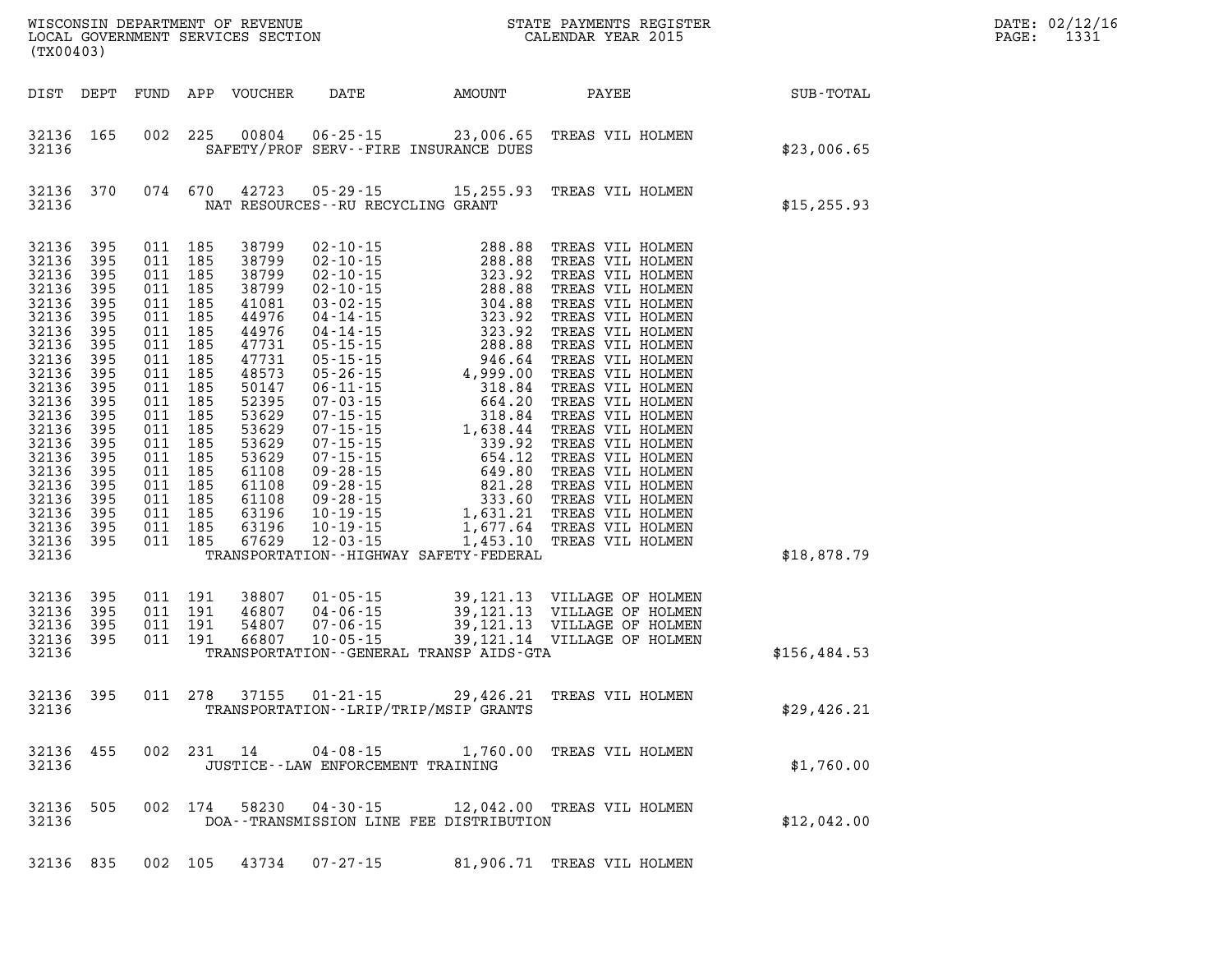| (TX00403)               |            |            |            | WISCONSIN DEPARTMENT OF REVENUE<br>LOCAL GOVERNMENT SERVICES SECTION |                                                      |                    | STATE PAYMENTS REGISTER<br>CALENDAR YEAR 2015 |              | DATE: 02/12/16<br>PAGE:<br>1332 |
|-------------------------|------------|------------|------------|----------------------------------------------------------------------|------------------------------------------------------|--------------------|-----------------------------------------------|--------------|---------------------------------|
| DIST                    | DEPT       | FUND       | APP        | <b>VOUCHER</b>                                                       | DATE                                                 | AMOUNT             | PAYEE                                         | SUB-TOTAL    |                                 |
| 32136                   |            |            |            |                                                                      | REVENUE - - STATE SHARED REVENUES                    |                    |                                               | \$81,906.71  |                                 |
| 32136<br>32136<br>32136 | 835<br>835 | 002<br>002 | 109<br>109 | 02755<br>05165                                                       | 07-27-15<br>07-27-15<br>REVENUE--EXEMPT COMPUTER AID | 4,584.00<br>256.00 | TREAS VIL HOLMEN<br>TREAS VIL HOLMEN          | \$4,840.00   |                                 |
| 32136 835<br>32136      |            | 021        | 363        | 35717                                                                | $03 - 23 - 15$<br>REVENUE - - LOTTERY CREDIT -       | 46,267.78          | TREAS VIL HOLMEN                              | \$46, 267.78 |                                 |
| 32136                   |            |            |            |                                                                      | DISTRICT TOTAL APPROPRIATIONS                        |                    |                                               | \$389,868.60 |                                 |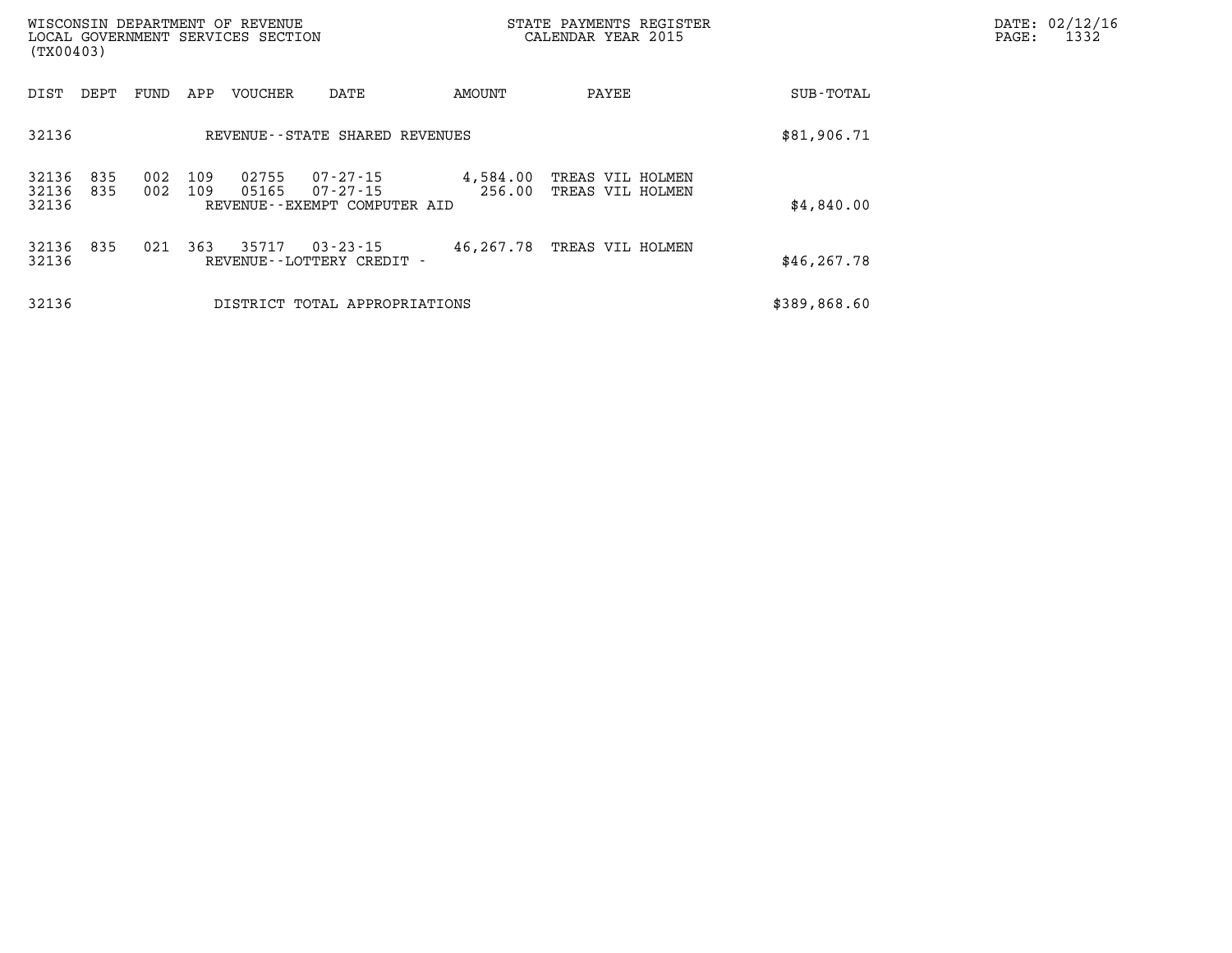|                                           | WISCONSIN DEPARTMENT OF REVENUE<br>STATE PAYMENTS REGISTER<br>LOCAL GOVERNMENT SERVICES SECTION<br>CALENDAR YEAR 2015<br>(TX00403) |                          |                          |                |                                                  |                                         |                                                                                                                                       |             |  |  |  |
|-------------------------------------------|------------------------------------------------------------------------------------------------------------------------------------|--------------------------|--------------------------|----------------|--------------------------------------------------|-----------------------------------------|---------------------------------------------------------------------------------------------------------------------------------------|-------------|--|--|--|
| DIST                                      | DEPT                                                                                                                               | FUND                     | APP                      | VOUCHER        | DATE                                             | AMOUNT                                  | PAYEE                                                                                                                                 | SUB-TOTAL   |  |  |  |
| 32176<br>32176                            | 165                                                                                                                                | 002                      |                          |                |                                                  | SAFETY/PROF SERV--FIRE INSURANCE DUES   | 225 00805 06-25-15 1,217.87 TREAS VIL ROCKLAND                                                                                        | \$1,217.87  |  |  |  |
| 32176<br>32176                            | 370                                                                                                                                |                          |                          |                |                                                  | NAT RESOURCES--AIDS IN LIEU OF TAXES    | 012 579 20374 04-03-15 7.32 TREAS TN HAMILTON                                                                                         | \$7.32      |  |  |  |
| 32176<br>32176                            | 370                                                                                                                                |                          | 074 670                  |                | NAT RESOURCES - - RU RECYCLING GRANT             |                                         | 42724  05-29-15  2,567.36  TREAS VIL ROCKLAND                                                                                         | \$2,567.36  |  |  |  |
| 32176<br>32176<br>32176<br>32176<br>32176 | 395<br>395<br>395<br>395                                                                                                           | 011<br>011<br>011<br>011 | 191<br>191<br>191<br>191 | 38808<br>66808 | 46808 04-06-15<br>54808 07-06-15<br>10-05-15     | TRANSPORTATION--GENERAL TRANSP AIDS-GTA | 01-05-15 2,488.26 VILLAGE OF ROCKLAND<br>2,488.26 VILLAGE OF ROCKLAND<br>2,488.26 VILLAGE OF ROCKLAND<br>2,488.26 VILLAGE OF ROCKLAND | \$9,953.04  |  |  |  |
| 32176<br>32176                            | 835                                                                                                                                | 002                      | 105                      | 43735          | REVENUE--STATE SHARED REVENUES                   |                                         | 07-27-15 19,570.61 TREAS VIL ROCKLAND                                                                                                 | \$19,570.61 |  |  |  |
| 32176<br>32176<br>32176                   | 835<br>835                                                                                                                         | 002<br>002               | 109<br>109               | 02756          | 02990   07-27-15<br>REVENUE--EXEMPT COMPUTER AID | 25.00                                   | 07-27-15 27.00 TREAS VIL ROCKLAND<br>TREAS VILLAGE OF ROCKLAND                                                                        | \$52.00     |  |  |  |
| 32176                                     |                                                                                                                                    |                          |                          |                | DISTRICT TOTAL APPROPRIATIONS                    |                                         |                                                                                                                                       | \$33,368.20 |  |  |  |

DATE: 02/12/16 PAGE: 1333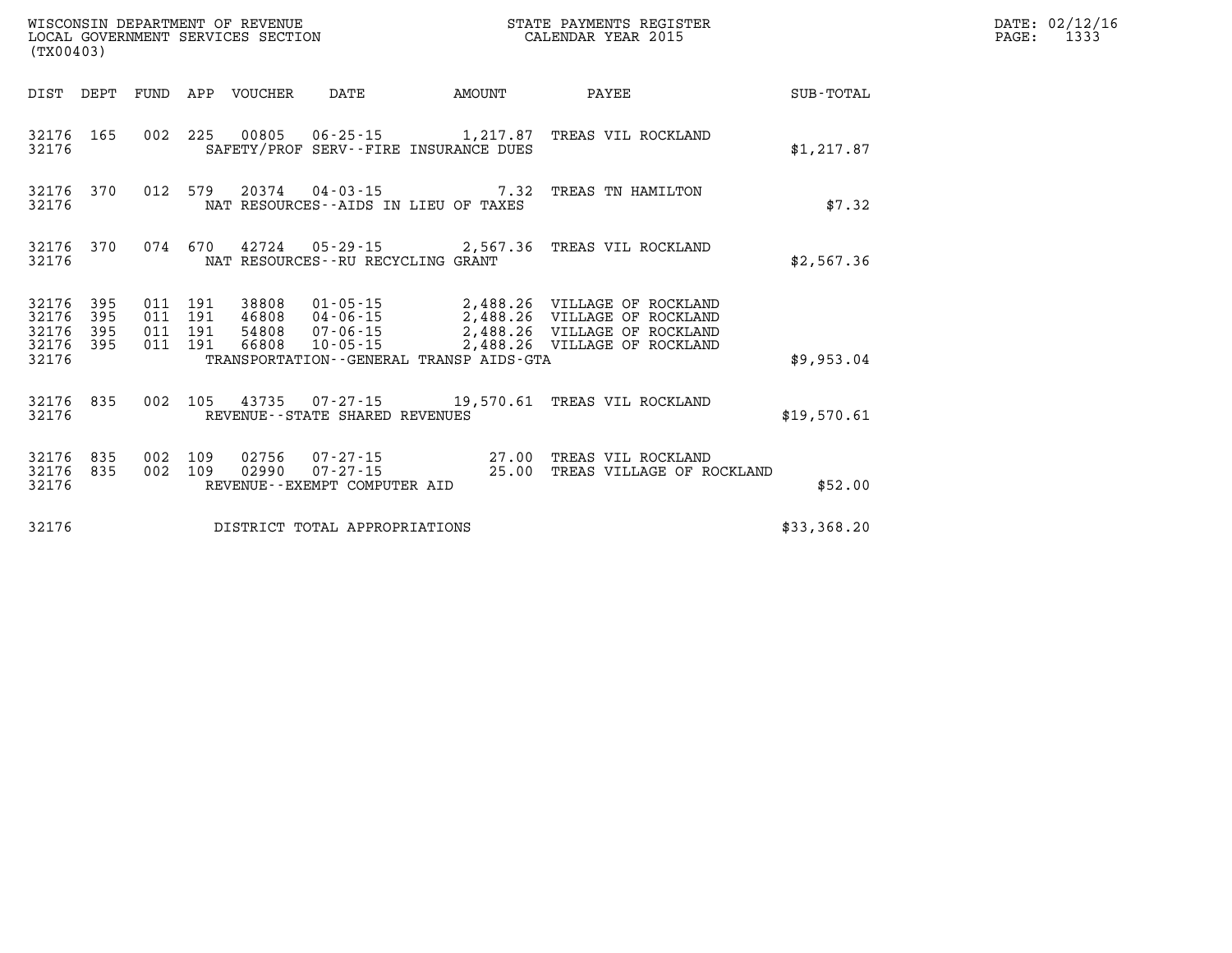| (TX00403)      |                                              |  | WISCONSIN DEPARTMENT OF REVENUE<br>LOCAL GOVERNMENT SERVICES SECTION |                                              | STATE PAYMENTS REGISTER<br>CALENDAR YEAR 2015                                                                                                                                                                                        |              | DATE: 02/12/16<br>PAGE: 1334 |
|----------------|----------------------------------------------|--|----------------------------------------------------------------------|----------------------------------------------|--------------------------------------------------------------------------------------------------------------------------------------------------------------------------------------------------------------------------------------|--------------|------------------------------|
|                |                                              |  |                                                                      |                                              | DIST DEPT FUND APP VOUCHER  DATE            AMOUNT            PAYEE                                                                                                                                                                  | SUB-TOTAL    |                              |
| 32191          | 32191 165                                    |  |                                                                      | SAFETY/PROF SERV--FIRE INSURANCE DUES        | 002 225 00806 06-25-15 13,079.34 TREAS VIL WEST SALEM                                                                                                                                                                                | \$13,079.34  |                              |
| 32191          | 32191 370                                    |  |                                                                      | NAT RESOURCES - - FOREST CROP/MFL/CO FOREST  | 012 571 39078 06-02-15 4.20 TREAS VIL WEST SALEM                                                                                                                                                                                     | \$4.20       |                              |
| 32191          | 32191 370                                    |  | NAT RESOURCES--AIDS IN LIEU OF TAXES                                 |                                              | 012 579 20375 04-03-15 77.28 TREAS TN HAMILTON                                                                                                                                                                                       | \$77.28      |                              |
| 32191          | 32191 370                                    |  | NAT RESOURCES - - RU RECYCLING GRANT                                 |                                              | 074 670 42725 05-29-15 4,696.39 TREAS VIL WEST SALEM                                                                                                                                                                                 | \$4,696.39   |                              |
| 32191          | 32191 370                                    |  | NAT RESOURCES--RU CONSOLIDATED GRANT                                 |                                              | 074 673 42725 05-29-15 1,288.27 TREAS VIL WEST SALEM                                                                                                                                                                                 | \$1,288.27   |                              |
| 32191<br>32191 | 32191 395<br>32191 395<br>- 395<br>32191 395 |  |                                                                      | TRANSPORTATION - - GENERAL TRANSP AIDS - GTA | 011 191 38809 01-05-15 32,695.76 VILLAGE OF WEST SALEM<br>011 191 46809 04-06-15 32,695.76 VILLAGE OF WEST SALEM<br>011 191 54809 07-06-15 32,695.76 VILLAGE OF WEST SALEM<br>011 191 66809 10-05-15 32,695.79 VILLAGE OF WEST SALEM | \$130,783.07 |                              |
| 32191          |                                              |  | REVENUE--STATE SHARED REVENUES                                       |                                              | 32191 835 002 105 43736 07-27-15 58,776.96 TREAS VIL WEST SALEM                                                                                                                                                                      | \$58,776.96  |                              |
| 32191          | 32191 835                                    |  | 002 109 05166 07-27-15<br>REVENUE--EXEMPT COMPUTER AID               |                                              | 32191 835 002 109 02757 07-27-15 6,501.00 TREAS VIL WEST SALEM<br>4,176.00 TREAS VIL WEST SALEM                                                                                                                                      | \$10,677.00  |                              |
| 32191          | 32191 835                                    |  | REVENUE--LOTTERY CREDIT -                                            |                                              | 021 363 35718 03-23-15 22,012.32 TREAS VIL WEST SALEM                                                                                                                                                                                | \$22,012.32  |                              |
| 32191          |                                              |  | DISTRICT TOTAL APPROPRIATIONS                                        |                                              |                                                                                                                                                                                                                                      | \$241,394.83 |                              |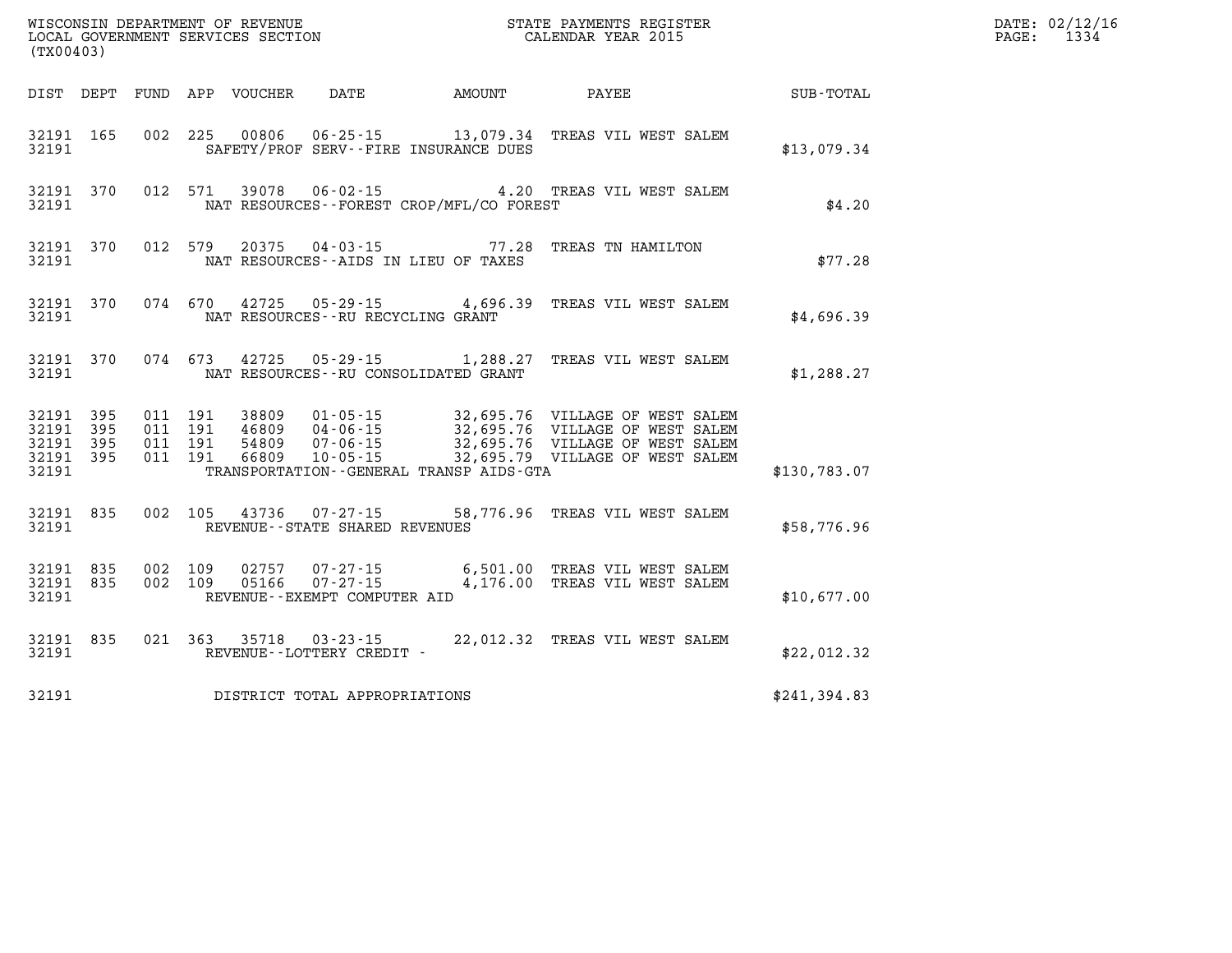| (TX00403)                        |                                                                                                              |                                                             |                                                                        |                                                                                        |                                                                      |                                                                                                                                                                                                                                                                                                         |              |                                      |                      |                      | DATE: 02/12/16<br>PAGE:<br>1335 |
|----------------------------------|--------------------------------------------------------------------------------------------------------------|-------------------------------------------------------------|------------------------------------------------------------------------|----------------------------------------------------------------------------------------|----------------------------------------------------------------------|---------------------------------------------------------------------------------------------------------------------------------------------------------------------------------------------------------------------------------------------------------------------------------------------------------|--------------|--------------------------------------|----------------------|----------------------|---------------------------------|
|                                  |                                                                                                              |                                                             |                                                                        | DIST DEPT FUND APP VOUCHER                                                             |                                                                      | DATE AMOUNT                                                                                                                                                                                                                                                                                             | <b>PAYEE</b> |                                      |                      | $\texttt{SUB-TOTAL}$ |                                 |
| 32246                            | 32246 165                                                                                                    |                                                             | 002 225                                                                | 00807                                                                                  |                                                                      | 06-25-15 122,695.03 TREAS CITY LA CROSSE<br>SAFETY/PROF SERV--FIRE INSURANCE DUES                                                                                                                                                                                                                       |              |                                      |                      | \$122,695.03         |                                 |
|                                  | 32246 370                                                                                                    |                                                             | 002 503                                                                | 17577                                                                                  |                                                                      | $01 - 12 - 15$ 129.24                                                                                                                                                                                                                                                                                   |              | 51.23 CITY SHARE                     | TREAS CITY LA CROSSE |                      |                                 |
| 32246                            |                                                                                                              |                                                             |                                                                        |                                                                                        |                                                                      | NAT RESOURCES--AIDS IN LIEU OF TAXES                                                                                                                                                                                                                                                                    |              |                                      |                      | \$129.24             |                                 |
| 32246                            | 32246 370                                                                                                    |                                                             | 002 621                                                                | NAT RESOURCES--                                                                        |                                                                      | 00267 07-07-15 .00 TREAS CITY LA CROSSE                                                                                                                                                                                                                                                                 |              |                                      |                      | \$0.00               |                                 |
| 32246<br>32246<br>32246<br>32246 | 32246 370<br>32246 370<br>370<br>32246 370<br>370<br>32246 370<br>370<br>32246 370<br>32246 370<br>32246 370 | 002<br>002<br>002<br>002<br>002<br>002<br>002<br>002<br>002 | 685<br>685<br>685<br>685<br>685<br>685<br>685<br>685<br>685<br>002 685 | 00023<br>00023<br>00041<br>00217<br>00260<br>00260<br>00267<br>00267<br>00267<br>00267 |                                                                      | 08-18-15<br>08-18-15<br>08-18-15<br>58,570.52<br>7REAS CITY LA CROSSE<br>09-08-15<br>1,079.37<br>7REAS CITY LA CROSSE<br>05-01-15<br>2,462.50<br>7REAS CITY LA CROSSE<br>06-30-15<br>7,147.25<br>7REAS CITY LA CROSSE<br>07-07-15<br>7,500.00<br>7REAS CITY LA<br>NAT RESOURCES--WATER OUALITY PROGRAMS |              |                                      |                      | \$333,766.65         |                                 |
| 32246                            | 32246 370                                                                                                    |                                                             | 012 381                                                                | 00607                                                                                  | NAT RESOURCES - - BOAT PATROL                                        | 04-03-15 6,650.99 TREAS CITY LA CROSSE                                                                                                                                                                                                                                                                  |              |                                      |                      | \$6,650.99           |                                 |
| 32246                            | 32246 370                                                                                                    |                                                             | 012 550                                                                | 00607                                                                                  | $04 - 03 - 15$                                                       | 23,045.68 TREAS CITY LA CROSSE<br>NAT RESOURCES - - BOATING ENFORCEMENT AIDS                                                                                                                                                                                                                            |              |                                      |                      | \$23,045.68          |                                 |
| 32246                            | 32246 370<br>32246 370                                                                                       | 012                                                         | 579<br>012 579                                                         | 20376<br>20376                                                                         | $04 - 03 - 15$<br>$04 - 03 - 15$                                     | 173.61<br>276.42<br>NAT RESOURCES--AIDS IN LIEU OF TAXES                                                                                                                                                                                                                                                |              | TREAS TN HOLLAND<br>TREAS TN HOLLAND |                      | \$450.03             |                                 |
| 32246                            | 32246 370                                                                                                    |                                                             | 074 670                                                                | 42726                                                                                  | NAT RESOURCES--RU RECYCLING GRANT                                    | 05-29-15 167,887.53 TREAS CITY LA CROSSE                                                                                                                                                                                                                                                                |              |                                      |                      | \$167,887.53         |                                 |
| 32246                            | 32246 370                                                                                                    |                                                             | 074 673                                                                | 42726                                                                                  | 05 - 29 - 15                                                         | 13,570.88<br>NAT RESOURCES - - RU CONSOLIDATED GRANT                                                                                                                                                                                                                                                    |              |                                      | TREAS CITY LA CROSSE | \$13,570.88          |                                 |
| 32246<br>32246<br>32246          | 395<br>32246 395<br>395<br>32246 395                                                                         | 011<br>011<br>011<br>011                                    | 162<br>162<br>162<br>162                                               | 40043<br>48043<br>56043<br>68043                                                       | $01 - 05 - 15$<br>$04 - 06 - 15$<br>$07 - 06 - 15$<br>$10 - 05 - 15$ | 114,164.83 CITY OF LA CROSSE<br>114,164.83 CITY OF LA CROSSE<br>114,164.83 CITY OF LA CROSSE<br>114,164.84 CITY OF LA CROSSE<br>TRANSPORTATION--CONNECTING HIGHWAY AIDS                                                                                                                                 |              |                                      |                      | \$456,659.33         |                                 |
|                                  | 32246 395                                                                                                    |                                                             | 011 175                                                                | 43700                                                                                  | $03 - 31 - 15$                                                       | 68,951.00 TREAS CITY LA CROSSE                                                                                                                                                                                                                                                                          |              |                                      |                      |                      |                                 |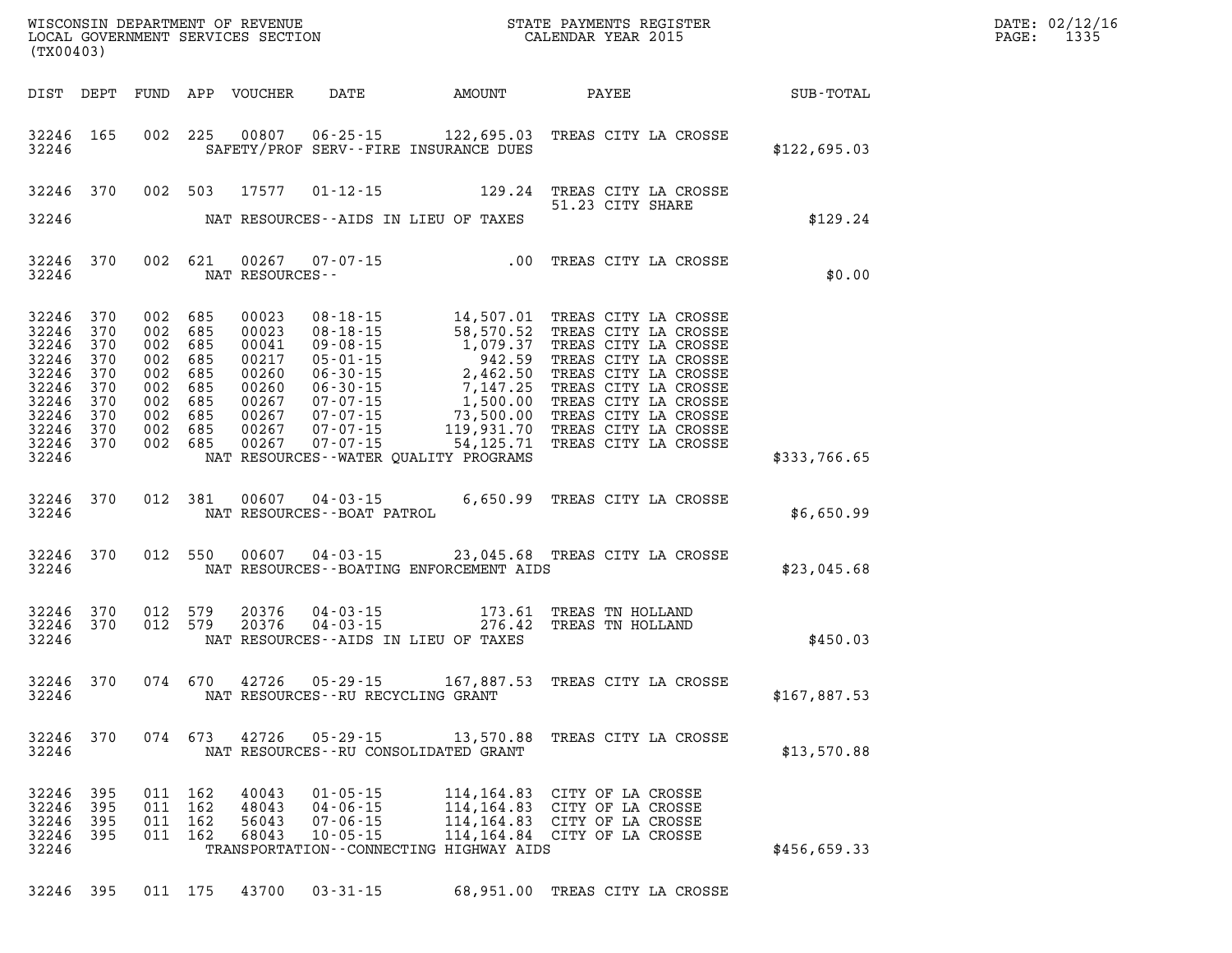**WISCONSIN DEPARTMENT OF REVENUE STATE PAYMENTS REGISTER DATE: 02/12/16 LOCAL GOVERNMENT SERVICES SECTION CALENDAR YEAR 2015 PAGE: 1336 (TX00403)** 

| DIST                                                                                                                                                                                                                                                                                         | DEPT                                                                                                                                                                                                                  | FUND                                                                                                                                                                                                                  | APP                                                                                                                                                                                                                   | VOUCHER                                                                                                                                                                                                                                                                             | DATE                                                                 | AMOUNT                                       | PAYEE                                                                                                                        | SUB-TOTAL      |
|----------------------------------------------------------------------------------------------------------------------------------------------------------------------------------------------------------------------------------------------------------------------------------------------|-----------------------------------------------------------------------------------------------------------------------------------------------------------------------------------------------------------------------|-----------------------------------------------------------------------------------------------------------------------------------------------------------------------------------------------------------------------|-----------------------------------------------------------------------------------------------------------------------------------------------------------------------------------------------------------------------|-------------------------------------------------------------------------------------------------------------------------------------------------------------------------------------------------------------------------------------------------------------------------------------|----------------------------------------------------------------------|----------------------------------------------|------------------------------------------------------------------------------------------------------------------------------|----------------|
| 32246                                                                                                                                                                                                                                                                                        |                                                                                                                                                                                                                       |                                                                                                                                                                                                                       |                                                                                                                                                                                                                       |                                                                                                                                                                                                                                                                                     |                                                                      |                                              | TRANSPORTATION - - PARATRANSIT AIDS, STATE                                                                                   | \$68,951.00    |
| 32246<br>32246<br>32246<br>32246                                                                                                                                                                                                                                                             | 395<br>395<br>395                                                                                                                                                                                                     | 011<br>011<br>011                                                                                                                                                                                                     | 176<br>176<br>176                                                                                                                                                                                                     | 58033<br>60033<br>62033                                                                                                                                                                                                                                                             | $07 - 06 - 15$                                                       | TRANSPORTATION--BICYCLE & PEDESTRIAN AID     | 06-25-15 355,095.00 CITY OF LA CROSSE<br>07-06-15 355,095.00 CITY OF LA CROSSE<br>09-30-15 355,095.00 CITY OF LA CROSSE      | \$1,065,285.00 |
| 32246<br>32246<br>32246<br>32246<br>32246<br>32246<br>32246<br>32246<br>32246<br>32246<br>32246<br>32246<br>32246<br>32246<br>32246<br>32246<br>32246<br>32246<br>32246<br>32246<br>32246<br>32246<br>32246<br>32246<br>32246<br>32246<br>32246<br>32246<br>32246<br>32246<br>32246<br>32246 | 395<br>395<br>395<br>395<br>395<br>395<br>395<br>395<br>395<br>395<br>395<br>395<br>395<br>395<br>395<br>395<br>395<br>395<br>395<br>395<br>395<br>395<br>395<br>395<br>395<br>395<br>395<br>395<br>395<br>395<br>395 | 011<br>011<br>011<br>011<br>011<br>011<br>011<br>011<br>011<br>011<br>011<br>011<br>011<br>011<br>011<br>011<br>011<br>011<br>011<br>011<br>011<br>011<br>011<br>011<br>011<br>011<br>011<br>011<br>011<br>011<br>011 | 185<br>185<br>185<br>185<br>185<br>185<br>185<br>185<br>185<br>185<br>185<br>185<br>185<br>185<br>185<br>185<br>185<br>185<br>185<br>185<br>185<br>185<br>185<br>185<br>185<br>185<br>185<br>185<br>185<br>185<br>185 | 36698<br>36698<br>36698<br>37621<br>38854<br>38855<br>44977<br>44977<br>45233<br>47732<br>47732<br>50148<br>50148<br>50148<br>52396<br>52396<br>53630<br>53630<br>56160<br>59338<br>60440<br>60440<br>60440<br>61109<br>61500<br>61500<br>61500<br>61500<br>61773<br>67630<br>68273 |                                                                      | TRANSPORTATION - - HIGHWAY SAFETY - FEDERAL  |                                                                                                                              | \$39,903.69    |
| 32246<br>32246<br>32246<br>32246<br>32246                                                                                                                                                                                                                                                    | 395<br>395<br>395<br>395                                                                                                                                                                                              | 011<br>011<br>011<br>011                                                                                                                                                                                              | 191<br>191<br>191<br>191                                                                                                                                                                                              | 38810<br>46810<br>54810<br>66810                                                                                                                                                                                                                                                    | $01 - 05 - 15$<br>$04 - 06 - 15$<br>$07 - 06 - 15$<br>$10 - 05 - 15$ | TRANSPORTATION - - GENERAL TRANSP AIDS - GTA | 503,873.11 CITY OF LA CROSSE<br>503,873.11 CITY OF LA CROSSE<br>503,873.11 CITY OF LA CROSSE<br>503,873.11 CITY OF LA CROSSE | \$2,015,492.44 |
| 32246<br>32246                                                                                                                                                                                                                                                                               | 455                                                                                                                                                                                                                   | 002                                                                                                                                                                                                                   | 231                                                                                                                                                                                                                   | 14                                                                                                                                                                                                                                                                                  | $04 - 08 - 15$<br>JUSTICE - - LAW ENFORCEMENT TRAINING               | 14,240.00                                    | TREAS CITY LA CROSSE                                                                                                         | \$14, 240.00   |

**32246 455 002 251 00849 09-08-15 15,324.69 TREAS CITY LA CROSSE**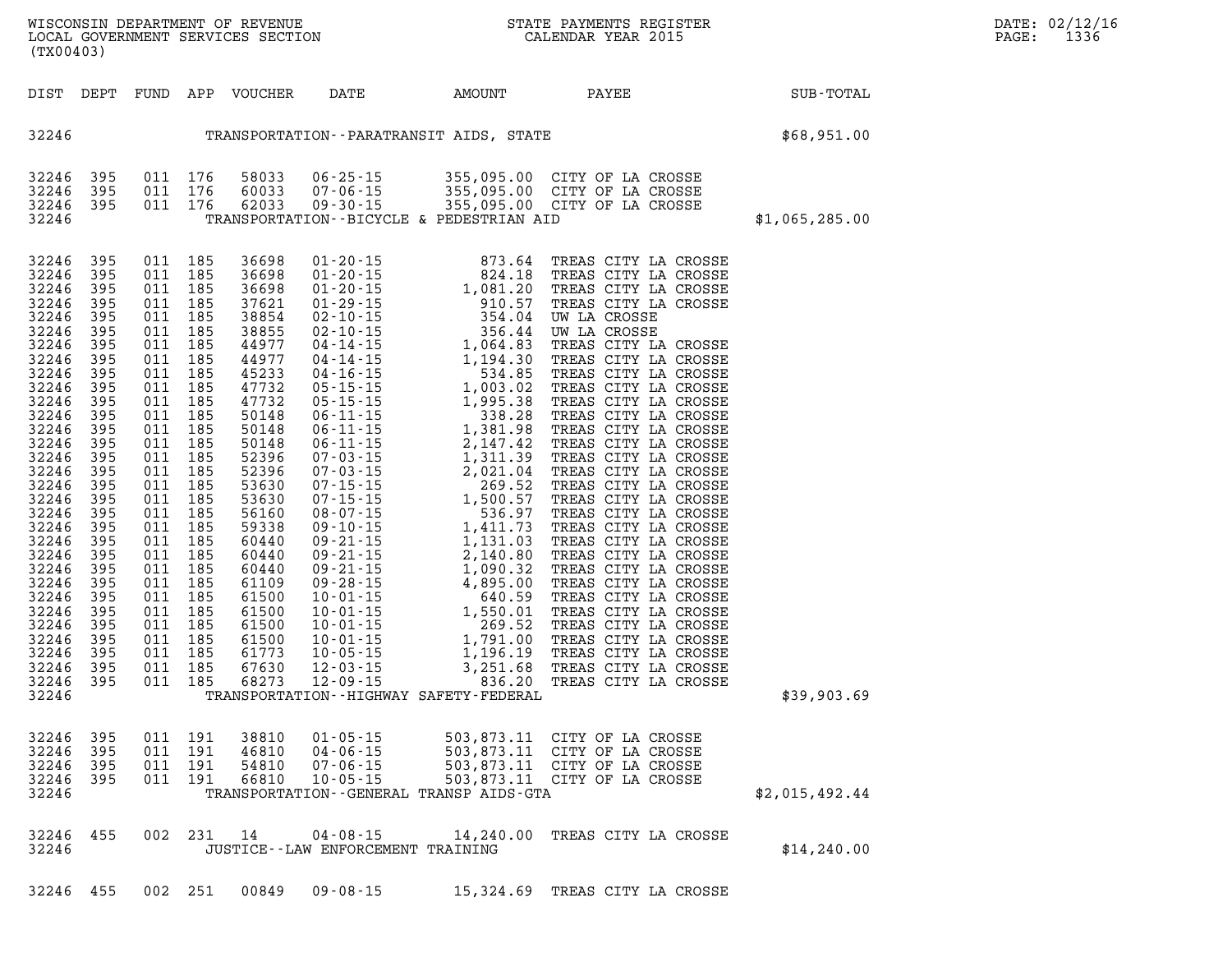| WISCONSIN DEPARTMENT OF REVENUE   | PAYMENTS REGISTER<br>STATE |      | DATE: 02/12/16 |
|-----------------------------------|----------------------------|------|----------------|
| LOCAL GOVERNMENT SERVICES SECTION | CALENDAR YEAR 2015         | PAGE | .              |

| (TX00403)                        |                   |                   |                   |                         |                                                                                     |                                                                                |                                                                      |                 |
|----------------------------------|-------------------|-------------------|-------------------|-------------------------|-------------------------------------------------------------------------------------|--------------------------------------------------------------------------------|----------------------------------------------------------------------|-----------------|
| DIST                             | DEPT              | FUND              | APP               | VOUCHER                 | DATE                                                                                | AMOUNT                                                                         | PAYEE                                                                | SUB-TOTAL       |
| 32246                            |                   |                   |                   |                         |                                                                                     | JUSTICE - - TRUANCY PROGRAM - GRANT FUNDS                                      |                                                                      | \$15,324.69     |
| 32246<br>32246<br>32246          | 455<br>455        | 002<br>002        | 275<br>275        | 03568<br>06809          | $01 - 09 - 15$<br>$06 - 23 - 15$                                                    | 60,717.00<br>60,717.00<br>DOJ--UNIFORM BEAT PATROL OFFICER GRANT               | TREAS CITY LA CROSSE<br>TREAS CITY LA CROSSE                         | \$121,434.00    |
| 32246<br>32246<br>32246<br>32246 | 455<br>455<br>455 | 002<br>002<br>002 | 542<br>542<br>542 | 00850<br>04059<br>06959 | $09 - 08 - 15$<br>$02 - 03 - 15$<br>$06 - 25 - 15$<br>JUSTICE - - VICTIM ASSISTANCE | 16,547.00<br>20,614.00<br>20,383.00                                            | TREAS CITY LA CROSSE<br>TREAS CITY LA CROSSE<br>TREAS CITY LA CROSSE | \$57,544.00     |
| 32246<br>32246<br>32246<br>32246 | 465<br>465<br>465 | 002<br>002<br>002 | 306<br>306<br>306 | 01058<br>01169<br>01215 | $02 - 02 - 15$<br>$04 - 27 - 15$<br>$05 - 28 - 15$                                  | 23,637.47<br>23,637.47<br>23,637.47<br>MILITARY AFFAIRS-EMER MGMT--HAZMAT AIDS | TREAS CITY LA CROSSE<br>TREAS CITY LA CROSSE<br>TREAS CITY LA CROSSE | \$70,912.41     |
| 32246<br>32246                   | 835               | 002               | 105               | 43737                   | $07 - 27 - 15$<br>REVENUE - - STATE SHARED REVENUES                                 | 3,004,380.11                                                                   | TREAS CITY LA CROSSE                                                 | \$3,004,380.11  |
| 32246<br>32246<br>32246          | 835<br>835        | 002<br>002        | 109<br>109        | 02758<br>05167          | $07 - 27 - 15$<br>$07 - 27 - 15$<br>REVENUE - - EXEMPT COMPUTER AID                 | 208,915.00<br>1,595,103.00                                                     | TREAS CITY LA CROSSE<br>TREAS CITY LA CROSSE                         | \$1,804,018.00  |
| 32246<br>32246<br>32246          | 835<br>835        | 002<br>002        | 302<br>302        | 10046<br>11046          | $07 - 27 - 15$<br>$07 - 27 - 15$                                                    | 5,661,397.00<br>1, 217, 147. 24<br>REVENUE-FIRST DOLLAR/SCHOOL LEVY CREDITS    | TREAS CITY LA CROSSE<br>TREAS CITY LA CROSSE                         | \$6,878,544.24  |
| 32246<br>32246                   | 835               | 002               | 501               | 00002                   | $02 - 02 - 15$                                                                      | 873,880.65<br>DOA-PAYMENT FOR MUNICIPAL SERVICES AID                           | TREAS CITY LA CROSSE                                                 | \$873,880.65    |
| 32246<br>32246<br>32246          | 835<br>835        | 021<br>021        | 363<br>363        | 35719<br>37185          | $03 - 23 - 15$<br>$03 - 23 - 15$<br>REVENUE - - LOTTERY CREDIT -                    | 38,499.15<br>1,252,234.51                                                      | TREAS CITY LA CROSSE<br>TREAS CITY LA CROSSE                         | \$1,290,733.66  |
| 32246                            |                   |                   |                   |                         | DISTRICT TOTAL APPROPRIATIONS                                                       |                                                                                |                                                                      | \$18,445,499.25 |

**WISCONSIN DEPARTMENT OF REVENUE STATE STATE PAYMENTS REGISTER**<br>LOCAL GOVERNMENT SERVICES SECTION STATE: OF BALENDAR YEAR 2015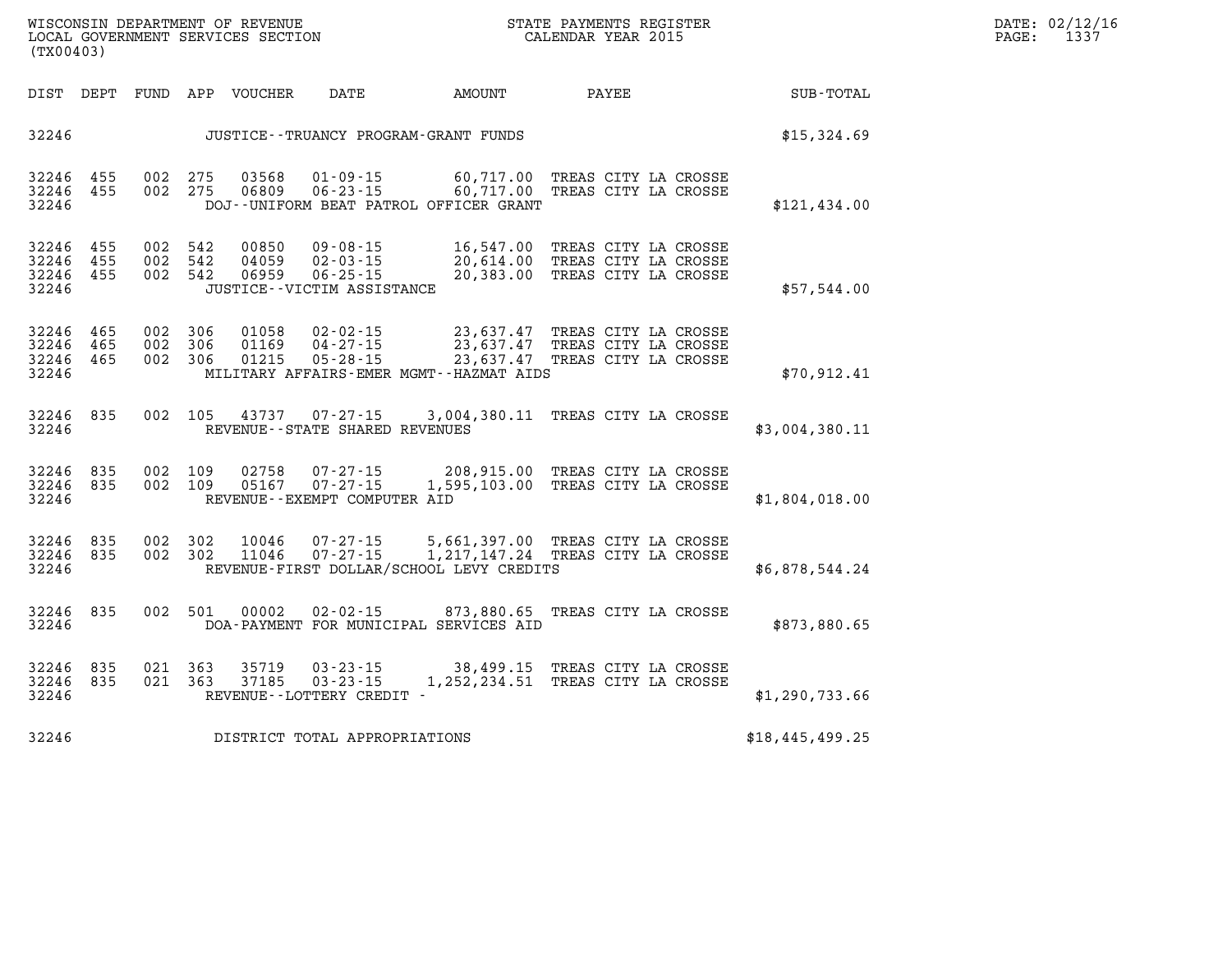| WISCONSIN DEPARTMENT OF REVENUE<br>LOCAL GOVERNMENT SERVICES SECTION<br>CALENDAR YEAR 2015<br>(TX00403)                                                                                  |                                                                                                                             |            |                                                                                                                                                                                                                  |                                                                                                                                                                                  |                                                                                                                                                                                                    |                                                                                                                                                                                                                                                                                                                                                                                                                                                                   |                                                                                                                                                                                                                                                                                                                                                                                                                                                                                          |               | DATE: 02/12/16<br>$\mathtt{PAGE}$ :<br>1338 |
|------------------------------------------------------------------------------------------------------------------------------------------------------------------------------------------|-----------------------------------------------------------------------------------------------------------------------------|------------|------------------------------------------------------------------------------------------------------------------------------------------------------------------------------------------------------------------|----------------------------------------------------------------------------------------------------------------------------------------------------------------------------------|----------------------------------------------------------------------------------------------------------------------------------------------------------------------------------------------------|-------------------------------------------------------------------------------------------------------------------------------------------------------------------------------------------------------------------------------------------------------------------------------------------------------------------------------------------------------------------------------------------------------------------------------------------------------------------|------------------------------------------------------------------------------------------------------------------------------------------------------------------------------------------------------------------------------------------------------------------------------------------------------------------------------------------------------------------------------------------------------------------------------------------------------------------------------------------|---------------|---------------------------------------------|
| DIST DEPT                                                                                                                                                                                |                                                                                                                             |            |                                                                                                                                                                                                                  |                                                                                                                                                                                  |                                                                                                                                                                                                    |                                                                                                                                                                                                                                                                                                                                                                                                                                                                   | FUND APP VOUCHER DATE AMOUNT PAYEE                                                                                                                                                                                                                                                                                                                                                                                                                                                       | SUB-TOTAL     |                                             |
| 32265 165<br>32265                                                                                                                                                                       |                                                                                                                             |            |                                                                                                                                                                                                                  |                                                                                                                                                                                  |                                                                                                                                                                                                    | SAFETY/PROF SERV--FIRE INSURANCE DUES                                                                                                                                                                                                                                                                                                                                                                                                                             | 002 225 00808 06-25-15 67,250.67 TREAS CITY ONALASKA                                                                                                                                                                                                                                                                                                                                                                                                                                     | \$67,250.67   |                                             |
| 32265<br>32265                                                                                                                                                                           | 370                                                                                                                         |            |                                                                                                                                                                                                                  |                                                                                                                                                                                  | NAT RESOURCES - - BOATING PROJECTS                                                                                                                                                                 |                                                                                                                                                                                                                                                                                                                                                                                                                                                                   | 012 573 03097 07-03-15 20,000.00 TREAS CITY ONALASKA                                                                                                                                                                                                                                                                                                                                                                                                                                     | \$20,000.00   |                                             |
| 32265<br>32265                                                                                                                                                                           | 370                                                                                                                         |            | 012 579                                                                                                                                                                                                          |                                                                                                                                                                                  |                                                                                                                                                                                                    | NAT RESOURCES--AIDS IN LIEU OF TAXES                                                                                                                                                                                                                                                                                                                                                                                                                              | 20377  04-03-15  136.31  TREAS CITY ONALASKA                                                                                                                                                                                                                                                                                                                                                                                                                                             | \$136.31      |                                             |
| 32265<br>32265                                                                                                                                                                           | 370                                                                                                                         |            |                                                                                                                                                                                                                  |                                                                                                                                                                                  | NAT RESOURCES - - RU RECYCLING GRANT                                                                                                                                                               |                                                                                                                                                                                                                                                                                                                                                                                                                                                                   | 074 670 42727 05-29-15 35,798.75 TREAS CITY ONALASKA                                                                                                                                                                                                                                                                                                                                                                                                                                     | \$35,798.75   |                                             |
| 32265 370<br>32265                                                                                                                                                                       |                                                                                                                             |            | 074 673                                                                                                                                                                                                          |                                                                                                                                                                                  |                                                                                                                                                                                                    | NAT RESOURCES - - RU CONSOLIDATED GRANT                                                                                                                                                                                                                                                                                                                                                                                                                           | 42727 05-29-15 4,737.47 TREAS CITY ONALASKA                                                                                                                                                                                                                                                                                                                                                                                                                                              | \$4,737.47    |                                             |
| 32265<br>32265<br>32265<br>32265 395<br>32265                                                                                                                                            | 395<br>395<br>395                                                                                                           |            | 011 162<br>011 162<br>011 162<br>011 162                                                                                                                                                                         |                                                                                                                                                                                  |                                                                                                                                                                                                    | TRANSPORTATION -- CONNECTING HIGHWAY AIDS                                                                                                                                                                                                                                                                                                                                                                                                                         | 40044 01-05-15 9,858.00 CITY OF ONALASKA<br>48044 04-06-15 9,858.00 CITY OF ONALASKA<br>56044 07-06-15 9,858.00 CITY OF ONALASKA<br>68044 10-05-15 9,858.02 CITY OF ONALASKA                                                                                                                                                                                                                                                                                                             | \$39,432.02   |                                             |
| 32265 395<br>32265 395<br>32265 395<br>32265                                                                                                                                             |                                                                                                                             |            | 011 176<br>011 176<br>011 176                                                                                                                                                                                    | 62034                                                                                                                                                                            |                                                                                                                                                                                                    | TRANSPORTATION--BICYCLE & PEDESTRIAN AID                                                                                                                                                                                                                                                                                                                                                                                                                          | 58034  06-25-15  50,056.00  CITY OF ONALASKA<br>60034  07-06-15  50,056.00  CITY OF ONALASKA<br>62034  09-30-15  50,056.00  CITY OF ONALASKA                                                                                                                                                                                                                                                                                                                                             | \$150, 168.00 |                                             |
| 32265<br>32265<br>32265<br>32265<br>32265 395<br>32265<br>32265<br>32265<br>32265 395<br>32265<br>32265<br>32265<br>32265<br>32265<br>32265<br>32265<br>32265<br>32265<br>32265<br>32265 | 395<br>395<br>395<br>395<br>395<br>395<br>395<br>395<br>395<br>395<br>395<br>395<br>395<br>395<br>395<br>395<br>395<br>-395 | 011<br>011 | 011 185<br>011 185<br>011 185<br>011 185<br>011 185<br>011 185<br>011 185<br>011 185<br>011 185<br>185<br>011 185<br>011 185<br>011 185<br>011 185<br>011 185<br>185<br>011 185<br>011 185<br>011 185<br>011 185 | 35666<br>37622<br>39793<br>41082<br>45234<br>45710<br>52397<br>52397<br>52397<br>52397<br>53777<br>54033<br>60441<br>60441<br>61501<br>61501<br>61501<br>61501<br>64741<br>64741 | $07 - 03 - 15$<br>$07 - 16 - 15$<br>$07 - 17 - 15$<br>$09 - 21 - 15$<br>$09 - 21 - 15$<br>$10 - 01 - 15$<br>$10 - 01 - 15$<br>$10 - 01 - 15$<br>$10 - 01 - 15$<br>$11 - 03 - 15$<br>$11 - 03 - 15$ | $\begin{array}{cccc} 01\cdot 08\cdot 15 & 288\cdot 72 \\ 01\cdot 29\cdot 15 & 684\cdot 74 \\ 02\cdot 18\cdot 15 & 877\cdot 92 \\ 03\cdot 02\cdot 15 & 983\cdot 58 \\ 04\cdot 16\cdot 15 & 635\cdot 78 \\ 07\cdot 03\cdot 15 & 1,805\cdot 52 \\ 07\cdot 03\cdot 15 & 1,574\cdot 48 \\ 07\cdot 03\cdot 15 & 645\cdot 66 \\ \end{array}$<br>4,999.00<br>1,297.85<br>508.06<br>1,935.43<br>1,663.28<br>776.94<br>1,737.84<br>2,373.87<br>743.27<br>776.94<br>1,834.80 | TREAS CITY ONALASKA<br>TREAS CITY ONALASKA<br>TREAS CITY ONALASKA<br>TREAS CITY ONALASKA<br>TREAS CITY ONALASKA<br>TREAS CITY ONALASKA<br>TREAS CITY ONALASKA<br>TREAS CITY ONALASKA<br>07-03-15 645.66 TREAS CITY ONALASKA<br>TREAS CITY ONALASKA<br>TREAS CITY ONALASKA<br>TREAS CITY ONALASKA<br>TREAS CITY ONALASKA<br>TREAS CITY ONALASKA<br>TREAS CITY ONALASKA<br>TREAS CITY ONALASKA<br>TREAS CITY ONALASKA<br>TREAS CITY ONALASKA<br>TREAS CITY ONALASKA<br>TREAS CITY ONALASKA |               |                                             |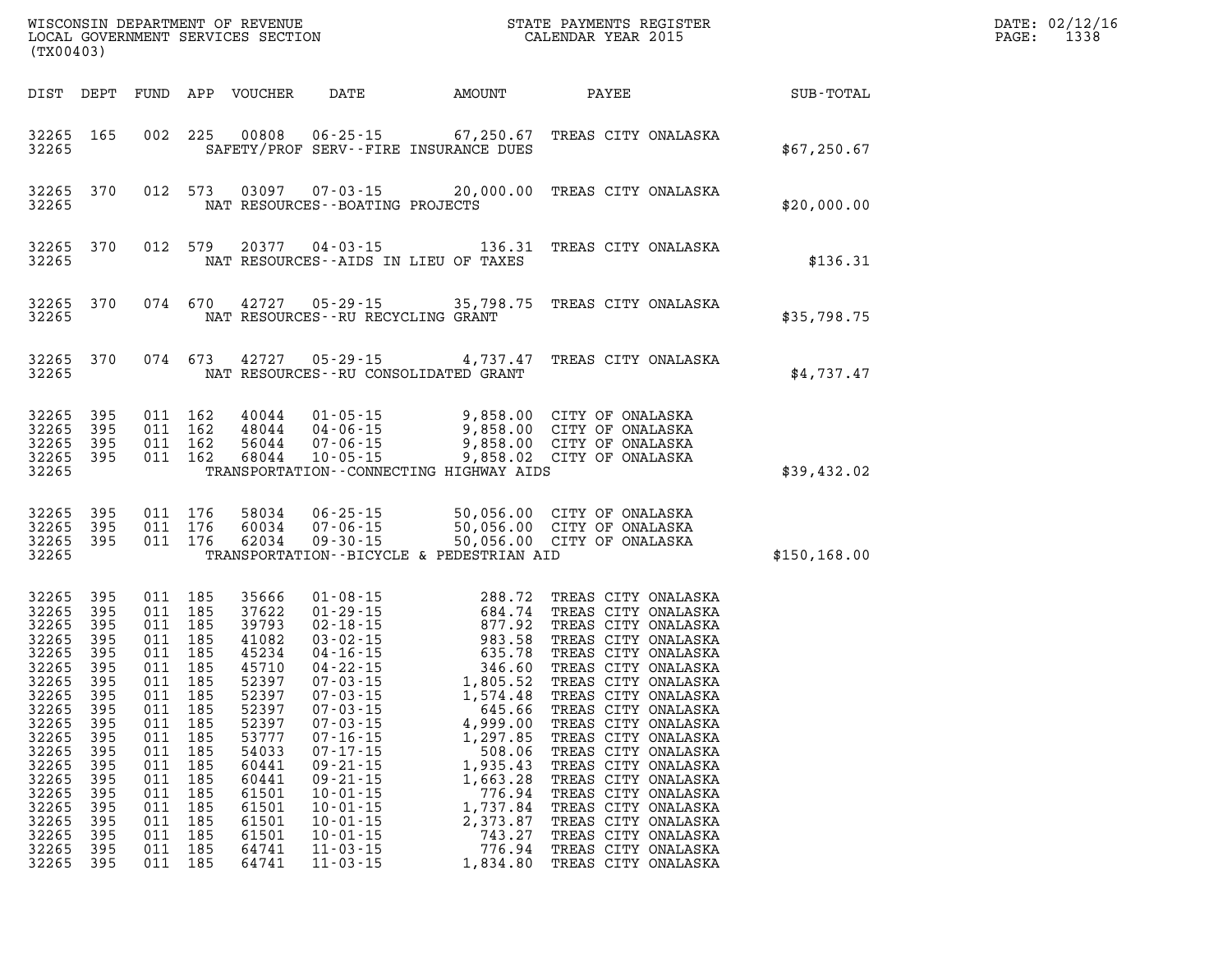| $\mathtt{DATE}$ : | 02/12/16 |
|-------------------|----------|
| PAGE:             | 1339     |

| DIST<br>DEPT                                                          | <b>FUND</b><br>APP<br><b>VOUCHER</b>                                                     | DATE                                                                                                            | AMOUNT                                 | PAYEE                                                                                   | <b>SUB-TOTAL</b> |
|-----------------------------------------------------------------------|------------------------------------------------------------------------------------------|-----------------------------------------------------------------------------------------------------------------|----------------------------------------|-----------------------------------------------------------------------------------------|------------------|
| 395<br>32265<br>32265                                                 | 011<br>185<br>67631                                                                      | $12 - 03 - 15$ 2,399.54<br>TRANSPORTATION - - HIGHWAY SAFETY - FEDERAL                                          |                                        | TREAS CITY ONALASKA                                                                     | \$28,889.82      |
| 32265<br>395<br>395<br>32265<br>395<br>32265<br>32265<br>395<br>32265 | 011<br>191<br>38811<br>191<br>011<br>46811<br>191<br>011<br>54811<br>191<br>011<br>66811 | $01 - 05 - 15$<br>$04 - 06 - 15$<br>$07 - 06 - 15$<br>$10 - 05 - 15$<br>TRANSPORTATION--GENERAL TRANSP AIDS-GTA | 157,307.97<br>157,307.97<br>157,307.97 | CITY OF ONALASKA<br>CITY OF ONALASKA<br>CITY OF ONALASKA<br>157,307.97 CITY OF ONALASKA | \$629, 231.88    |
| 32265<br>455<br>32265                                                 | 002<br>231<br>$12 \overline{ }$                                                          | $03 - 23 - 15$<br>JUSTICE - - LAW ENFORCEMENT TRAINING                                                          | 4,160.00                               | TREAS CITY ONALASKA                                                                     | \$4,160.00       |
| 32265<br>835<br>32265                                                 | 002<br>105<br>43738                                                                      | $07 - 27 - 15$<br>REVENUE - - STATE SHARED REVENUES                                                             | 229,200.25                             | TREAS CITY ONALASKA                                                                     | \$229, 200.25    |
| 32265<br>835<br>32265<br>835<br>32265                                 | 002<br>109<br>02759<br>002<br>109<br>05168                                               | $07 - 27 - 15$<br>$07 - 27 - 15$<br>REVENUE--EXEMPT COMPUTER AID                                                | 86,031.00<br>37,116.00                 | TREAS CITY ONALASKA<br>TREAS CITY ONALASKA                                              | \$123, 147.00    |
| 32265<br>835<br>32265                                                 | 002<br>501<br>00002                                                                      | $02 - 02 - 15$<br>DOA-PAYMENT FOR MUNICIPAL SERVICES AID                                                        | 3,778.17                               | TREAS CITY ONALASKA                                                                     | \$3,778.17       |
| 835<br>32265<br>32265                                                 | 021<br>363<br>35720                                                                      | $03 - 23 - 15$<br>REVENUE--LOTTERY CREDIT -                                                                     | 28,843.44                              | TREAS CITY ONALASKA                                                                     | \$28,843.44      |
| 32265                                                                 |                                                                                          | DISTRICT TOTAL APPROPRIATIONS                                                                                   |                                        |                                                                                         | \$1,364,773.78   |

WISCONSIN DEPARTMENT OF REVENUE **STATE PAYMENTS REGISTER**<br>LOCAL GOVERNMENT SERVICES SECTION

LOCAL GOVERNMENT SERVICES SECTION

**(TX00403)**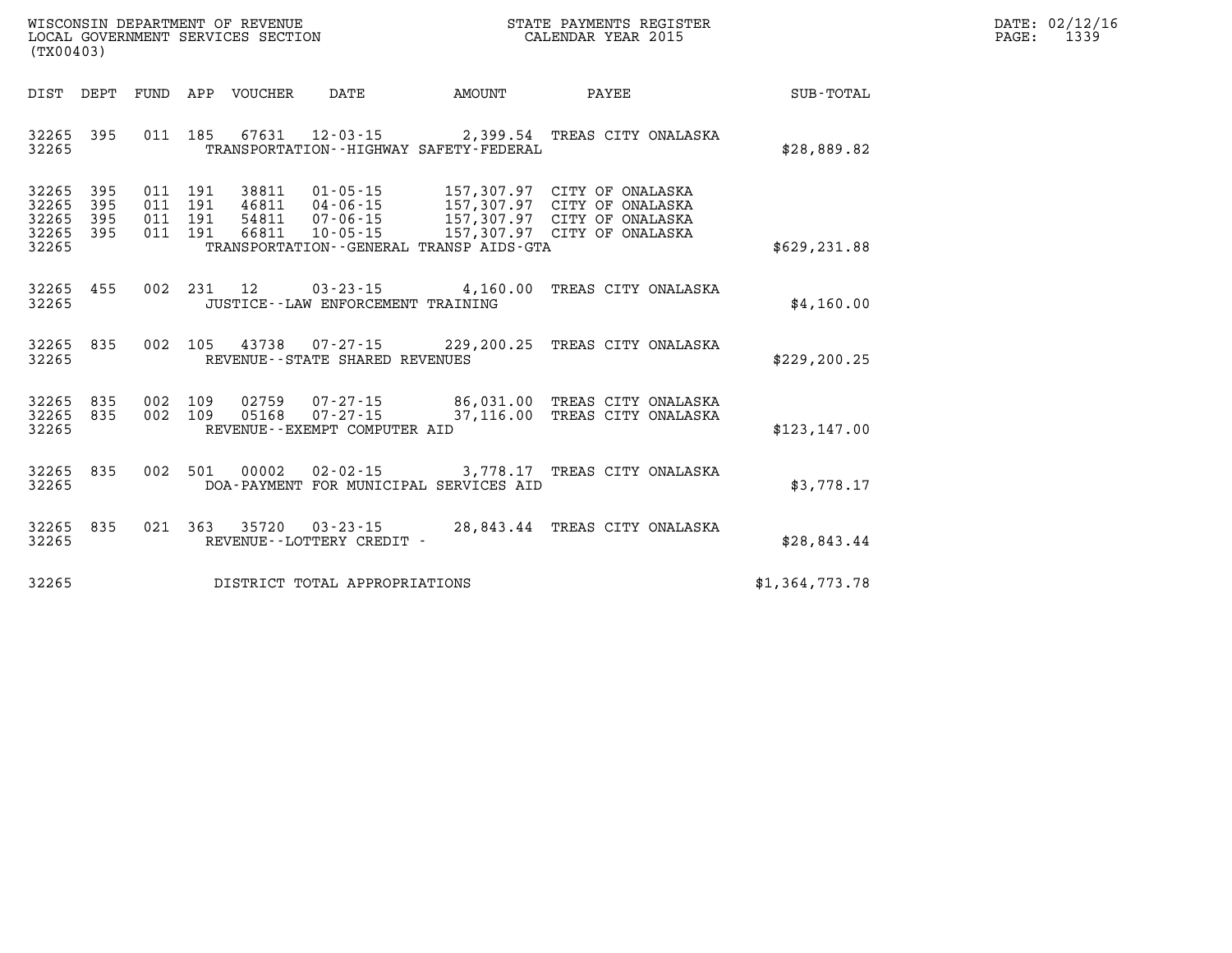| <b>District</b> | District Name (Payee) | Dept. | <b>Agency Name</b>             | Fund  |       | Appropriati Payment Description    | Voucher  | Date           | <b>Payment Amount</b> |
|-----------------|-----------------------|-------|--------------------------------|-------|-------|------------------------------------|----------|----------------|-----------------------|
| M32000          | La Crosse County      | 16500 | Dept of Safety & Prof Services | 10000 | 23600 | <b>POWTS Replacement Rehab</b>     | 00000350 | 11/13/2015     | \$<br>19,033.34       |
| M32000          | La Crosse County      | 25500 | Dept of Public Instruction     | 10000 | 24100 | Federal aids, local aid            | 00000766 | 10/19/2015     | \$<br>1,287.10        |
| M32000          | La Crosse County      | 25500 | Dept of Public Instruction     | 10000 | 24100 | Federal aids, local aid            | 00004664 | 11/23/2015 \$  | 1,603.89              |
| M32000          | La Crosse County      | 25500 | Dept of Public Instruction     | 10000 | 24100 | Federal aids, local aid            | 00008221 | 12/21/2015 \$  | 1,565.92              |
| M32000          | La Crosse County      | 37000 | Dept of Natural Resources      | 21200 | 57500 | RA- snowmobile trail areas         | 00013534 | 12/10/2015 \$  | 17,112.50             |
| M32000          | La Crosse County      | 37000 | Dept of Natural Resources      | 21200 | 57500 | RA- snowmobile trail areas         | 00013537 | 12/10/2015 \$  | 17,112.50             |
| M32000          | La Crosse County      | 37000 | Dept of Natural Resources      | 36300 | TA200 | PROPERTY DEVELOP/LOCAL ASSIST      | 00014774 | 12/14/2015 \$  | 2,140.00              |
| M32000          | La Crosse County      | 41000 | Department of Corrections      | 10000 | 11600 | Reimbursing counties for proba     | 00009409 | 11/18/2015 \$  | 225,684.48            |
| M32000          | La Crosse County      | 41000 | Department of Corrections      | 10000 | 30200 | Community intervention program     | 00017887 | 12/30/2015 \$  | 10,824.00             |
| M32000          | La Crosse County      | 41000 | Department of Corrections      | 10000 | 30200 | Community intervention program     | 00017888 | 12/30/2015 \$  | 17,662.00             |
| M32000          | La Crosse County      | 41000 | Department of Corrections      | 10000 | 31300 | Community youth and family aid     | 00005589 | 11/9/2015 \$   | 112,911.00            |
| M32000          | La Crosse County      | 43500 | Department of Health Services  | 10000 | 97500 | <b>GENERAL RCPT/CLRING</b><br>975- | 00006034 | 11/6/2015 \$   | 1,248.75              |
| M32000          | La Crosse County      | 43500 | Department of Health Services  | 10000 | 97500 | 975-<br><b>GENERAL RCPT/CLRING</b> | 00013366 | 12/8/2015 \$   | 501.95                |
| M32000          | La Crosse County      | 45500 | Department of Justice          | 10000 | 23100 | Law enforcement train, local       | 00002624 | 12/3/2015 \$   | 160.00                |
| M32000          | La Crosse County      | 45500 | Department of Justice          | 10000 | 27100 | Alt prosecution alcohol drugs      | 00001432 | 11/4/2015 \$   | 35,906.34             |
| M32000          | La Crosse County      | 46500 | Department of Military Affairs | 10000 | 34200 | Federal aid, local assistance      | 00002377 | $12/4/2015$ \$ | 5,700.00              |
| M32000          | La Crosse County      | 46500 | Department of Military Affairs | 10000 | 34200 | Federal aid, local assistance      | 00002884 | 12/11/2015 \$  | 19,438.45             |
| M32000          | La Crosse County      | 46500 | Department of Military Affairs | 10000 | 35000 | Federal aid, homeland security     | 00000789 | 10/27/2015 \$  | 480.30                |
| M32000          | La Crosse County      | 50500 | Department of Administration   | 10000 | 15500 | Federal aid, local assistance      | 00001049 | 10/16/2015 \$  | 7,559.14              |
| M32000          | La Crosse County      | 50500 | Department of Administration   | 10000 | 15500 | Federal aid, local assistance      | 00002197 | 10/30/2015 \$  | 8,315.02              |
| M32000          | La Crosse County      | 50500 | Department of Administration   | 10000 | 15500 | Federal aid, local assistance      | 00006160 | 12/16/2015 \$  | 8,434.94              |
| M32000          | La Crosse County      | 50500 | Department of Administration   | 10000 | 74300 | Federal aid, local assistance      | 00000677 | 10/21/2015 \$  | 73,545.00             |
| M32000          | La Crosse County      | 50500 | Department of Administration   | 10000 | 74300 | Federal aid, local assistance      | 00002298 | 11/5/2015 \$   | 57,639.00             |
| M32000          | La Crosse County      | 50500 | Department of Administration   | 10000 | 74300 | Federal aid, local assistance      | 00002303 | 11/5/2015 \$   | 48,700.00             |
| M32000          | La Crosse County      | 50500 | Department of Administration   | 10000 | 74300 | Federal aid, local assistance      | 00002313 | 11/5/2015 \$   | 66,085.00             |
| M32000          | La Crosse County      | 50500 | Department of Administration   | 10000 | 74300 | Federal aid, local assistance      | 00003740 | 12/1/2015 \$   | 59,875.00             |
| M32000          | La Crosse County      | 50500 | Department of Administration   | 10000 | 74300 | Federal aid, local assistance      | 00005841 | 12/11/2015 \$  | 40,558.00             |
| M32000          | La Crosse County      | 50500 | Department of Administration   | 10000 | 74300 | Federal aid, local assistance      | 00006717 | 12/23/2015 \$  | 40,030.00             |
| M32000          | La Crosse County      | 50500 | Department of Administration   | 23500 | 37100 | Low-income assistance grants       | 00006160 | 12/16/2015 \$  | 11,591.95             |
| M32000          | La Crosse County      | 83500 | Department of Revenue          | 10000 | 10500 | County and Municipal Aid           | 00001152 | 11/16/2015 \$  | 3,472,178.72          |
| M32002          | Town Of Bangor        | 83500 | Department of Revenue          | 10000 | 10500 | County and Municipal Aid           | 00001134 | 11/16/2015 \$  | 29,575.78             |
| M32004          | Town Of Barre         | 83500 | Department of Revenue          | 10000 | 10500 | County and Municipal Aid           | 00001135 | 11/16/2015 \$  | 34,880.09             |
| M32006          | Burns, Town of        | 83500 | Department of Revenue          | 10000 | 10500 | County and Municipal Aid           | 00001136 | 11/16/2015 \$  | 47,226.68             |
| M32008          | Town Of Campbell      | 83500 | Department of Revenue          | 10000 | 10500 | County and Municipal Aid           | 00001137 | 11/16/2015 \$  | 262,926.67            |
| M32010          | Farmington, Town of   | 83500 | Department of Revenue          | 10000 | 10500 | County and Municipal Aid           | 00001138 | 11/16/2015 \$  | 54,464.24             |
| M32012          | Town Of Greenfield    | 83500 | Department of Revenue          | 10000 | 10500 | County and Municipal Aid           | 00001139 | 11/16/2015 \$  | 46,899.54             |
| M32014          | Town Of Hamilton      | 83500 | Department of Revenue          | 10000 | 10500 | County and Municipal Aid           | 00001140 | 11/16/2015 \$  | 24,082.42             |
| M32016          | Town Of Holland       | 83500 | Department of Revenue          | 10000 | 10500 | County and Municipal Aid           | 00001141 | 11/16/2015 \$  | 51,781.94             |
| M32018          | Town Of Medary        | 83500 | Department of Revenue          | 10000 | 10500 | County and Municipal Aid           | 00001142 | 11/16/2015 \$  | 22,452.73             |
| M32020          | Town Of Onalaska      | 83500 | Department of Revenue          | 10000 | 10500 | County and Municipal Aid           | 00001143 | 11/16/2015 \$  | 134,571.86            |
| M32022          | Town Of Shelby        | 83500 | Department of Revenue          | 10000 | 10500 | County and Municipal Aid           | 00001144 | 11/16/2015 \$  | 115,411.37            |
| M32024          | Town Of Washington    | 83500 | Department of Revenue          | 10000 | 10500 | County and Municipal Aid           | 00001145 | 11/16/2015 \$  | 22,332.17             |